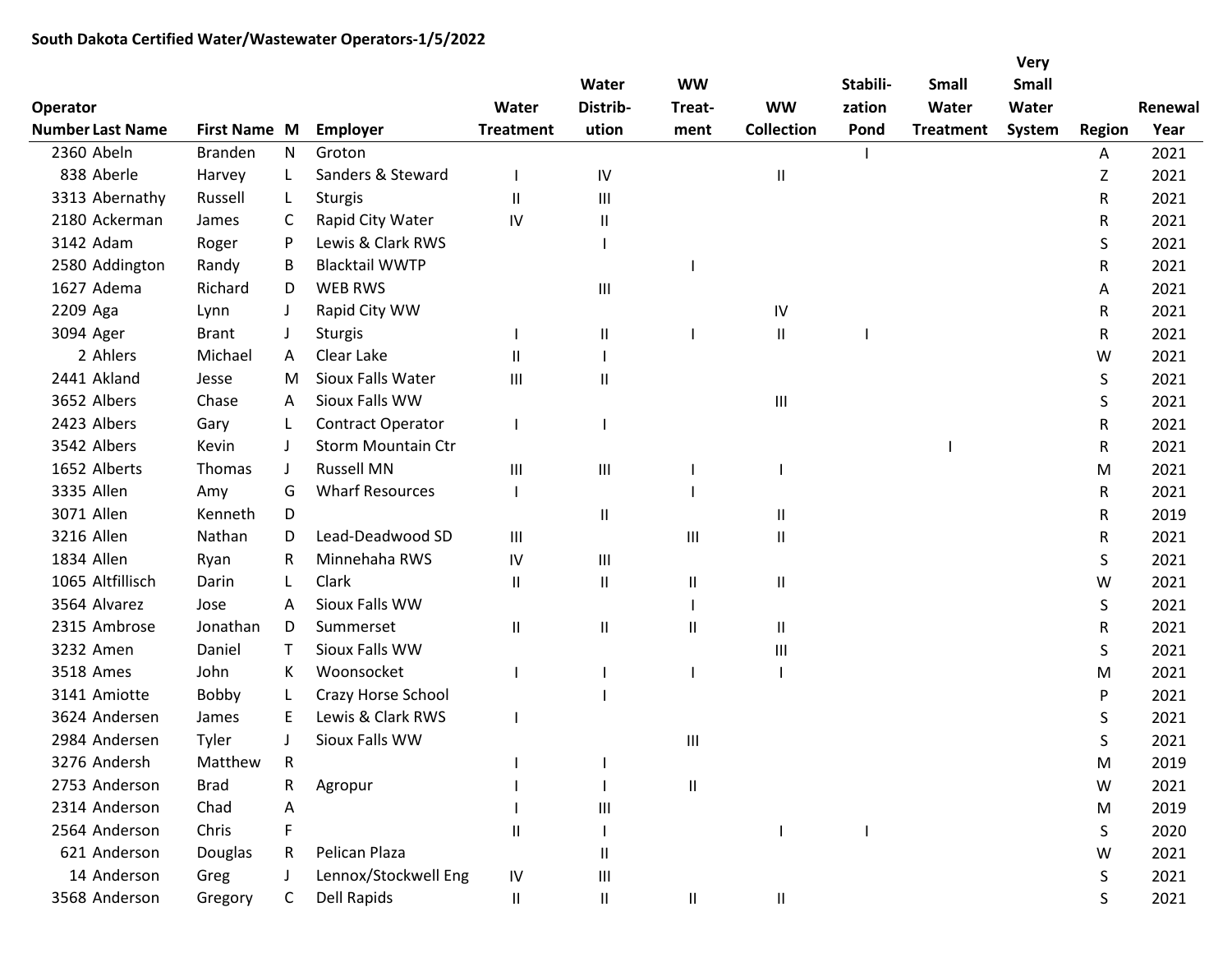| 3910 Anderson   | Jason        |              | Gary                      |                             |    |                     |                    |  | Z. | 2021 |
|-----------------|--------------|--------------|---------------------------|-----------------------------|----|---------------------|--------------------|--|----|------|
| 3078 Anderson   | Jim          | A            | <b>GCC Dacotah</b>        |                             |    |                     |                    |  | R  | 2021 |
| 3105 Anderson   | Jonathan     | P            | Lewis & Clark RWS         | $\mathop{\rm III}\nolimits$ | Ш  |                     |                    |  | S  | 2021 |
| 3077 Anderson   | Josh         | R.           | Winner                    |                             |    |                     |                    |  | P  | 2021 |
| 3656 Anderson   | Justin       | C            | Madison                   | Ш                           |    | $\mathsf{I}$        |                    |  | S  | 2021 |
| 3184 Anderson   | Keith        | C            | Hay Creek Water           |                             |    |                     |                    |  | R  | 2021 |
| 1643 Anderson   | Keith        | R            | Smithfield Foods          | Ш                           |    | $\mathsf{I}$        |                    |  | S  | 2021 |
| 1373 Anderson   | Kurt         | A            | Sioux Falls Water         |                             | IV |                     |                    |  | S  | 2021 |
| 3625 Anderson   | Matthew      | P            | Contract Operator         |                             |    |                     |                    |  | R  | 2021 |
| 1454 Anderson   | Russell      | D            | Gettysburg                |                             |    |                     |                    |  | A  | 2021 |
| 3618 Anderson   | Ryan         |              |                           |                             |    |                     |                    |  | Z  | 2019 |
| 3473 Anderson   | Shawn        |              | Lewis & Clark RWS         |                             |    |                     |                    |  | S  | 2021 |
| 3943 Araiza     | Uriel        |              | Watertown Muni Util       |                             |    |                     |                    |  | W  | 2021 |
| 3864 Arch       | Khalie       | $\perp$      | <b>Box Elder</b>          |                             |    |                     |                    |  | R  | 2021 |
| 3892 Arnold     | Steven       | R.           | Sioux Falls WW            |                             |    |                     |                    |  | S  | 2021 |
| 3343 Arthurs    | Jorden       |              | <b>WEB RWS</b>            |                             | Ш  |                     |                    |  | Α  | 2021 |
| 3868 Asher      | Justin       | M            | <b>Hill City</b>          |                             |    |                     |                    |  | R  | 2022 |
| 21 Asleson      | Randy        |              | DeSmet                    |                             |    |                     |                    |  | W  | 2019 |
| 1170 Athey      | Robert       |              | <b>Big Stone City</b>     |                             |    |                     |                    |  | W  | 2020 |
| 2368 Attema     | Stephen      | D            | SDARWS                    |                             |    | Ш                   |                    |  | S  | 2021 |
| 2056 Auch       | Gale         | E            |                           |                             | IV |                     | Ш                  |  | M  | 2019 |
| 1416 Auen       | James        | G            | Lewis & Clark RWS         | IV                          | IV |                     |                    |  | S  | 2021 |
| 1220 Auer       | George       | $\mathsf{A}$ |                           |                             |    |                     |                    |  | R  | 2021 |
| 3467 August     | Gregory      |              | Wind Cave                 |                             |    |                     |                    |  | R  | 2021 |
| 3209 Axelson    | Dennis       | K            | Smithfield Foods          |                             |    | $\mathbf{III}$      |                    |  | S  | 2021 |
| 795 Ayers       | Danny        | J            | SDARWS                    | Ш                           | Ш  |                     | Ш                  |  | P  | 2021 |
| 2200 Bacon      | Brandon      |              | COE-Cottonwood/L Ta       |                             |    |                     |                    |  | м  | 2020 |
| 836 Badger      | Gary         | A            | Pierre                    | $\mathbf{I}$                |    | Ш                   | $\mathop{\rm III}$ |  | P  | 2019 |
| 745 Badten      | <b>Brian</b> | D            |                           |                             | Ш  |                     | Ш                  |  | Α  | 2021 |
| 910 Badten      | Peggi        |              | Aberdeen                  |                             |    | ${\sf IV}$          |                    |  |    | 2021 |
| 3716 Bailey     | Joe          |              | <b>BH Retreat Centers</b> |                             |    |                     |                    |  | R  | 2021 |
| 1880 Bak        | Rick         |              | Irene                     |                             |    |                     |                    |  | S  | 2021 |
| 3203 Bakeberg   | Richard      | A            | Frederick                 |                             |    |                     |                    |  | A  | 2021 |
| 3407 Baker      | Dalton       |              | Spearfish                 | Ш                           | Ш  |                     | $\mathop{\rm III}$ |  | R  | 2021 |
| 642 Baker       | Karry        |              | Corsica                   |                             | Ш  |                     | Ш                  |  | M  | 2021 |
| 2733 Baker      | Robert       |              | Sioux Falls WW            |                             |    | IV                  |                    |  | S  | 2021 |
| 2366 Baker      | Steven       | D            | WR/LJ RWS                 |                             | Ш  |                     |                    |  | P  | 2021 |
| 2442 Bala       | Tejpal       | S            |                           |                             |    | $\mathbf \mathsf I$ |                    |  | Z  | 2020 |
| 1363 Balistreri | Tony         |              | Nemo/Guest/Vis Ctr        |                             |    |                     |                    |  | R  | 2021 |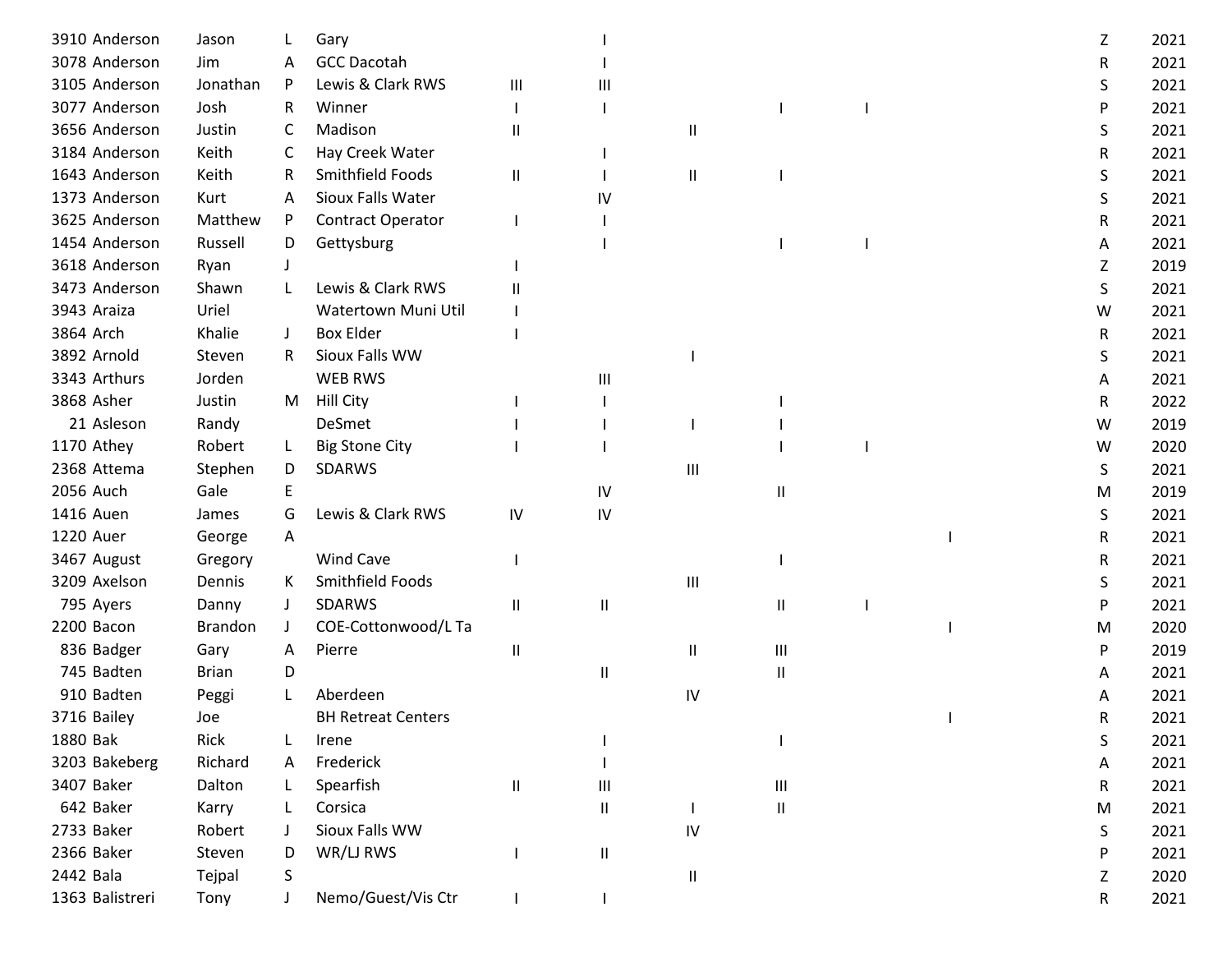| 715 Balleweg     | Fred         | G  | Vermillion                 |              | Ш            | Ш                | Ш                                  |  | S | 2021 |
|------------------|--------------|----|----------------------------|--------------|--------------|------------------|------------------------------------|--|---|------|
| 3911 Bandemer    | Mason        | A  | <b>Brookings-Deuel RWS</b> |              |              |                  |                                    |  | W | 2022 |
| 2650 Barber      | Joseph       | M  | Sioux Falls Water          | IV           |              |                  |                                    |  | S | 2021 |
| 33 Barber        | Ronald       | E  | <b>Quaal Water</b>         | IV           | IV           |                  | Ш                                  |  | R | 2021 |
| 2905 Barboza     | Akamu        | P  |                            |              | $\sf II$     |                  | Ш                                  |  | S | 2021 |
| 3173 Barnes      | Charles      | O  | Rapid City WW              |              |              |                  | IV                                 |  | R | 2021 |
| 3006 Barondeau   | Darren       | B  | Clear Lake                 |              |              |                  |                                    |  | W | 2021 |
| 1338 Barrett     | Theodore     |    | Lead-Deadwood SD           | Ш            |              | IV               | Ш                                  |  | R | 2021 |
| 3344 Barse       | Farlin       | A  |                            |              |              |                  |                                    |  | M | 2019 |
| 3506 Bartels     | <b>Brett</b> |    | Sioux Falls Water          |              |              |                  |                                    |  | S | 2021 |
| 3843 Bartels     | Chris        | S  | Tripp Co. RWS              |              |              |                  |                                    |  | P | 2021 |
| 976 Barthel      | Clair        | G  | Ward                       |              |              |                  |                                    |  | S | 2021 |
| 3779 Bartling    | <b>Brad</b>  |    | Klein School               |              |              |                  |                                    |  | P | 2021 |
| 3233 Bartscher   | Jeff         | A  |                            |              |              |                  |                                    |  | S | 2019 |
| 3265 Bartunek    | Corey        | R  |                            |              |              |                  |                                    |  | M | 2019 |
| 3093 Bastian     | <b>Tracy</b> |    | <b>Hot Springs</b>         |              | $\mathbf{H}$ | $\mathsf{III}\,$ | Ш                                  |  | R | 2021 |
| 2915 Bauer       | Randall      | R  | Mid-Dakota RWS             |              | Ш            |                  |                                    |  | P | 2021 |
| 3474 Bauer II    | Walter       | L  | Aberdeen                   |              |              |                  |                                    |  | A | 2021 |
| 3583 Bauernfeind | Jason        |    | Lead                       |              | Ш            |                  | Ш                                  |  | R | 2021 |
| 2967 Baysinger   | Shiloh       | S. | Perkins RWS                |              |              |                  |                                    |  | 0 | 2021 |
| 2130 Beam        | <b>Brian</b> | E  | <b>BHNF/Camp Volunteer</b> |              |              |                  |                                    |  | R | 2021 |
| 3406 Beaner      | Michael      | P  | Humboldt                   |              |              |                  |                                    |  | S | 2021 |
| 2191 Beck        | Ginny        |    | Crooks                     |              | $\mathbf{I}$ |                  |                                    |  | S | 2021 |
| 2602 Beck        | Rodney       | L  | <b>EROS Data Center</b>    |              |              |                  |                                    |  | S | 2021 |
| 2646 Becker      | <b>Brad</b>  | W  | Lead                       |              | $\mathsf{I}$ |                  | Ш                                  |  | R | 2021 |
| 2803 Beesley     | Chris        |    | Rapid City WW              | Ш            |              | $\mathsf{III}\,$ |                                    |  | R | 2021 |
| 2597 Benda       | <b>Brian</b> |    | Minnehaha RWS              | Ш            | Ш            |                  |                                    |  | S | 2021 |
| 43 Bennett       | David        | 0  |                            | Ш            | $\mathbf{I}$ |                  |                                    |  | S | 2019 |
| 3517 Bentley     | Daniel       | R  |                            | Ш            |              |                  |                                    |  | S | 2019 |
| 3270 Bergin      | Ricky        |    | <b>Randall RWS</b>         | Ш            |              |                  |                                    |  | M | 2021 |
| 1665 Berndt      | Kelly        |    | <b>Tri-County RWS</b>      | $\mathbf{I}$ |              |                  |                                    |  | 0 | 2021 |
| 3757 Berndt      | Randall      | S  | <b>Custer State Park</b>   |              |              |                  |                                    |  | R | 2021 |
| 2176 Bertrand    | Charles      |    | Centerville                |              |              |                  |                                    |  | S | 2021 |
| 3640 Bessette    | Chris        | B  |                            |              |              |                  |                                    |  | R | 2021 |
| 998 Bestgen      | Leo          |    | Bestgen Water Comp         |              |              |                  |                                    |  | R | 2019 |
| 1654 Big Eagle   | Donald       | G  | Crow Creek Sioux Tr.       | Ш            |              |                  |                                    |  | м | 2021 |
| 3375 Big Eagle   | Jacob        |    |                            |              |              |                  |                                    |  | P | 2019 |
| 3213 Bingham     | Ricky        |    | Sioux Falls WW             |              |              |                  | ${\sf IV}$                         |  | S | 2021 |
| 3394 Bintliff    | Vernon       |    | Rapid City WW              |              |              |                  | $\ensuremath{\mathsf{III}}\xspace$ |  | R | 2021 |
|                  |              |    |                            |              |              |                  |                                    |  |   |      |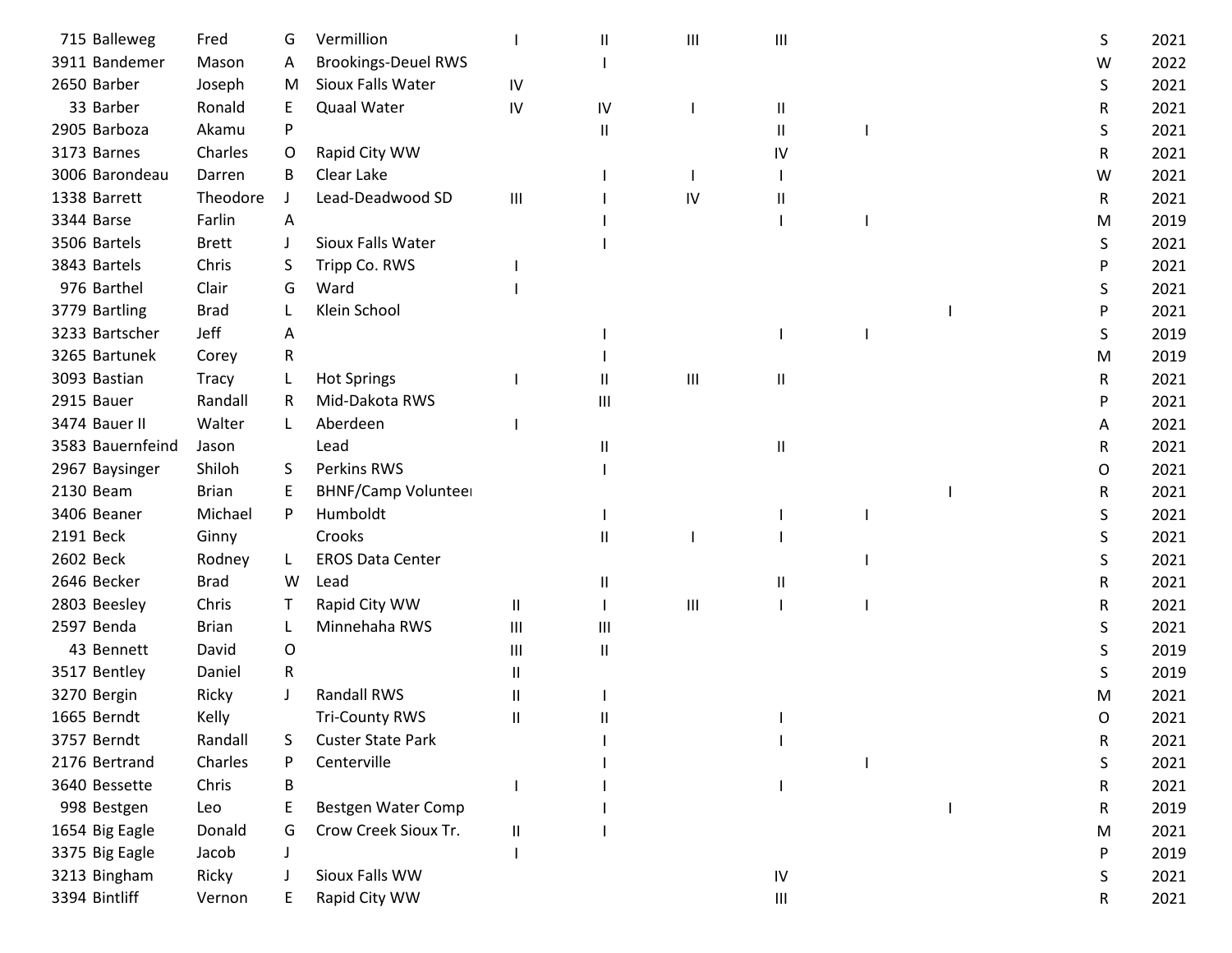| 3690 Birge      | Charles        | D            |                            |    |              |                            |                                    |  | Z | 2019 |
|-----------------|----------------|--------------|----------------------------|----|--------------|----------------------------|------------------------------------|--|---|------|
| 1344 Birnbaum   | Richard        | T            | Rapid City Water           | Ш  |              |                            |                                    |  | R | 2021 |
| 2154 Bitzer     | Jim            |              | Seneca                     |    |              |                            |                                    |  | A | 2021 |
| 2883 Bixby      | Larry          | G            | <b>Brandon</b>             |    | $\mathbf{I}$ |                            | $\sf II$                           |  | S | 2021 |
| 47 Bjerke       | <b>Bradley</b> | S.           | <b>HDR Engineering</b>     | Ш  |              | IV                         |                                    |  | Z | 2021 |
| 3284 Bjerke     | Chad           | W            | Kingbrook RWS              | Ш  | Ш            |                            |                                    |  | W | 2021 |
| 2715 Blachford  | Clayton        | J            | Northville                 |    |              |                            |                                    |  | A | 2021 |
| 3087 Black      | John           |              | Jewel Cave                 |    |              |                            |                                    |  | R | 2021 |
| 3224 Blackburn  | Scott          | D            | <b>Eastwinds Court</b>     |    |              |                            |                                    |  | S | 2021 |
| 2708 Blackman   | Lynne          | M            | <b>Wharf Resources</b>     |    |              |                            |                                    |  | R | 2021 |
| 2375 Blacksmith | Ron            | A            | Mni Wiconi RWS             | Ш  |              |                            |                                    |  | P | 2021 |
| 3420 Blacksmith | Shelby         | L            | Mni Wiconi RWS             | Ш  |              |                            |                                    |  | P | 2021 |
| 2759 Blade      | Justin         | C            |                            |    |              |                            |                                    |  | Z | 2019 |
| 3123 Blankartz  | Donald         | D            | Mobridge                   |    |              | $\mathbf{III}$             |                                    |  | 0 | 2021 |
| 49 Blasius      | Wade           |              | Aurora-Brule RWS           | Ш  | $\mathsf{I}$ |                            |                                    |  | M | 2021 |
| 1216 Boerger    | Michael        | L            | Watertown                  |    |              | IV                         | $\ensuremath{\mathsf{III}}\xspace$ |  | W | 2021 |
| 2449 Bogh       | Chad           | A            | Huron                      |    | Ш            |                            | $\mathbf{III}$                     |  | M | 2021 |
| 2770 Bohlman    | Craig          | A            | <b>HOH Technology</b>      |    |              | $\ensuremath{\mathsf{II}}$ |                                    |  | S | 2020 |
| 3345 Bonen      | Craig          |              | WEB RWS                    |    | Ш            |                            |                                    |  | A | 2021 |
| 3547 Bonge      | James          | B            | <b>B-Y RWS</b>             | Ш  | $\sf II$     |                            |                                    |  | S | 2021 |
| 2783 Boone      | Steven         | R            | Sioux Falls Water          |    |              |                            |                                    |  | S | 2021 |
| 3869 Bordeaux   | Byron          | B            | Rosebud RWS                |    |              |                            |                                    |  | P | 2022 |
| 3220 Borkowski  | Chad           | A            | <b>Custer State Park</b>   |    |              |                            |                                    |  | R | 2021 |
| 3401 Borns      | Tyler          | $\mathbf{J}$ | Milbank                    |    |              |                            |                                    |  | W | 2019 |
| 3802 Bosch      | Jordan         | D            | Sioux Falls WW             |    |              | Ш                          |                                    |  | S | 2021 |
| 2036 Bothwell   | Shane          | B            | Mid-Dakota RWS             | Ш  | Ш            |                            |                                    |  | P | 2021 |
| 3693 Bowen      | Matthew        |              | Huron                      | Ш  |              | Ш                          |                                    |  | M | 2021 |
| 3666 Boysen     | Charyl         | $\mathsf{A}$ | Isabel                     |    |              |                            |                                    |  | O | 2021 |
| 2578 Bradley    | Daniel         | S.           | Gilt Edge WWTP             |    |              |                            |                                    |  | R | 2021 |
| 3570 Bradley    | James          | C            | Fort Meade VA Center       |    |              |                            |                                    |  | R | 2021 |
| 2918 Bradley    | Jesse          | A            | <b>Richmond Hill</b>       |    |              |                            |                                    |  | R | 2021 |
| 2397 Bradley    | Les            | A            | <b>LAC Minerals</b>        |    |              | Ш                          |                                    |  | R | 2021 |
| 759 Brattmiller | Robert         |              | Tyndall                    | Ш  | $\mathbf{I}$ |                            |                                    |  | S | 2021 |
| 3626 Braun      | Mat            | D            |                            |    |              |                            |                                    |  | P | 2019 |
| 3486 Braun      | Randy          |              |                            |    |              |                            |                                    |  | W | 2021 |
| 2761 Braun      | Robert         |              | Aberdeen                   | IV |              |                            |                                    |  | A | 2021 |
| 3379 Brave      | Daniel         |              | Rosebud RWS                |    |              |                            |                                    |  | P | 2021 |
| 3904 Brech      | Andrew         |              | <b>Brookings Muni Util</b> |    |              |                            |                                    |  | S | 2021 |
| 3333 Breitag    | Casey          |              | Fort Pierre                |    |              |                            |                                    |  | P | 2021 |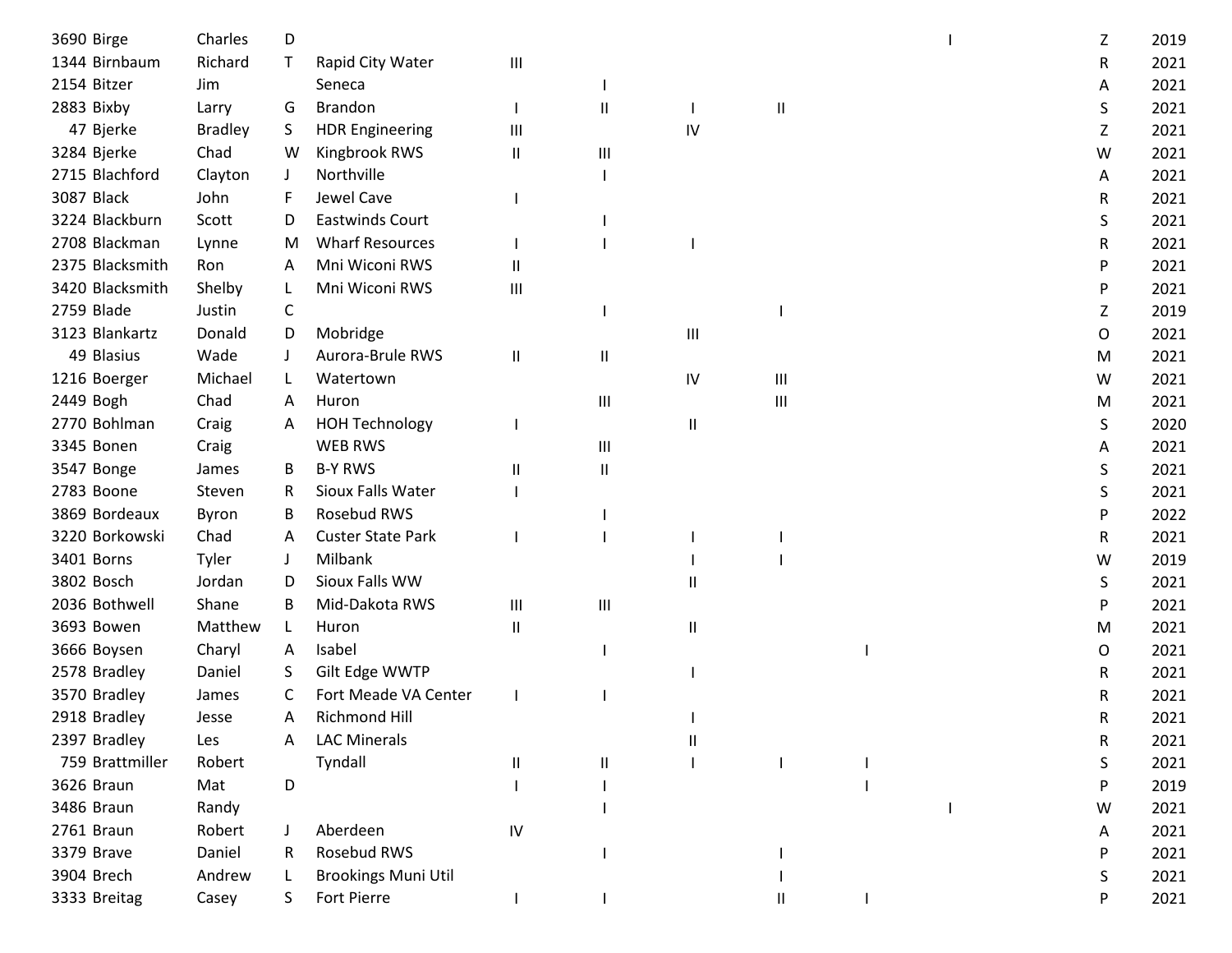| 3909 Brenden     | Cole         |              | Watertown Muni Util      |          |   |   |                                    |  | W | 2022 |
|------------------|--------------|--------------|--------------------------|----------|---|---|------------------------------------|--|---|------|
| 2672 Brewer      | Dane         |              | Pierre                   | Ш        | Ш |   | Ш                                  |  | P | 2021 |
| 1911 Brewer      | Louis        | C            | <b>Timberland Park</b>   |          |   |   |                                    |  | S | 2021 |
| 3444 Brick       | Chris        |              |                          |          |   |   |                                    |  | A | 2021 |
| 3090 Brick       | James        | C            | Aberdeen                 |          |   |   |                                    |  | A | 2021 |
| 2224 Brink       | Benjamin     | D            | Powder House Lodge       |          |   |   |                                    |  | R | 2021 |
| 3826 Brockey     | <b>Blake</b> | M            | Sioux Falls WW           |          |   |   |                                    |  | S | 2021 |
| 2379 Broom       | Nathan       |              | Rapid Valley RWS         | Ш        | Ш |   |                                    |  | R | 2021 |
| 1083 Broome      | Wade         |              | <b>Burke</b>             |          |   |   |                                    |  | P | 2021 |
| 2265 Brown       | Alan         |              |                          |          |   |   |                                    |  | R | 2021 |
| 3882 Brown       | Alan         | R            | Hartford                 |          |   |   |                                    |  | S | 2021 |
| 2089 Brown       | Craig        | A            | Tripp Co. RWS            | Ш        | Ш |   |                                    |  | P | 2021 |
| 3314 Brown       | Daron        |              | Mobridge                 | $\sf II$ |   |   |                                    |  | 0 | 2021 |
| 3587 Brown       | Karen        | B            | <b>Badlands KOA</b>      |          |   |   |                                    |  | R | 2021 |
| 1832 Brown       | LeRoy        | R            | <b>Black Hills Water</b> |          |   |   |                                    |  | R | 2021 |
| 3857 Brown       | Logan        | G            | Lincoln County RWS       |          | Ш |   |                                    |  | S | 2021 |
| 3741 Brown       | Matthew      | G            | <b>Brandon</b>           |          |   |   |                                    |  | S | 2021 |
| 3113 Brown       | Mike         | C            | Winner                   |          |   |   |                                    |  | P | 2021 |
| 3046 Brown       | Polly        | A            | Long Valley School       |          |   |   |                                    |  | P | 2021 |
| 1831 Brown       | Tammie       | $\mathbf{J}$ | <b>Black Hills Water</b> |          |   |   |                                    |  | R | 2021 |
| 690 Brown        | Thomas       | H.           | Sioux Falls Water        | Ш        |   |   |                                    |  | S | 2021 |
| 2354 Brown       | William      | G            | Contract Operator        |          |   |   |                                    |  | A | 2021 |
| 3932 Brownell    | Craig        | M            | Kingbrook RWS            |          |   |   |                                    |  | S | 2021 |
| 2798 Bryan       | Garrett      | C            | Wall                     |          |   |   |                                    |  | R | 2021 |
| 2939 Bucholz     | David        | P            | Doland                   |          |   |   |                                    |  | Α | 2021 |
| 3576 Buck        | Stewart      | E            |                          |          |   |   |                                    |  | R | 2019 |
| 3588 Buhler      | John         | M            | <b>Hidden Valley</b>     |          |   |   |                                    |  | R | 2021 |
| 1339 Bullhead Jr | Darrell      | B            | <b>Standing Rock MRI</b> |          |   |   |                                    |  | Z | 2021 |
| 2512 Bultsma     | Byron        |              | Coca Cola                |          |   |   |                                    |  | R | 2020 |
| 3791 Bumann      | Doug         |              | Lake Preston             |          |   |   |                                    |  | W | 2021 |
| 3879 Bunnell     | Mitch        | D            | <b>COE-Left Tailrace</b> |          |   |   |                                    |  | м | 2021 |
| 2608 Burckhard   | John         | D            | <b>Apple Springs</b>     |          |   |   |                                    |  | R | 2021 |
| 3933 Burdette    | John         | D            | Oelrichs                 |          |   |   |                                    |  | R | 2021 |
| 3780 Burdick     | Shannon      |              | <b>Advanced Pump</b>     |          |   |   |                                    |  | Z | 2021 |
| 2185 Burtzlaff   | Miles        | C            | Spearfish                | $\sf II$ | Ш |   | $\ensuremath{\mathsf{III}}\xspace$ |  | R | 2021 |
| 3914 Bury        | <b>Brent</b> | D            | <b>Britton</b>           |          |   |   |                                    |  | A | 2021 |
| 3627 Bush        | Shane        |              | Yankton                  |          |   |   |                                    |  | S | 2021 |
| 2529 Buskohl     | Darold       | Н.           | Valley Vw/Sunnyside      |          |   |   |                                    |  | R | 2021 |
| 2523 Buskohl     | Nathan       | D.           | Smithfield Foods         |          |   | Ш |                                    |  | S | 2020 |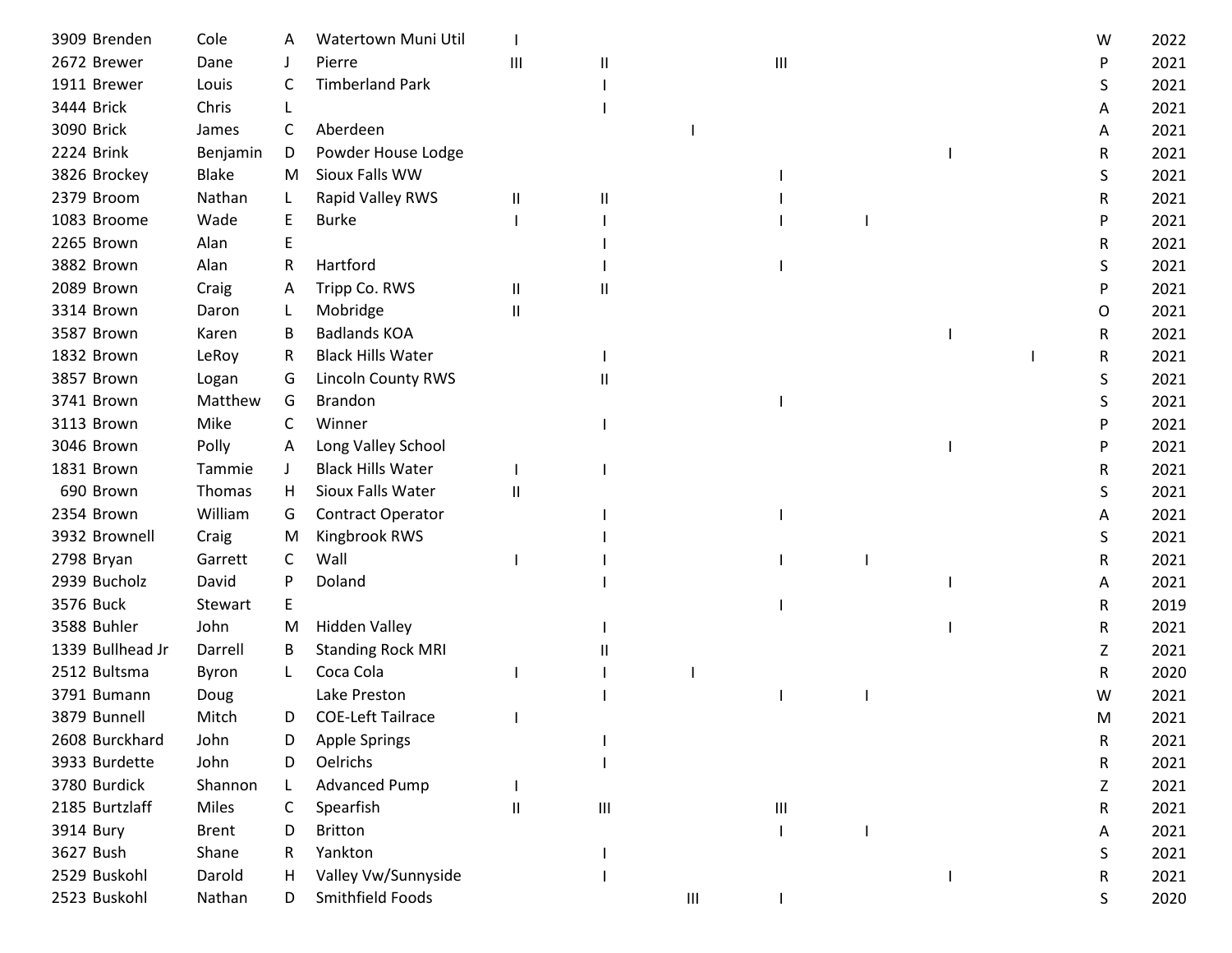| 3885 Butler       | Danielle       |         | Maintenance Systems         |                        |              |                            |   |  |   |      |
|-------------------|----------------|---------|-----------------------------|------------------------|--------------|----------------------------|---|--|---|------|
|                   |                | K.      | Sioux Falls WW              |                        |              | $\mathbf{III}$             |   |  | Ζ | 2021 |
| 1462 Byers        | Douglas        | D       |                             |                        |              |                            | Ш |  | S | 2021 |
| 2856 Caldwell     | Darrell        | S       |                             |                        |              |                            |   |  | R | 2021 |
| 268 Callahan      | Deborah        | R       | Estes Park CO               | Ш                      |              |                            |   |  | Ζ | 2021 |
| 1125 Callahan     | Timothy        | $\perp$ | Aberdeen                    |                        |              |                            | Ш |  | A | 2021 |
| 3151 Callan       | Patrick        | S.      | Florence/Wallace            |                        |              |                            |   |  | W | 2021 |
| 2057 Callies      | <b>Brian</b>   | D       | Kingbrook RWS/Oldha         | Ш                      |              |                            |   |  | M | 2021 |
| 3889 Calmus       | Logan          | L       | Kingbrook RWS               |                        |              |                            |   |  | M | 2022 |
| 2521 Cameron      | Scott          |         | South Lincoln RWS           |                        | Ш            |                            |   |  | S | 2021 |
| 2075 Cano         | Jeremiah       | F       | <b>Sturgis</b>              |                        |              | $\mathbf{III}$             |   |  | R | 2021 |
| 2164 Carda        | Anthony        | P       | Sioux Falls WW              |                        |              |                            | Ш |  | S | 2021 |
| 3234 Carlson      | Cory           | D       | <b>Brandon</b>              |                        |              |                            |   |  | S | 2021 |
| 2688 Carlson      | Justin         | W       | Roslyn/Grenville            |                        |              |                            |   |  | W | 2021 |
| 2087 Carlson      | Steven         | S       |                             |                        |              |                            |   |  | W | 2019 |
| 3489 Caron        | Timothy        | M       | Rapid City Water            |                        | IV           |                            |   |  | R | 2021 |
| 1611 Carpenter    | Donovan        | C       | <b>Brandon</b>              | Ш                      | Ш            | $\mathsf{I}\mathsf{I}$     | Ш |  | S | 2021 |
| 3112 Carr         | Garrett        | M       |                             | $\mathbf{I}$           | $\sf II$     |                            |   |  | S | 2021 |
| 3125 Carr         | Robert         | M       | Lead-Deadwood SD            | Ш                      |              | $\mathbf{III}$             | Ш |  | R | 2021 |
| 2620 Carr         | Wes            | L       | Rapid City Water            | Ш                      |              |                            |   |  | R | 2021 |
| 78 Carruthers     | Jeffrey        | L       | <b>Big Sioux RWS/Others</b> | IV                     | Ш            | Ш                          | Ш |  | S | 2021 |
| 2959 Casey        | <b>Brandon</b> | R.      | Hecla                       |                        |              |                            |   |  | Α | 2021 |
| 3842 Casteel      | Jeremy         | J       | Rapid City WW               |                        |              | $\mathbf{I}$               |   |  | R | 2021 |
| 3196 Cerkowniak   | Tyson          |         | Sioux Falls Water           | $\mathbf{\mathsf{II}}$ |              |                            |   |  | S | 2021 |
| 1302 Cerv         | Calvin         | M       | Winner                      | Ш                      | $\mathbf{I}$ |                            | Ш |  | P | 2021 |
| 3260 Chase        | Civilian       | B       | <b>DOT Rest Areas</b>       |                        |              |                            |   |  | W | 2021 |
| 3402 Chatterton   | Colin          | D       | Sioux Falls WW              |                        |              | $\ensuremath{\mathsf{II}}$ |   |  | S | 2021 |
| 3840 Cheshier     | Joseph         | W       | Devil's Tower               |                        |              |                            |   |  | Z | 2021 |
| 3592 Chesmore     | Kelly          | К       |                             | Ш                      |              |                            |   |  | O | 2021 |
| 3363 Christensen  | Justin         | D       | Sioux Falls Water           |                        | IV           |                            |   |  | S | 2021 |
| 3740 Christensen  | Kurtis         | W       | Bel Brands/Veolia           |                        |              | $\mathsf{I}$               |   |  | W | 2021 |
| 2552 Christianson | Jesse          |         | <b>Brookings-Deuel RWS</b>  | Ш                      | Ш            |                            |   |  | W | 2021 |
| 3408 Chrobak      | Mike           |         | Rapid Valley RWS            |                        | $\mathsf{I}$ |                            |   |  | R | 2021 |
| 3057 Chytka       | Sage           | Ε       | Yankton                     | IV                     |              |                            |   |  | S | 2021 |
| 3621 Clark        | Jeff           | Α       | Custer                      |                        | $\mathsf{I}$ | $\ensuremath{\mathsf{II}}$ | Ш |  | R | 2021 |
| 3654 Clelland     | Corey          | E       | Kingbrook RWS               |                        |              |                            |   |  | W | 2021 |
| 2183 Clifford     | Willard        |         | Batesland                   |                        |              |                            |   |  | P | 2021 |
| 87 Cloud          | John           | C       | <b>LTUC</b>                 |                        |              |                            |   |  | W | 2021 |
| 3346 Cokens       | Anthony        | G       | Menno                       |                        |              |                            |   |  | S | 2021 |
| 2746 Coldsmith    | Kevin          | W       | MAP Inc                     |                        | Ш            | $\mathsf{II}$              | Ш |  | P | 2021 |
|                   |                |         |                             |                        |              |                            |   |  |   |      |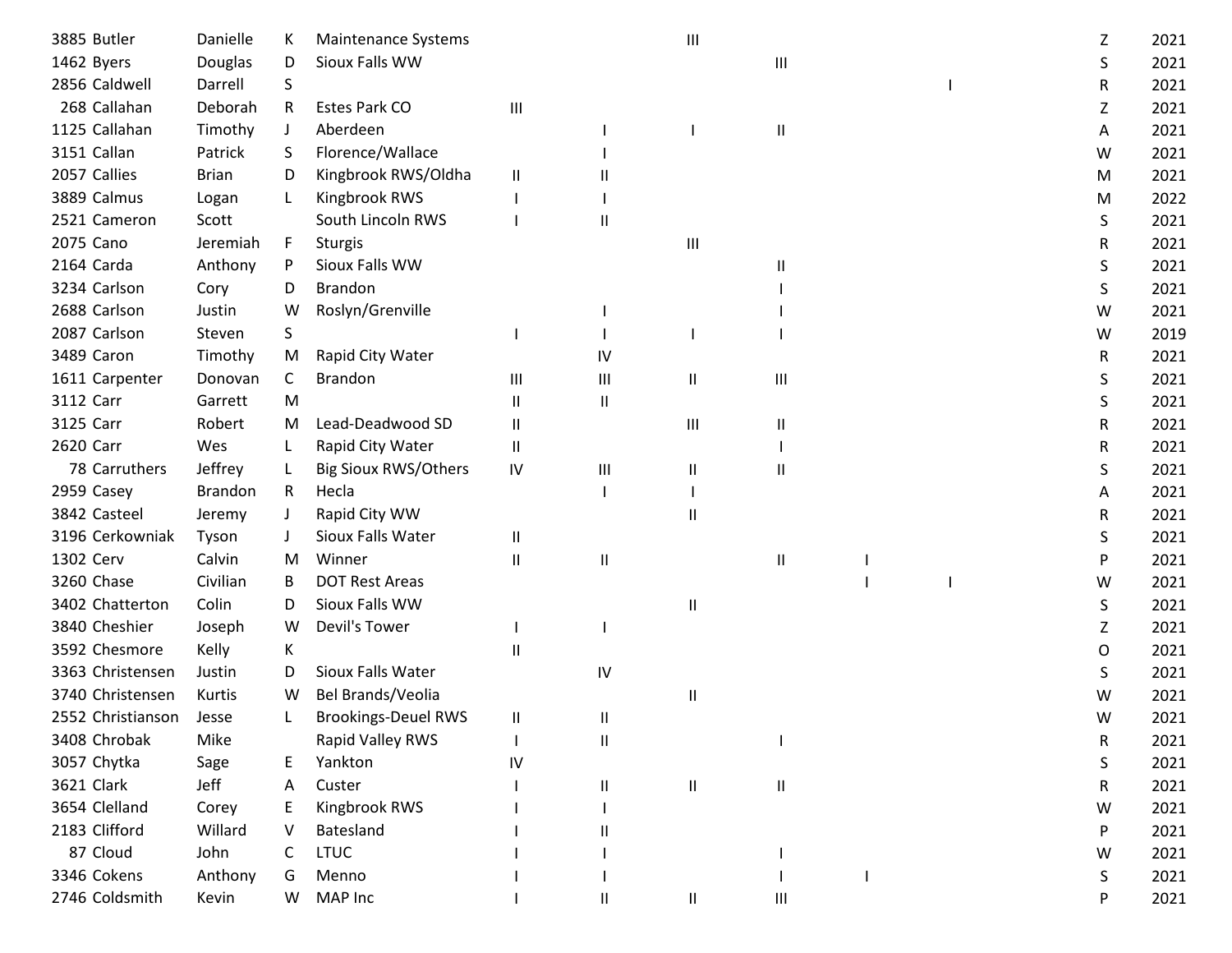| 3921 Cole                 | Robert         | B  | Paradise Ranch MHP         | $\mathbf{I}$                       |    | Ш            |   |  | Z | 2021 |
|---------------------------|----------------|----|----------------------------|------------------------------------|----|--------------|---|--|---|------|
| 3433 Colgan               | Thomas         | C  | <b>Hermosa Water Users</b> |                                    |    |              |   |  | R | 2020 |
| 3438 Colhoff              | John           | C  | Rapid City Water           |                                    | Ш  |              |   |  | R | 2021 |
| 3853 Collins              | <b>Brandon</b> | L. | Clear Lake                 |                                    |    |              |   |  | W | 2022 |
| 3421 Collins              | Jon            |    | Faith                      |                                    |    |              |   |  | 0 | 2021 |
| 1641 Colombe              | Young          | M  | Rosebud RWS                | Ш                                  |    |              |   |  | P | 2021 |
| 3409 Comer                | Timm           | C  |                            |                                    |    |              |   |  | R | 2021 |
| 2619 Coolley              | Doug           |    | SDSTA-Sanford Lab          |                                    |    |              |   |  | R | 2021 |
| 3628 Coon                 | <b>Brent</b>   | T  |                            |                                    |    |              |   |  | P | 2021 |
| 3925 Cooper               | John           | A  | Keystone                   |                                    |    |              |   |  | R | 2021 |
| 2432 Cottier              | Dustin         | W  | <b>OST RWS</b>             |                                    |    |              |   |  | P | 2021 |
| 1669 Coy                  | Darwin         | L  | SBH RWS/Para Pt/CCE        | Ш                                  |    | Ш            |   |  | R | 2021 |
| 95 Coyle                  | Rickie         | L  | Philip                     |                                    |    |              |   |  | P | 2021 |
| 2352 Crago                | Chad           | A  | Highmore                   |                                    |    |              |   |  | M | 2021 |
| 3578 Cranny               | Darin          | P  | Plankinton                 |                                    |    |              |   |  | M | 2021 |
| 3662 Crawford             | <b>Brianna</b> | R  |                            |                                    |    |              |   |  | Z | 2021 |
| 2356 Crawford             | Douglas        | A  | Rapid City WW              |                                    |    | $\mathsf{I}$ |   |  | R | 2021 |
| 3419 Crockett             | Jeffrey        | L  | Rapid City Water           | IV                                 | IV |              |   |  | R | 2021 |
| 1412 Crow Good Vo Everett |                |    | Rosebud RWS                |                                    | Ш  |              |   |  | P | 2021 |
| 3531 Crum                 | Randy          | E  | Jefferson                  | Ш                                  |    |              |   |  | S | 2021 |
| 3204 Crumley              | Kevin          | К  | <b>Ellsworth AFB</b>       |                                    | Ш  | Ш            | Ш |  | R | 2020 |
| 3739 Curtis               | Tanner         | M  | Pierre                     |                                    |    |              |   |  | P | 2021 |
| 2270 Dahl                 | Kester         | R. | Madison                    | $\mathbf{I}$                       |    | Ш            |   |  | S | 2021 |
| 814 Dahlberg              | James          |    | <b>Green Acres Estates</b> |                                    |    |              |   |  | R | 2019 |
| 3658 Dailey               | Lucas          | E  | <b>Big Sioux RWS</b>       |                                    |    |              |   |  | S | 2021 |
| 3819 Dalzell              | Richard        | A  | Lemmon                     |                                    |    |              |   |  | O | 2021 |
| 2290 Dame                 | Darwin         |    | Watertown                  |                                    |    |              |   |  | W | 2021 |
| 2871 Daniels              | Derek          | R. | Whitewood                  |                                    |    | Ш            |   |  | R | 2021 |
| 3597 Daniels              | Jonathan       |    | Hecla                      |                                    |    |              |   |  | Z | 2021 |
| 2093 Dartt                | Eddie          |    | WR/LJ RWS                  | $\mathbf{\mathsf{II}}$             | Ш  |              |   |  | R | 2021 |
| 3073 Daughters            | <b>Brian</b>   | D  | Mitchell                   |                                    |    |              | Ш |  | м | 2021 |
| 3066 DeJong               | Jessie         | D  | Three Forks Camp           |                                    |    |              |   |  | R | 2021 |
| 1990 DeRockBraine Frank   |                |    | <b>Standing Rock MRI</b>   | $\ensuremath{\mathsf{III}}\xspace$ |    |              |   |  | Z | 2021 |
| 3876 DeVaney              | Tyler          | S  | Madison                    |                                    |    |              |   |  | S | 2021 |
| 778 DeVille               | Jeff           |    |                            | IV                                 |    |              |   |  | W | 2021 |
| 114 DeWald                | Richard        |    |                            |                                    |    | IV           |   |  | S | 2021 |
| 115 DeWall                | Daniel         | G  | <b>BLM</b>                 |                                    |    | IV           | Ш |  | Z | 2019 |
| 1131 DeYoung              | Dan            |    |                            |                                    |    |              |   |  | W | 2021 |
| 684 Decker                | <b>Brian</b>   |    |                            | $\ensuremath{\mathsf{III}}\xspace$ |    |              |   |  | A | 2021 |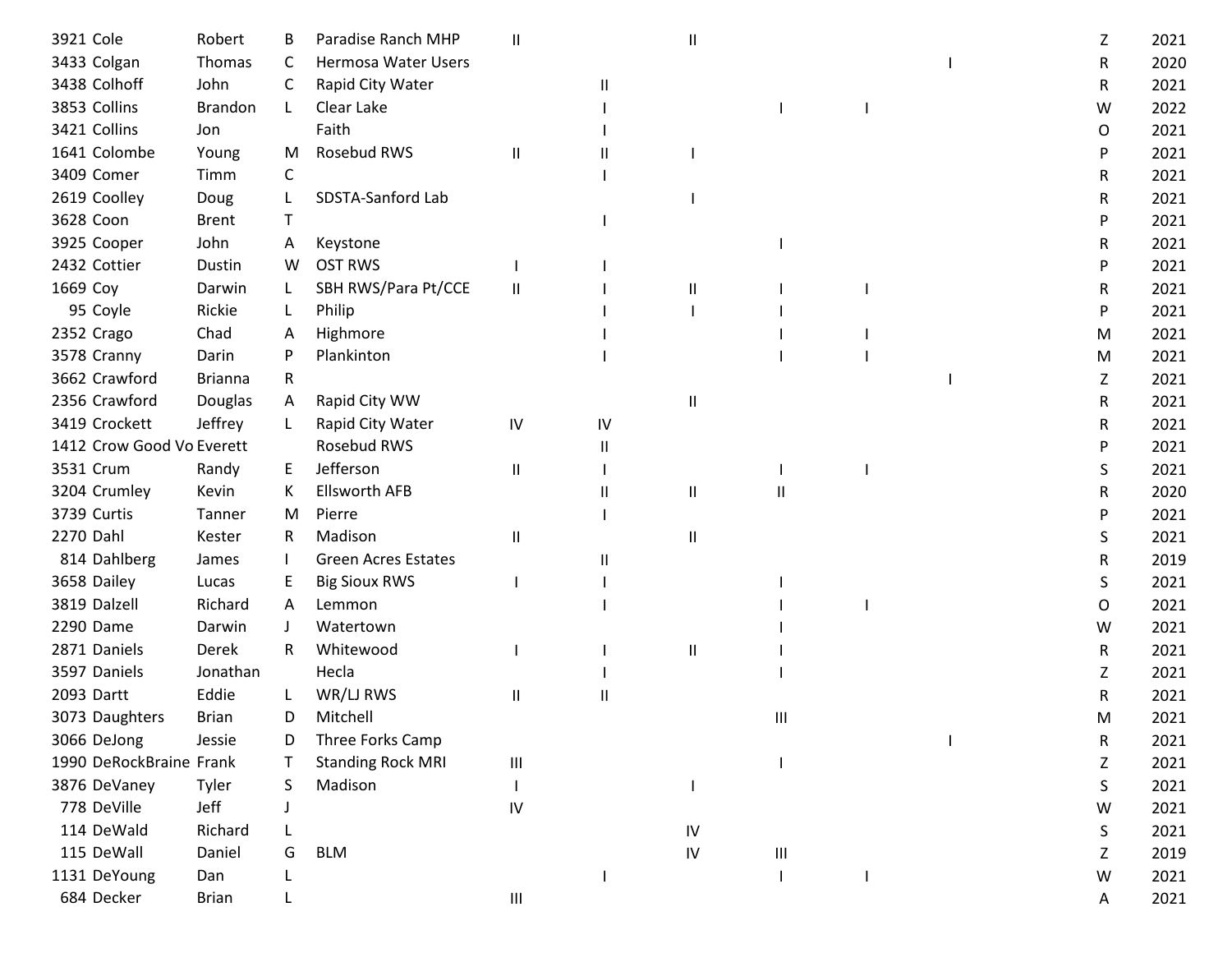| 1802 Decker      | Ted            |              | Spring Lake Colony         |                                    |                |              |                                    |  | W | 2021 |
|------------------|----------------|--------------|----------------------------|------------------------------------|----------------|--------------|------------------------------------|--|---|------|
| 1944 Deinert     | Gene           | C            | <b>Mount Vernon</b>        |                                    |                |              |                                    |  | M | 2021 |
| 3462 Denison     | Devin          | J            | <b>Brookings Muni Util</b> |                                    |                |              | Ш                                  |  | S | 2021 |
| 3759 Denton      | William        | K            | <b>B-Y RWS</b>             |                                    | Ш              |              |                                    |  | S | 2021 |
| 1841 Deutsch     | <b>Bradley</b> | C            | <b>Valley Heights</b>      | Ш                                  | Ш              |              |                                    |  | R | 2021 |
| 1738 Dickey      | Robert         | D            | Trent                      |                                    |                |              |                                    |  | S | 2019 |
| 3890 Diede       | Deric          |              | Mid-Dakota RWS             |                                    |                |              |                                    |  | М | 2021 |
| 3822 Dietsch     | Ryan           |              | Yankton                    |                                    |                |              |                                    |  | S | 2021 |
| 2163 Doering     | David          | A            | Parkston                   |                                    | Ш              |              | Ш                                  |  | M | 2019 |
| 3930 Dolejsi     | Brandon        |              | Canistota                  |                                    |                |              |                                    |  | S | 2022 |
| 3347 Dorris      | Troy           | м            | Mid-Dakota RWS             |                                    |                |              |                                    |  | M | 2021 |
| 3727 Dorwart     | Paul           | C            | Kimball                    |                                    |                |              |                                    |  | M | 2021 |
| 3435 Dotson      | James          |              | Rapid City Water           |                                    | Ш              |              |                                    |  | R | 2021 |
| 1741 Dragseth    | John           | A            | Nunda                      |                                    |                |              |                                    |  | S | 2021 |
| 2220 Draine      | Douglas        | R            |                            |                                    |                |              |                                    |  | R | 2021 |
| 2738 Draine      | LeRoy          |              | <b>CPHSD Board</b>         |                                    |                |              |                                    |  | R | 2021 |
| 125 Dravland     | Steven         | C            | Agropur/Lennox             | Ш                                  | Ш              | ${\sf IV}$   | $\ensuremath{\mathsf{III}}\xspace$ |  | S | 2021 |
| 2730 Drotzmann   | Steve          | A            | Northern Lights            |                                    |                |              |                                    |  | S | 2021 |
| 729 Druckrey     | Robert         | C            |                            |                                    |                | Ш            |                                    |  | R | 2020 |
| 1651 DuMarce     | Bryan          |              | Dakota Magic Casino        |                                    |                |              |                                    |  | W | 2021 |
| 1650 DuVall      | Jim            | D            | Chamberlain                | Ш                                  | Ш              | $\mathsf{I}$ | Ш                                  |  | M | 2021 |
| 3532 Duba        | David          | D            | Ethan                      |                                    |                |              |                                    |  | M | 2021 |
| 3667 Ducheneaux  | Frankie        |              |                            |                                    |                |              |                                    |  | 0 | 2021 |
| 2731 Duchscher   | Michael        |              | Lewis & Clark RWS          | IV                                 | Ш              | Ш            |                                    |  | S | 2021 |
| 2861 Dundon      | Thomas         | $\mathbf{J}$ | Aberdeen                   |                                    |                |              |                                    |  | A | 2021 |
| 3717 Dungey      | Victoria       | V            | Sandstone Water            |                                    |                |              |                                    |  | R | 2021 |
| 3883 Dunn        | Lance          |              | Marion                     |                                    |                |              |                                    |  | S | 2021 |
| 3061 Dunn        | Patrick        | J            | <b>EROS Data Center</b>    |                                    |                |              |                                    |  | S | 2021 |
| 1375 Durham      | Robert         | W            | Randall RWS                | Ш                                  | Ш              |              |                                    |  | м | 2021 |
| 2827 Dykstra     | Curtis         | A            | Redfield                   |                                    | Ш              |              | Ш                                  |  | Α | 2021 |
| 1245 Dykstra     | Douglas        | A            | Sioux Falls WW             |                                    |                |              | IV                                 |  | S | 2021 |
| 752 Dykstra      | Robin          |              | <b>Lincoln County RWS</b>  | $\ensuremath{\mathsf{III}}\xspace$ | Ш              |              |                                    |  | S | 2021 |
| 3364 Eade        | Jeremy         | W            | Sioux Falls Water          |                                    | $\mathbf{III}$ |              |                                    |  | S | 2021 |
| 886 Eastman      | Charles        | M            | Sioux Falls Water          | Ш                                  |                |              |                                    |  | S | 2019 |
| 3811 Eaton       | Dennis         | S            | <b>Advanced Pump</b>       |                                    |                |              |                                    |  | Ζ | 2021 |
| 1974 Ebbers      | Donald         |              |                            | Ш                                  |                |              |                                    |  | W | 2021 |
| 3758 Ebbighausen | Greg           |              | <b>Gulf Shores NP</b>      |                                    |                |              |                                    |  | Z | 2021 |
| 3907 Eggert      | <b>Bradley</b> | A            | <b>Baltic</b>              |                                    |                |              |                                    |  | S | 2022 |
| 3703 Eggert      | Tanner         | K.           | Eureka                     |                                    |                |              |                                    |  | А | 2021 |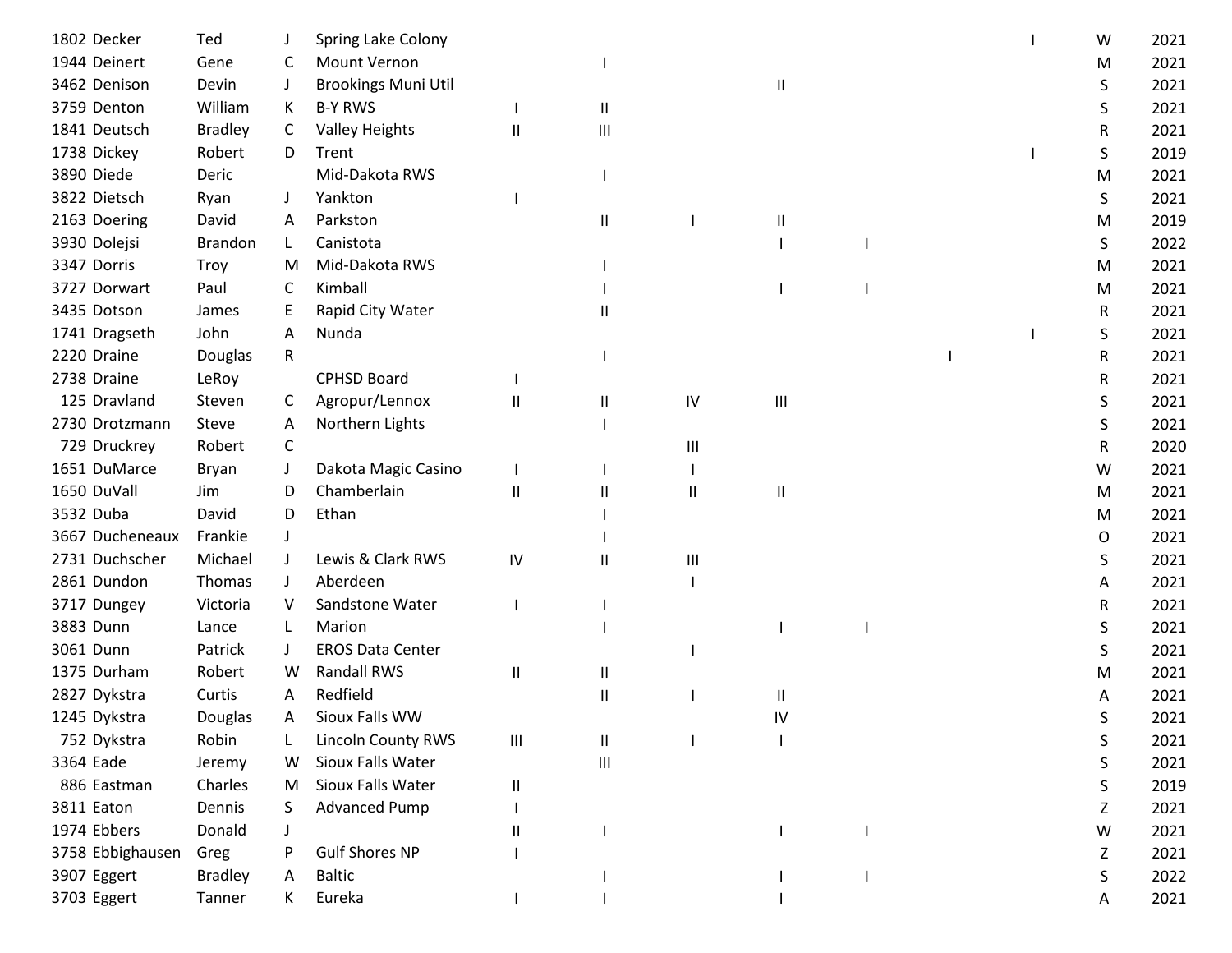| 1999 Ehresmann  | <b>Bradley</b> |              | Elk Creek 7 Water          |                                    |            |            |                                    |  | R | 2021 |
|-----------------|----------------|--------------|----------------------------|------------------------------------|------------|------------|------------------------------------|--|---|------|
| 2268 Eilers     | Douglas        | A            | The Meadows                |                                    |            |            |                                    |  | Α | 2021 |
| 3380 Eilers     | Todd           | D            | The Meadows                |                                    |            |            |                                    |  | A | 2021 |
| 3846 Eilts      | Blaine         | R            | <b>Valley Springs</b>      |                                    |            |            |                                    |  | S | 2021 |
| 3784 Eischens   | <b>Brett</b>   |              | Watertown                  |                                    |            |            |                                    |  | W | 2021 |
| 2819 Eisenbeisz | Joel           | A            | Aberdeen                   |                                    |            |            |                                    |  | A | 2021 |
| 1547 Eisenbeisz | Peter          | E            | Hosmer                     |                                    |            |            |                                    |  | A | 2021 |
| 2142 Ekern      | Jon            | D            | Kingbrook RWS              | Ш                                  |            |            |                                    |  | W | 2021 |
| 546 Elcock      | Morris         | R.           | Semi-Retired               | $\mathbf{I}$                       | Ш          |            | Ш                                  |  | S | 2021 |
| 3231 Eldredge   | Ryan           |              | <b>Kansas DHE</b>          |                                    |            | Ш          |                                    |  | Ζ | 2021 |
| 3308 Ellefson   | Ronald         | W            | Sioux Falls Water          |                                    | IV         |            |                                    |  | S | 2021 |
| 775 Ellingson   | Janel          | R            | New Effington              | ${\sf IV}$                         |            | Ш          |                                    |  | W | 2021 |
| 3760 Elverud    | Jeremy         | A            | Trent                      |                                    |            |            |                                    |  | S | 2021 |
| 1604 Emery      | James          | D            | Sandstone Water/BFL        |                                    | Ш          |            | Ш                                  |  | R | 2021 |
| 3392 Engelmann  | Matthew        | C            | Sioux Falls WW             |                                    |            |            | IV                                 |  | S | 2021 |
| 2655 Engle      | Gaylen         | M            |                            |                                    |            |            |                                    |  | Z | 2019 |
| 132 Englund     | Gary           | L            | <b>Banner Associates</b>   | Ш                                  |            | IV         |                                    |  | S | 2019 |
| 3015 Erickson   | Dustin         | A            | <b>Wharf Resources</b>     |                                    |            |            |                                    |  | R | 2021 |
| 3296 Erickson   | Steven         | L            | Canton                     | $\mathsf{I}$                       | Ш          | Ш          | Ш                                  |  | S | 2021 |
| 837 Erikson     | Ray            | D            | Murdo                      | $\mathbf{I}$                       |            |            |                                    |  | P | 2021 |
| 3310 Erlacher   | Connie         | M            | Lake Poinsett Estate       |                                    |            |            |                                    |  | W | 2021 |
| 3311 Erlacher   | Vic            |              | Lake Poinsett Estate       |                                    |            |            |                                    |  | W | 2021 |
| 135 Esche       | James          | A            |                            | $\mathsf{I}$                       | Ш          | Ш          | Ш                                  |  | W | 2021 |
| 3497 Esser      | Dave           |              | Canova                     |                                    |            |            |                                    |  | м | 2021 |
| 2809 Estes      | Spencer        | R            | Lower Brule RWS            |                                    |            |            |                                    |  | P | 2021 |
| 1203 Etzkorn    | Robert         | $\perp$      | <b>State Veterans Home</b> |                                    |            |            |                                    |  | R | 2021 |
| 1473 Evans      | James          | M            | <b>Hill City</b>           |                                    |            | IV         |                                    |  | R | 2021 |
| 3291 Eveland    | Jason          | R            | Dakota Dunes               | $\mathsf{I}$                       | Ш          |            | Ш                                  |  | S | 2021 |
| 914 Even        | Jeff           | $\mathbf{L}$ | Sioux Falls Water          | IV                                 |            |            |                                    |  | S | 2021 |
| 1556 Evridge    | Robert         |              | Spearfish                  |                                    |            | IV         |                                    |  | R | 2021 |
| 3659 Faber      | Ryan           | M            | Sioux Falls WW             |                                    |            |            |                                    |  | S | 2021 |
| 1682 Fair       | David          |              | Warner                     |                                    |            |            |                                    |  | A | 2021 |
| 2870 Fairfield  | Richard        | A            | <b>Boxelder Job Corps</b>  |                                    |            |            |                                    |  | R | 2021 |
| 2451 Falcone    | Morgan         | R            | Rapid City Pub Wks         |                                    |            |            |                                    |  | R | 2021 |
| 2904 Faris      | Jon            |              | Sioux Falls WW             |                                    |            |            | $\ensuremath{\mathsf{III}}\xspace$ |  | S | 2021 |
| 760 Faris       | Paul           |              |                            |                                    |            | Ш          | IV                                 |  | S | 2021 |
| 857 Feist       | Darin          |              |                            |                                    |            | Ш          |                                    |  | Z | 2021 |
| 3761 Felder     | Sarah          |              | Lemmon                     |                                    |            |            |                                    |  | O | 2021 |
| 141 Felton      | David          |              | North Brookings W/S        | $\ensuremath{\mathsf{III}}\xspace$ | ${\sf IV}$ | ${\sf IV}$ | $\ensuremath{\mathsf{III}}\xspace$ |  | S | 2021 |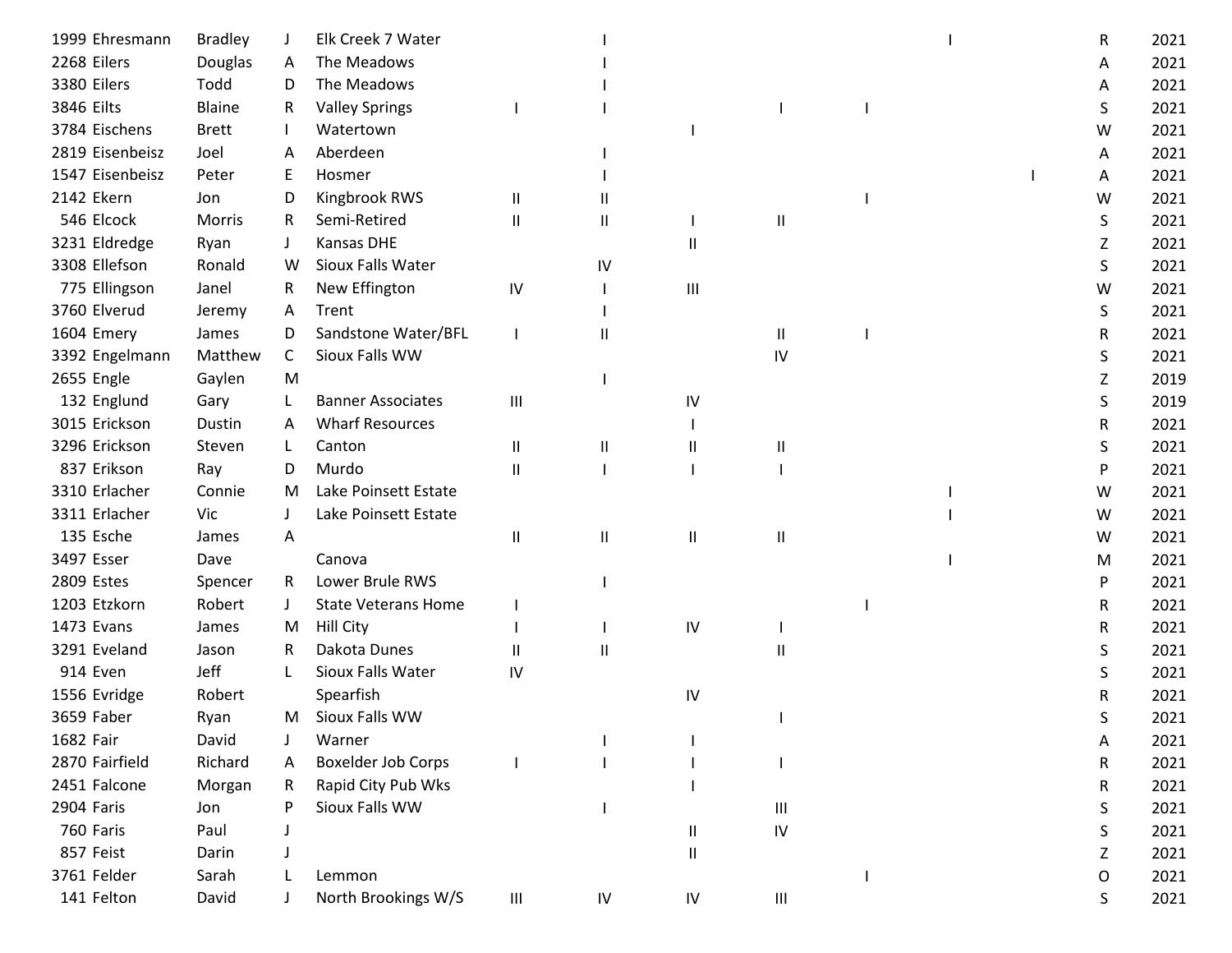| 2105 Ferguson     | Chuck        | D            | Hermosa/Hermosa Ne         |              |          |                            |    |  | R | 2021 |
|-------------------|--------------|--------------|----------------------------|--------------|----------|----------------------------|----|--|---|------|
| 3787 Ferguson     | Jason        |              | <b>WEB RWS</b>             |              |          |                            |    |  | А | 2021 |
| 3922 Ferriero     | Keith        |              | Albany NY                  |              |          |                            |    |  | Z | 2021 |
| 3172 Fiedler      | Robert       | E            | Rapid City WW              |              |          |                            | IV |  | R | 2021 |
| 3641 Fire Thunder | Harlen       |              | Rosebud RWS                |              |          |                            |    |  | P | 2021 |
| 3286 Fischer      | Amanda       | K            | Aberdeen                   |              |          | Ш                          |    |  | A | 2021 |
| 3430 Fischer      | <b>Brad</b>  | D            | <b>Green Acres Estates</b> |              |          |                            |    |  | R | 2021 |
| 1531 Fischer      | Leo          | A            | <b>Tri-County RWS</b>      | Ш            | Ш        |                            |    |  | O | 2021 |
| 3687 Fischer      | Nathan       | D            |                            | Ш            |          |                            |    |  | Z | 2021 |
| 3271 Fischer      | Roger        |              | <b>State Veterans Home</b> |              |          |                            |    |  | R | 2021 |
| 3159 Fischer      | Scott        |              |                            | Ш            |          |                            |    |  | O | 2021 |
| 1466 Fitzgerald   | Jake         | W            | WR/LJ RWS                  | $\mathbf{I}$ |          |                            |    |  | P | 2021 |
| 2412 Fjellanger   | Clarence     | L            | <b>Dell Rapids</b>         |              | Ш        | $\mathsf{I}$               | Ш  |  | S | 2021 |
| 2900 Fleming      | Chris        | M            | Sioux Falls WW             |              |          |                            | IV |  | S | 2021 |
| 2808 Flemming     | Charles      | L.           | Gayville/MH                |              |          |                            |    |  | S | 2021 |
| 2890 Flemming     | Nathan       | $\perp$      | Fort Meade VA Center       |              |          |                            |    |  | R | 2021 |
| 2614 Flint        | David        | G            | Rapid Valley RWS           | Ш            | Ш        |                            |    |  | R | 2021 |
| 3403 Flyger       | Jeremiah     | $\mathbf{J}$ | Smithfield Foods           |              |          | IV                         |    |  | S | 2021 |
| 3084 Flynn        | <b>Brian</b> | D            | WR/LJ RWS                  | Ш            | $\sf II$ |                            |    |  | P | 2021 |
| 1997 Fode         | Tyler        | L            | Rapid City Water           | Ш            | Ш        |                            | Ш. |  | R | 2021 |
| 2553 Fods         | Ryan         | L            | Dell Rapids/Tri-Vall       |              | Ш        | $\mathsf{I}\mathsf{I}$     | Ш  |  | S | 2021 |
| 943 Fonder        | Jim          |              | Roscoe                     |              |          |                            |    |  | Α | 2021 |
| 2931 Forman       | Chris        |              | Watertown Muni Util        | IV           |          |                            |    |  | W | 2021 |
| 3381 Forman       | Jesse        | E            | <b>Sioux RWS</b>           | Ш            | Ш        |                            |    |  | W | 2021 |
| 2174 Fortin       | Dale         | A            | <b>Huron Solid Waste</b>   |              |          |                            |    |  | M | 2021 |
| 2305 Fortuna      | Mark         | A            | Pickstown/Lake Andes       |              |          |                            |    |  | P | 2021 |
| 3175 Foss         | Charles      | D            | Valley Queen Cheese        |              |          | IV                         |    |  | W | 2021 |
| 832 Fossum        | Jeffrey      | L            | <b>SDARWS</b>              | $\mathbf{I}$ | $\sf II$ | $\mathsf{I}$               | Ш  |  | S | 2021 |
| 3789 Foster       | Donald       | E            | DemKota Beef               |              |          |                            |    |  | Α | 2021 |
| 1471 Foster       | Frank        |              | VA Medical Ctr-HS          |              |          |                            |    |  | R | 2020 |
| 3683 Foster       | Michael      | D            | <b>University Estates</b>  |              |          |                            |    |  | S | 2021 |
| 3612 Foster       | Wayne        | A            | Watertown                  |              |          |                            |    |  | W | 2021 |
| 3533 Fox          | David        |              | Minnehaha RWS              |              |          |                            |    |  | S | 2021 |
| 2591 Frank        | Daniel       | R.           | Volin                      |              |          |                            |    |  | S | 2021 |
| 3235 Fransen      | Cody         |              | Freeman                    |              |          |                            |    |  | S | 2021 |
| 2459 Fredericksen | David        | D            |                            |              |          | $\ensuremath{\mathsf{II}}$ |    |  | R | 2019 |
| 1328 Freeman      | Patrick      |              | Dakota Dunes               | $\mathbf{H}$ | Ш        |                            | Ш  |  | S | 2021 |
| 1159 Freese       | Darin        | м            | Sioux Falls Water          | IV           |          |                            |    |  | S | 2021 |
| 3557 Frevert      | Mark         | A            | Green Acres                |              |          |                            |    |  | R | 2021 |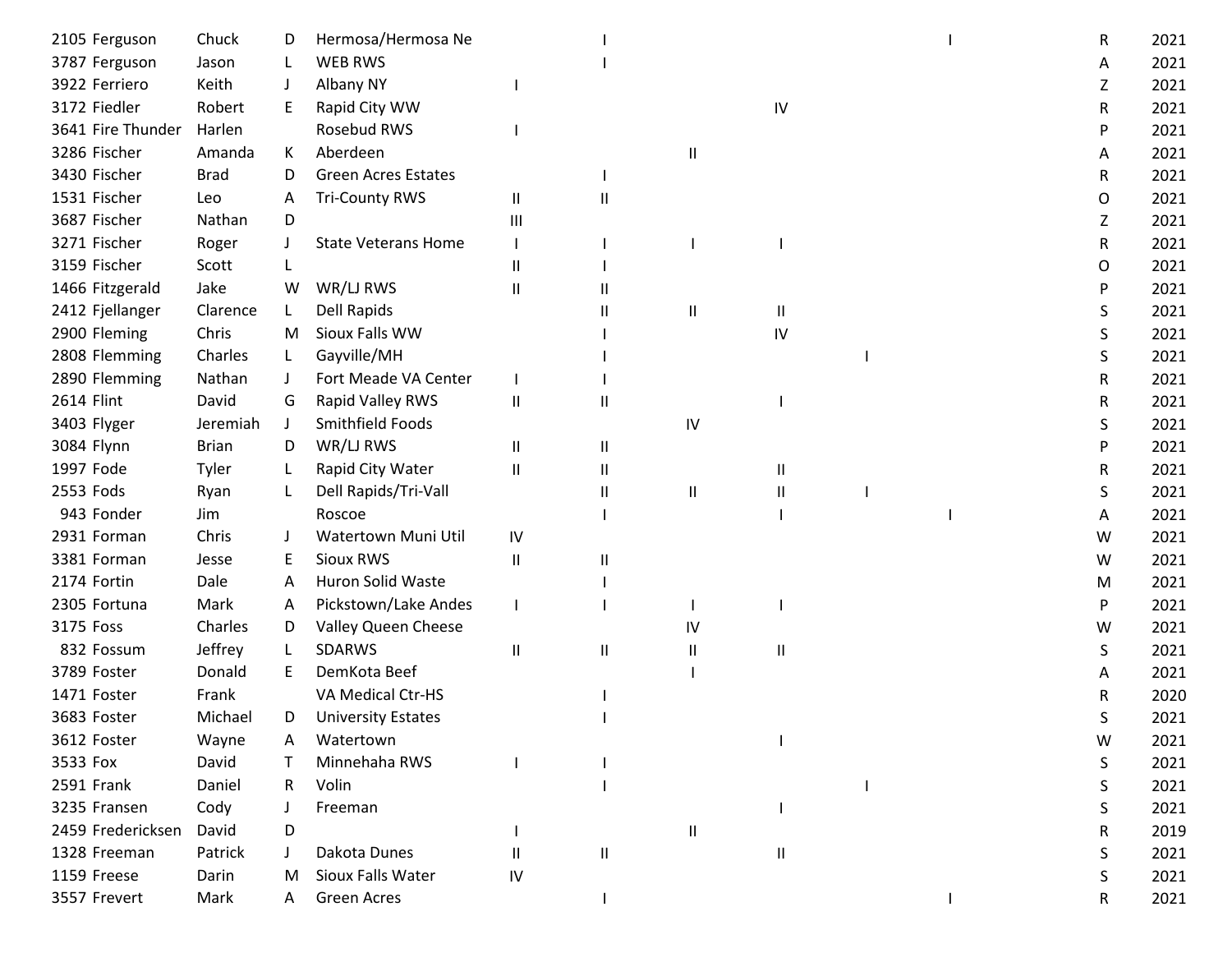| 3183 Fridley   | James    |              |                        |                                    |                                    |    |   |  | M | 2019 |
|----------------|----------|--------------|------------------------|------------------------------------|------------------------------------|----|---|--|---|------|
| 2565 Friman    | Travis   | W            | Parker                 |                                    |                                    |    |   |  | S | 2021 |
| 2431 Frohman   | Gregory  | L            | VA Medical Ctr-HS      |                                    |                                    |    |   |  | R | 2021 |
| 3702 Frost     | Neil     | P            | Watertown Muni Util    | $\mathbf{I}$                       |                                    |    |   |  | W | 2021 |
| 3498 Fry       | Earnest  |              | <b>Highland Hills</b>  |                                    |                                    |    |   |  | R | 2021 |
| 3616 Fuhr      | Jason    |              | Lake Poinsett SD       |                                    |                                    |    |   |  | W | 2021 |
| 2762 Fuhrer    | David    |              | Lesterville            | $\mathbf{\mathsf{I}}$              | Ш                                  |    |   |  | S | 2019 |
| 3250 Fuhrmann  | Dustin   | R            | SDEDA                  |                                    |                                    | Ш  |   |  | R | 2021 |
| 3870 Fuller    | Tony     | L            | Henry                  |                                    |                                    |    |   |  | W | 2021 |
| 2948 Fullerton | John     | M            | Rushmore Tramway       |                                    |                                    |    |   |  | R | 2021 |
| 969 Gabert     | David    | E            | Rapid City Water       |                                    | Ш                                  |    |   |  | R | 2021 |
| 3303 Gacke     | Ethan    | G            | Sioux Falls WW         |                                    |                                    |    | Ш |  | S | 2021 |
| 3929 Gage      | Jesse    | D            | Lennox                 |                                    |                                    |    |   |  | S | 2021 |
| 3620 Ganje     | Maxwell  | $\mathbf{I}$ | Eagle Butte            |                                    | Ш                                  |    | Ш |  | O | 2021 |
| 2833 Ganje     | Scott    | A            | Aberdeen               |                                    | Ш                                  |    |   |  | Α | 2021 |
| 3207 Ganschow  | Andy     |              | Clay RWS               | $\mathbf{III}$                     | Ш                                  |    |   |  | S | 2021 |
| 2621 Ganschow  | Robert   | L            | Clay RWS               | Ш                                  | Ш                                  |    |   |  | S | 2021 |
| 2693 Ganser    | Jeff     | A            |                        |                                    |                                    |    |   |  | A | 2021 |
| 3899 Garon     | Jerimiah | C            | <b>Timber Lake</b>     |                                    |                                    |    |   |  | O | 2021 |
| 3049 Garreau   | Joseph   | D            | <b>Tri-County RWS</b>  | $\mathbf{I}$                       | Ш                                  |    |   |  | 0 | 2021 |
| 1164 Garrigan  | Thomas   | D            | <b>Reptile Gardens</b> |                                    |                                    |    |   |  | R | 2021 |
| 1127 Garvey    | Timothy  |              |                        |                                    |                                    |    | Ш |  | S | 2019 |
| 3144 Geigle    | Jared    | A            |                        |                                    |                                    |    |   |  | P | 2019 |
| 3164 Geiman    | Barry    | W            | Plankinton             |                                    |                                    |    |   |  | м | 2021 |
| 3642 Gentrup   | Alek     | M            | <b>Box Elder</b>       | $\mathbf{\mathsf{I}}$              | Ш                                  |    |   |  | R | 2021 |
| 2463 Gerber    | Greg     | D            | Gettysburg             |                                    |                                    |    |   |  | A | 2021 |
| 2781 Gerbracht | Frank    |              | <b>Forest Rec Mngt</b> |                                    |                                    |    |   |  | R | 2021 |
| 2002 Gerbracht | Ty       | A            | <b>Forest Rec Mngt</b> |                                    |                                    |    |   |  | R | 2021 |
| 2826 Gerken    | Cameron  | D            | <b>Britton</b>         |                                    |                                    |    |   |  | A | 2021 |
| 2124 Gerwer    | Mark     | P            |                        |                                    |                                    | IV |   |  | S | 2021 |
| 1255 Gibson    | Ronald   | H            | <b>WEB RWS</b>         | Ш                                  | Ш                                  |    |   |  | A | 2021 |
| 896 Giedd      | Larry    | R            | Oacoma                 | $\mathbf{I}$                       |                                    | Ш  |   |  | M | 2021 |
| 3673 Giffen    | Michael  | R            | Bel Brands/Veolia      |                                    |                                    | Ш  |   |  | Z | 2021 |
| 2932 Giffin    | Todd     | F            | Lewis & Clark RWS      | $\ensuremath{\mathsf{III}}\xspace$ | $\ensuremath{\mathsf{III}}\xspace$ |    |   |  | S | 2021 |
| 3862 Giraud    | Stephen  | B            | <b>Valley Motel</b>    |                                    |                                    |    |   |  | R | 2021 |
| 2955 Glanzer   | David    | R.           | Fordham Colony         |                                    |                                    |    |   |  | M | 2021 |
| 2912 Glanzer   | Lucas    |              | Greenwood Colony       |                                    |                                    |    |   |  | M | 2021 |
| 3728 Glanzer   | Marvin   | P            | Greenwood Colony       |                                    |                                    |    |   |  | M | 2021 |
| 3783 Gleich    | Joe      |              | Sioux Falls Water      |                                    |                                    |    |   |  | S | 2021 |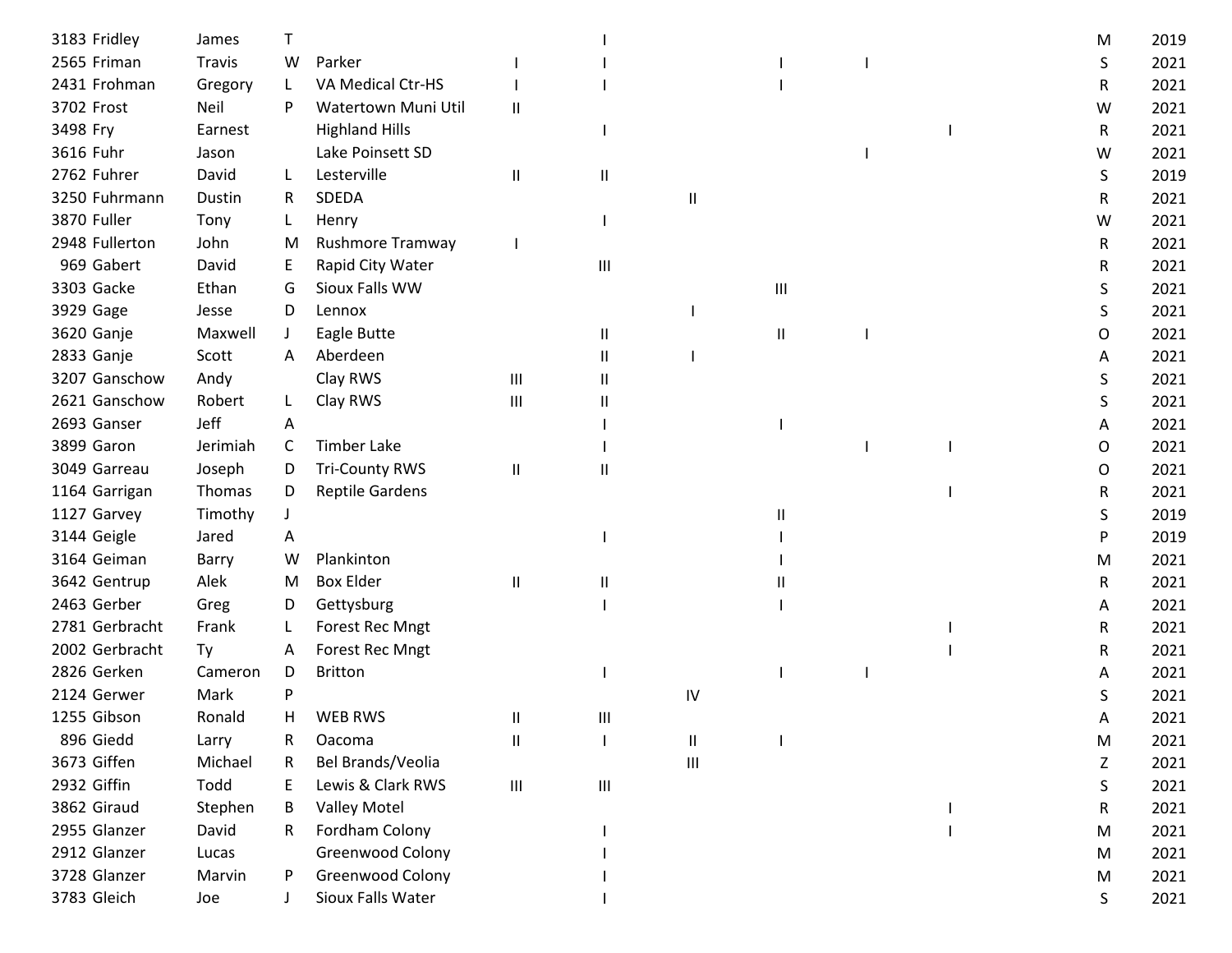| 2831 Glenn              | Robert   |              | Roswell NM                 | $\mathbf{I}$  | Ш                          |    | Ш |  | Z | 2021 |
|-------------------------|----------|--------------|----------------------------|---------------|----------------------------|----|---|--|---|------|
| 163 Goebel              | Gregory  | R            |                            | $\mathbf{I}$  |                            | Ш  |   |  | R | 2021 |
| 3445 Goehring           | Chad     | M            | Webster                    |               |                            |    |   |  | W | 2021 |
| 3704 Goehring           | Ryan     | R            | Herreid                    |               |                            |    |   |  | O | 2021 |
| 3714 Goldsberry         | Nicholas |              | Rapid City Water           |               |                            |    |   |  | R | 2021 |
| 2630 Goodfellow         | Todd     |              | Sioux RWS                  | Ш             |                            |    |   |  | W | 2021 |
| 2777 Goodman            | Lyle     | R            | Provo Area Water           |               |                            |    |   |  | R | 2021 |
| 3829 Gorecki            | Josie    | C            | <b>WEB RWS</b>             |               |                            |    |   |  | A | 2021 |
| 3750 Gorter             | Jaydon   |              | <b>Brookings Muni Util</b> |               |                            |    | Ш |  | Z | 2021 |
| 1430 Gourneau           | Dale     | A            | Pierre                     |               | Ш                          |    |   |  | P | 2021 |
| 3691 Gowey-Hayne: Carol |          | A            | Cedar Gulch I              |               |                            |    |   |  | R | 2021 |
| 3742 Graff              | Jay      | M            | Sioux Falls WW             |               |                            |    |   |  | S | 2021 |
| 2704 Gran               | Charles  | W            | Kennebec                   |               |                            |    |   |  | P | 2021 |
| 3519 Gran               | Mark     | A            | Mid-Dakota RWS             |               |                            |    |   |  | M | 2021 |
| 3460 Granum             | Darin    | S.           | Sioux Falls Water          |               | Ш                          |    |   |  | S | 2021 |
| 823 Graverson           | Gavin    | M            | Sioux Falls Water          | IV            |                            |    |   |  | S | 2021 |
| 3934 Gray               | Ryan     |              | Lead                       |               |                            |    |   |  | R | 2022 |
| 945 Green               | David    |              | <b>Burke</b>               |               |                            |    |   |  | P | 2021 |
| 2456 Green              | Donald   | C            |                            |               |                            |    |   |  | R | 2021 |
| 3778 Green              | Lloyd    |              | Madera County CA           | Ш             |                            | Ш  |   |  | Ζ | 2021 |
| 2550 Green              | Robert   |              | Scotland                   |               |                            |    |   |  | S | 2021 |
| 2178 Green              | Tammy    | A            | Wasta                      |               |                            |    |   |  | R | 2021 |
| 2756 Greenwood          | Philip   | м            | Sioux Falls WW             |               |                            | IV |   |  | S | 2021 |
| 3492 Gregg              | Dale     |              | Whitewood Forest Acr       |               |                            |    |   |  | R | 2021 |
| 2719 Griese             | Dustin   |              | Aberdeen                   | Ш             |                            |    |   |  | A | 2021 |
| 2979 Griese             | Shane    |              | Vermillion                 | $\mathbf{I}$  | $\ensuremath{\mathsf{II}}$ |    |   |  | S | 2021 |
| 3044 Grimm              | Keith    | A            | Wild Bill's Cmpgrd         |               |                            |    |   |  | R | 2021 |
| 3637 Groen              | Jesse    | $\mathbf{J}$ | Sioux Falls WW             |               |                            | Ш  |   |  | S | 2021 |
| 175 Gronewold           | Guy      | н            | Sioux RWS                  | Ш             | Ш                          |    |   |  | w | 2021 |
| 2128 Groos              | Grant    | Α            | Colman                     |               |                            |    |   |  | S | 2021 |
| 2985 Gross              | Gregory  | S            |                            |               |                            |    |   |  | S | 2021 |
| 974 Gross               | Scott    |              | Mid-Dakota RWS             | Ш             | IV                         | Ш  | Ш |  | M | 2021 |
| 3755 Gruis              | Timothy  | K            | Onida                      |               |                            |    |   |  | P | 2021 |
| 1924 Gruman             | Robert   |              | Jobee Acres                |               |                            |    |   |  | A | 2020 |
| 3935 Grummet            | Benjamin | P            | Sunshine Bible Acade       |               |                            |    |   |  | M | 2022 |
| 3820 Grunewaldt         | Kevin    |              | New Campground             |               |                            |    |   |  | S | 2021 |
| 2336 Gubka              | William  | M            | Watertown Muni Util        |               | IV                         |    |   |  | W | 2019 |
| 3936 Gudith             | Rim      |              | Lead                       |               |                            |    |   |  | R | 2022 |
| 1118 Gulley             | Douglas  | E.           | <b>Grant-Roberts RWS</b>   | $\mathbf{II}$ | Ш                          |    |   |  | W | 2021 |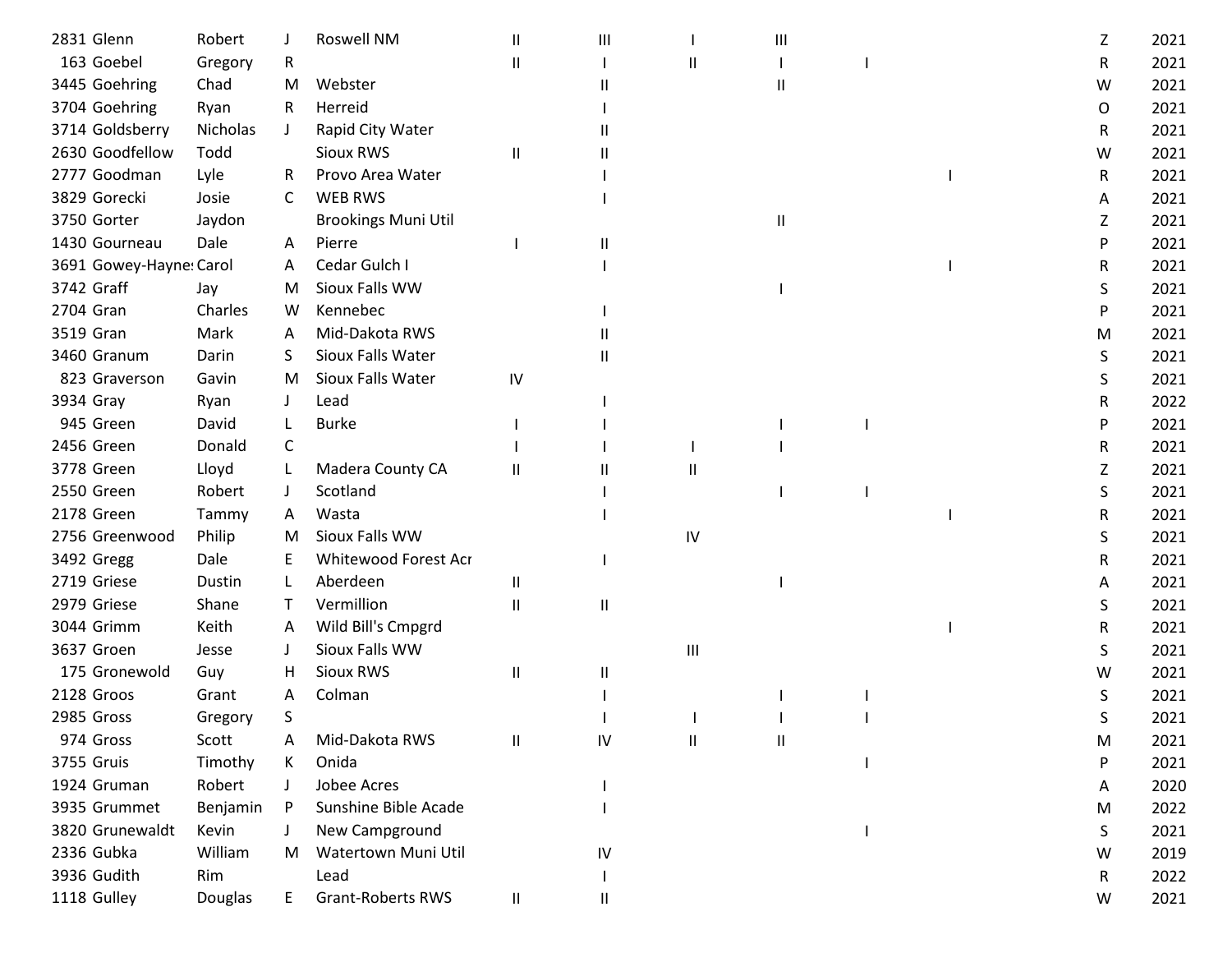| 3705 Gum        | Paul           |              |                            |                             |    |            | Ш                                  |  | S | 2021 |
|-----------------|----------------|--------------|----------------------------|-----------------------------|----|------------|------------------------------------|--|---|------|
| 2757 Gusso      | Gregory        | E            | Yankton                    |                             |    | Ш          |                                    |  | S | 2021 |
| 2535 Guthmiller | <b>Burt</b>    | M            |                            |                             |    |            |                                    |  | S | 2021 |
| 2547 Haag       | Terrance       | C            | Davison & Hanson RW        |                             | Ш  |            |                                    |  | M | 2021 |
| 1960 Haakinson  | Curt           | D            | Vermillion                 | $\mathop{\rm III}\nolimits$ | Ш  |            |                                    |  | S | 2021 |
| 3569 Haar       | Jacob          | D            | Worthing                   |                             |    |            |                                    |  | S | 2021 |
| 3116 Haas       | William        | W            | Rapid City-Engineeri       |                             | Ш  |            |                                    |  | R | 2021 |
| 180 Hach        | Lornie         | O            | McLaughlin                 |                             |    |            |                                    |  | O | 2021 |
| 3548 Hadlock    | Dusty          | S.           | <b>Hill City</b>           |                             |    |            |                                    |  | R | 2021 |
| 2346 Hagen      | Jim            | H            | BDM RWS/5 Other PW         |                             |    |            |                                    |  | A | 2021 |
| 182 Haider      | Jim            | A            | Redfield                   |                             |    |            |                                    |  | A | 2021 |
| 3580 Haines     | Eric           | C            | <b>Elk Point</b>           |                             |    |            | Ш                                  |  | S | 2021 |
| 3138 Haizel     | Nicholas       | R            | Probst Group               |                             |    | Ш          |                                    |  | Ζ | 2021 |
| 2603 Haliburton | Robert         | S            |                            | Ш                           | Ш  |            | Ш                                  |  | A | 2020 |
| 3243 Hall       | Leah           | R            | Rapid City WW              |                             |    | Ш          |                                    |  | R | 2021 |
| 3598 Hall       | Thomas         | $\mathsf{A}$ | Sioux Falls Water          |                             |    |            |                                    |  | S | 2021 |
| 3272 Hall       | Timothy        | S            | New Underwood              |                             |    |            |                                    |  | R | 2021 |
| 3743 Halseide   | <b>Brett</b>   | A            | Wilmot                     |                             |    |            |                                    |  | W | 2021 |
| 2705 Halvorson  | Nate           | M            | Rapid City Water           | Ш                           |    |            | IV                                 |  | R | 2021 |
| 3150 Hamilton   | Alexander      | C            | Gregory                    |                             |    |            |                                    |  | P | 2021 |
| 3827 Hammer     | Derek          | M            | Sioux Falls WW             |                             |    |            |                                    |  | S | 2021 |
| 3609 Hammill    | <b>Brandon</b> | $\mathbf{J}$ | Miller                     |                             |    |            |                                    |  | М | 2021 |
| 3538 Hammond    | Zachary        | R.           | Vermillion                 |                             |    |            |                                    |  | S | 2021 |
| 2411 Hanisch    | Neil           |              | Hartford                   |                             |    | Ш          | Ш                                  |  | S | 2021 |
| 3854 Hanley     | James          | P            | Cresbard                   |                             |    |            |                                    |  | A | 2021 |
| 3192 Hanna      | Wade           | E            | Rapid City WW              |                             |    |            | Ш                                  |  | R | 2021 |
| 2618 Hannah     | John           | M            | Gilt Edge WWTP             |                             |    |            |                                    |  | R | 2021 |
| 3638 Hansen     | <b>Brady</b>   |              |                            | Ш                           | Ш  |            | Ш                                  |  | R | 2021 |
| 1750 Hansen     | Daniel         | S            | Nunda                      |                             |    |            |                                    |  | S | 2021 |
| 2237 Hansen     | Eric           | G            | <b>WEB RWS</b>             |                             | IV |            |                                    |  |   | 2021 |
| 1554 Hansen     | Eric           | R.           | Lead-Deadwood SD           | $\mathbf{I}$                | Ш  | Ш          | Ш                                  |  | R | 2021 |
| 3942 Hanson     | Cameron        | К            | Rosholt                    |                             |    |            |                                    |  | W | 2021 |
| 3672 Hanson     | Darrel         | $\mathsf{R}$ | Rapid City UMG             |                             |    |            | $\, \parallel$                     |  | R | 2021 |
| 2151 Hanson     | David          | В            | Rapid City Water           | IV                          |    | Ш          |                                    |  | R | 2021 |
| 2734 Hanson     | Jesse          |              | <b>Brookings Muni Util</b> |                             | Ш  |            | $\ensuremath{\mathsf{III}}\xspace$ |  | S | 2021 |
| 3635 Hanson     | Mark           | D            | <b>Elk Point</b>           |                             |    |            | $\sf II$                           |  | S | 2021 |
| 3494 Hanson     | Sion           | G            |                            |                             |    |            |                                    |  | O | 2020 |
| 1178 Hanson     | Steven         |              | Spearfish                  |                             |    | ${\sf IV}$ |                                    |  | R | 2021 |
| 3008 Hanson     | Tanner         |              | Yankton                    |                             |    | ${\sf IV}$ |                                    |  | S | 2021 |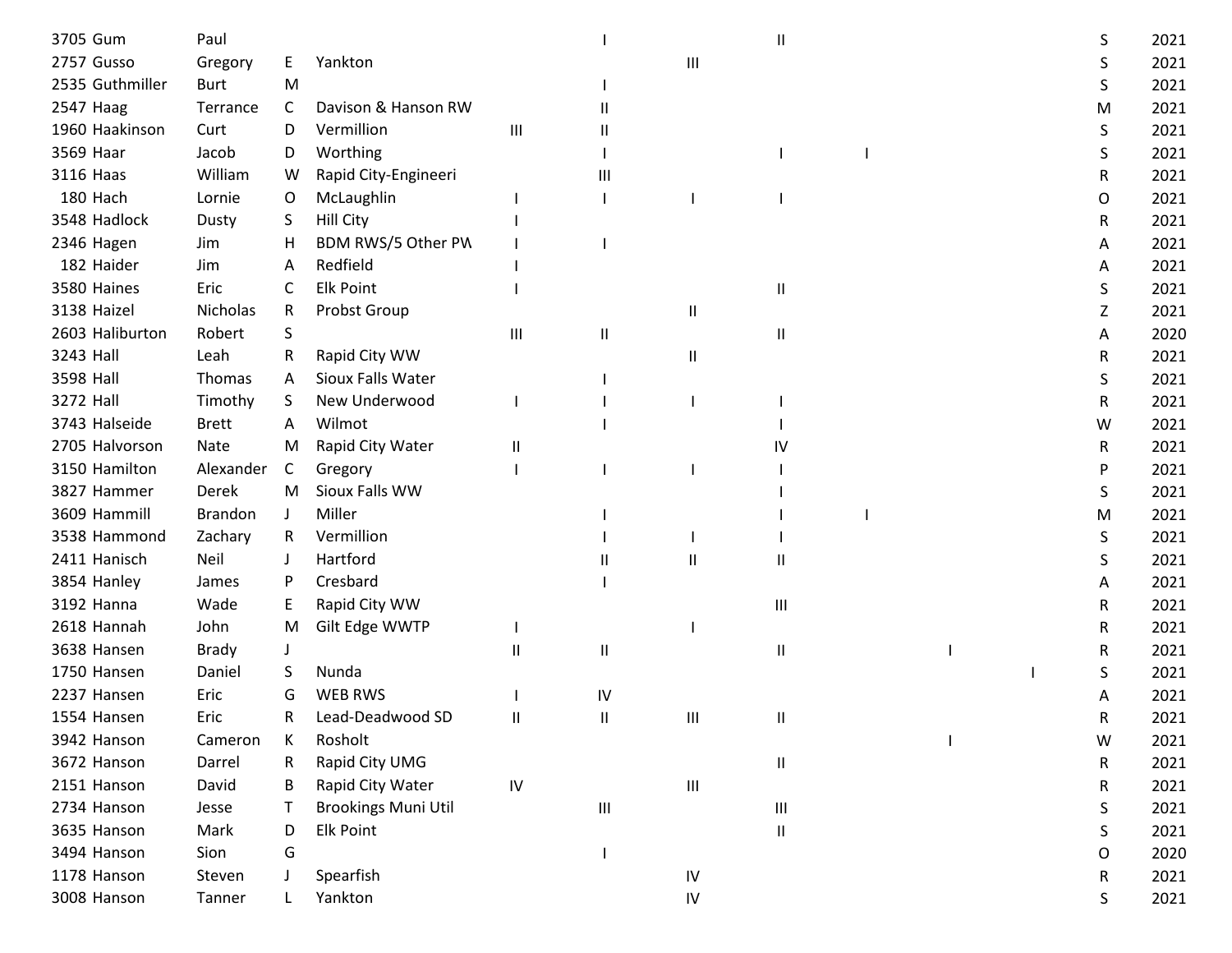| 3140 Hanson      | Todd         |              |                            |              |                                    |              |          |  | R | 2019 |
|------------------|--------------|--------------|----------------------------|--------------|------------------------------------|--------------|----------|--|---|------|
| 3441 Harder      | Tadd         |              | <b>Hot Springs</b>         |              |                                    |              |          |  | R | 2021 |
| 1518 Hargens     | Susan        | M            |                            |              |                                    |              |          |  | M | 2021 |
| 2795 Harley      | Julie        | A            | <b>Berthoud CO</b>         | $\sf II$     |                                    |              | Ш        |  | Z | 2021 |
| 3236 Harmon      | Jeff         | D            | Chamberlain                | $\mathbf{I}$ | Ш                                  | Ш            | Ш        |  | M | 2021 |
| 3133 Harms       | <b>Bruce</b> |              |                            |              |                                    |              |          |  | A | 2021 |
| 1893 Harms       | Jolene       |              |                            |              |                                    |              |          |  | A | 2021 |
| 2652 Harper      | Charles      | L            | <b>Mission Hill</b>        |              |                                    |              |          |  | S | 2021 |
| 3369 Harris      | Rick         | S.           | <b>Contract Operator</b>   |              |                                    |              |          |  | R | 2021 |
| 3945 Harris      | Todd         | W            | Harrisburg                 |              |                                    |              |          |  | S | 2022 |
| 1322 Hart        | Rodney       | G            | Mount Rushmore             | $\mathsf{I}$ | Ш                                  | $\mathsf{I}$ | Ш        |  | R | 2021 |
| 3439 Hartford    | Dean         | R            | Rapid City WW              |              |                                    |              |          |  | R | 2021 |
| 2517 Hartley     | <b>Bruce</b> | A            | Huron                      | Ш            | $\ensuremath{\mathsf{III}}\xspace$ | Ш            | Ш        |  | M | 2021 |
| 2579 Hartley     | Dustin       | J            | Wagner                     |              | $\mathbf{III}$                     |              | $\sf II$ |  | M | 2021 |
| 559 Harvey       | Kevin        | D            | <b>Brookings Muni Util</b> | Ш            |                                    | Ш            |          |  | S | 2021 |
| 3072 Haskell     | Brenten      | A            | Rapid City WW              |              |                                    |              | IV       |  | R | 2021 |
| 3273 Hasson      | Carol        | K.           | Contract Operator          |              |                                    |              |          |  | R | 2021 |
| 1688 Hasson      | Patrick      | D            | Contract Operator          | $\mathbf{I}$ |                                    |              |          |  | R | 2021 |
| 2823 Hauge       | Jon          | F            | Volga                      |              | $\mathbf{I}$                       | Ш            | Ш        |  | S | 2021 |
| 3581 Hauschildt  | Roy          | R            | Lake Norden                | Ш            |                                    |              |          |  | W | 2021 |
| 3643 Hayes       | Shawn        | W            | <b>WEB RWS</b>             |              |                                    |              |          |  | O | 2021 |
| 3692 Haynes      | Chris        | D            | Cedar Gulch I              |              |                                    |              |          |  | R | 2021 |
| 3544 Hays        | Ezra         | G            | Horseshoe Acres            |              |                                    |              |          |  | R | 2021 |
| 3836 Headrick    | Dustin       | $\perp$      | Flandreau Indian Sch       |              |                                    |              |          |  | S | 2021 |
| 1091 Headrick    | Michael      | $\mathsf{T}$ | <b>Big Sioux RWS</b>       | Ш            | Ш                                  |              |          |  | S | 2021 |
| 3166 Heck        | Todd         |              | <b>Buffalo Gap</b>         |              |                                    |              |          |  | R | 2021 |
| 706 Heckenlaible | Roger        | D            | Menno                      |              |                                    |              |          |  | S | 2021 |
| 2574 Heddles     | Larry        | D            | <b>Hill City</b>           |              |                                    | $\mathsf{I}$ |          |  | R | 2021 |
| 3629 Heesch      | Zac          |              | Tyndall                    |              |                                    |              |          |  | S | 2021 |
| 3115 Heidebrecht | Jeffrey      | D            | Beresford                  |              |                                    |              |          |  | S | 2021 |
| 3241 Heidelberg  | Japheth      |              |                            |              |                                    |              |          |  | Z | 2016 |
| 3680 Heidemann   | Jason        | В            |                            |              |                                    |              |          |  | S | 2021 |
| 2508 Heidrich    | Bill         | D            | <b>B-M RWS/Nisland</b>     |              |                                    |              |          |  | R | 2021 |
| 2758 Heine       | Michael      | P            | Vermillion                 |              |                                    | Ш            |          |  | S | 2021 |
| 3729 Helland     | Joshua       | A            | Canton                     | Ш            | Ш                                  | Ш            | Ш        |  | S | 2021 |
| 201 Hemeyer      | Jerald       |              |                            |              | $\ensuremath{\mathsf{III}}\xspace$ |              | Ш        |  | P | 2018 |
| 3806 Henderson   | Steven       |              | Deadwood                   |              |                                    |              |          |  | R | 2021 |
| 3655 Henley      | Jesse        | D            | North Sioux City           |              |                                    |              |          |  | S | 2021 |
| 3845 Henrickson  | Valerie      | R.           | Pierre                     |              |                                    |              |          |  | P | 2021 |
|                  |              |              |                            |              |                                    |              |          |  |   |      |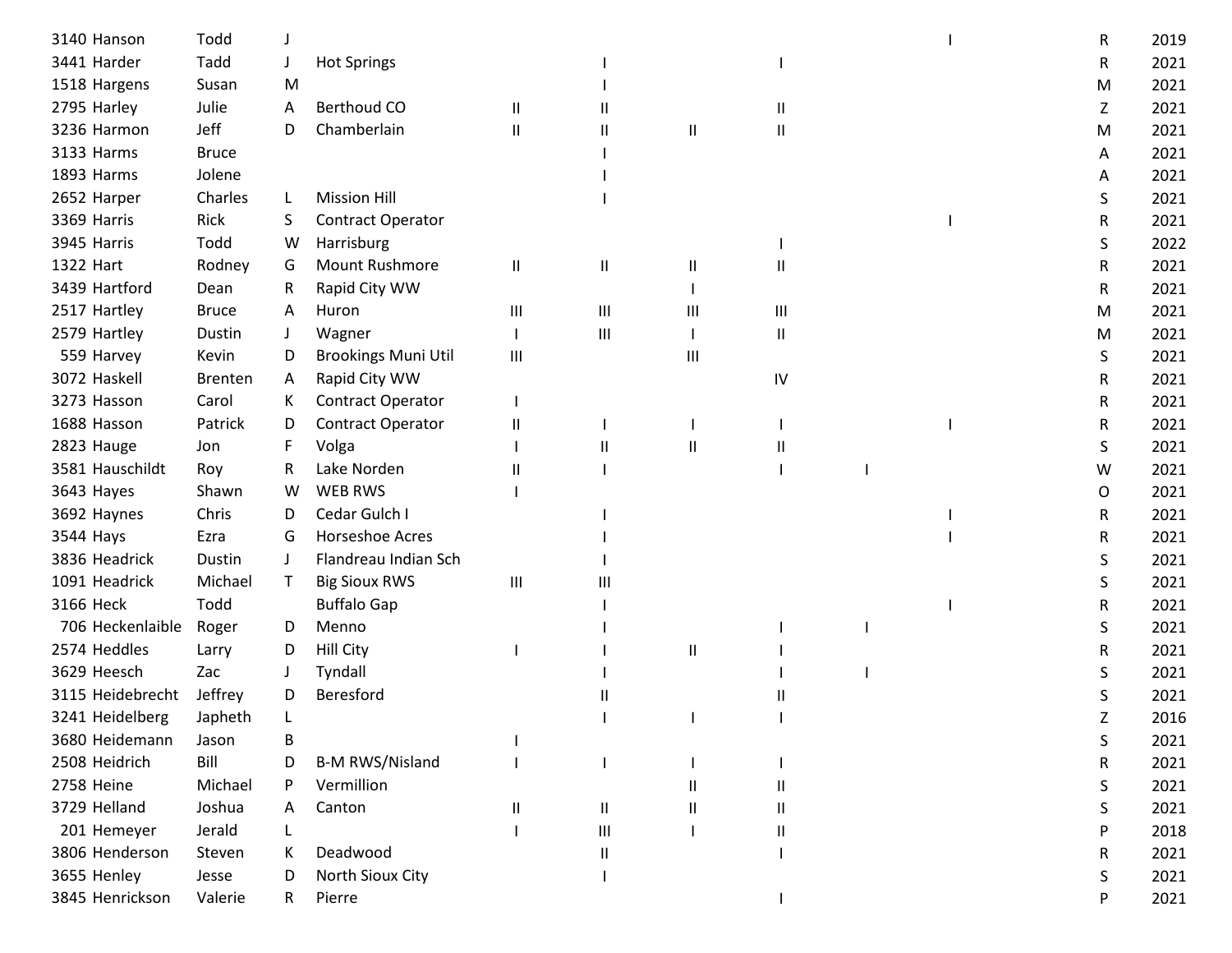| 3681 Hentzi     | Robert       | C       | Huron                      |               |                |                        |                                    |  | M | 2021 |
|-----------------|--------------|---------|----------------------------|---------------|----------------|------------------------|------------------------------------|--|---|------|
| 3155 Herda      | Andrew       | C       | Sioux Falls Water          |               |                |                        |                                    |  | S | 2021 |
| 3294 Herman     | John         | K       | Veblen                     |               |                |                        |                                    |  | W | 2021 |
| 3844 Herman     | Trevor       | D       | Tripp Co. RWS              |               |                |                        |                                    |  | P | 2021 |
| 3839 Herrick    | Michael      |         | <b>Mystic Hills</b>        |               |                |                        |                                    |  | R | 2021 |
| 204 Herron      | <b>Terry</b> | R.      | Groton                     |               |                |                        |                                    |  | A | 2021 |
| 1367 Hertel     | Marty        | R       | <b>WEB RWS</b>             |               | Ш              |                        |                                    |  | Α | 2021 |
| 205 Hesla       | Peter        | S       | <b>BDM RWS</b>             | Ш             |                | IV                     |                                    |  | Α | 2018 |
| 3946 Hespe      | Ricky        | A       | Winner                     |               |                |                        |                                    |  | P | 2022 |
| 3013 Hess       | Duane        | M       | Lead-Deadwood SD           | Ш             |                | IV                     | Ш                                  |  | R | 2021 |
| 2461 Hess       | Timothy      | M       |                            |               | Ш              |                        | Ш                                  |  | 0 | 2021 |
| 3499 Heumiller  | Jordan       | $\perp$ | Hoven                      |               |                |                        |                                    |  | Α | 2021 |
| 611 Heyne       | August       | J       | Laughing Waters            |               |                |                        |                                    |  | R | 2021 |
| 2830 Hierholzer | Mark         | A       | Sioux Falls WW/Harri       |               |                | IV                     |                                    |  | S | 2021 |
| 3947 Hierholzer | Micah        | A       | Sioux Falls WW             |               |                |                        |                                    |  | S | 2022 |
| 3901 Hierholzer | Noah         | M       | Harrisburg                 |               |                |                        |                                    |  | S | 2022 |
| 2410 Higgins    | Darnell      | L       | <b>LSI-Jack Links</b>      |               |                | Ш                      |                                    |  | M | 2021 |
| 2513 Hight      | Paul         | K       | Gilt Edge WWTP             |               |                | $\mathsf{II}$          |                                    |  | R | 2021 |
| 3877 Hilbrands  | Ryan         |         | Milbank                    |               |                |                        |                                    |  | w | 2021 |
| 1955 Hill       | <b>Brian</b> |         | <b>OST WMC</b>             |               |                |                        |                                    |  | R | 2021 |
| 2380 Hill       | Tammie       | S       | <b>DENR-Drinking Water</b> | Ш             |                |                        |                                    |  | P | 2021 |
| 944 Hill        | Vern         | B       |                            |               |                |                        |                                    |  | M | 2019 |
| 3323 Hillman    | Troy         | D       | <b>Brandon</b>             |               |                |                        | Ш                                  |  | S | 2021 |
| 2879 Hines      | Gordon       | $\perp$ | <b>US Water Services</b>   | IV            | Ш              |                        |                                    |  | Ζ | 2021 |
| 3894 Hippen     | Jason        | W       | Spearfish Canyon Lod       |               |                |                        |                                    |  | Z | 2021 |
| 3847 Hirschfeld | Dane         | D       | Edgemont                   |               |                |                        |                                    |  | R | 2021 |
| 3682 Hix        | Wyatt        | G       | <b>Sturgis</b>             |               | $\mathsf{I}$   |                        |                                    |  | R | 2021 |
| 1246 Hochstein  | Shad         | M       | Sioux Falls WW             |               |                |                        | IV                                 |  | S | 2021 |
| 719 Hoeke       | Rollie       |         | <b>Brandon</b>             | $\sf II$      | Ш              | $\mathsf{I}\mathsf{I}$ | $\ensuremath{\mathsf{III}}\xspace$ |  | S | 2021 |
| 655 Hoeltzner   | Curt         | D       | Aberdeen                   |               |                | Ш                      |                                    |  |   | 2020 |
| 2835 Hofer      | Robert       | D       | Pleasant Valley Col.       |               |                |                        |                                    |  | S | 2021 |
| 1755 Hofer      | Tim          |         | <b>Evergreen Colony</b>    |               |                |                        |                                    |  | A | 2021 |
| 1403 Hofer      | Tim          |         | Lakeview Colony            |               |                |                        |                                    |  | M | 2021 |
| 2110 Hoffman    | Dirk         | R       | <b>Belle Fourche</b>       |               | Ш              |                        | Ш                                  |  | R | 2021 |
| 3762 Hoffman    | Eddie        |         | Letcher                    |               |                |                        |                                    |  | M | 2021 |
| 1374 Hoffman    | Jeff         |         | Clark RWS                  | Ш             | Ш              |                        |                                    |  | W | 2021 |
| 2301 Hoffman    | Scott        |         | WEB RWS                    |               | $\sf II$       |                        |                                    |  | A | 2021 |
| 3541 Hoffmann   | <b>Brent</b> | M       | <b>Grant-Roberts RWS</b>   | IV            |                |                        |                                    |  | W | 2021 |
| 1993 Hogan      | Tim          | C       |                            | $\mathbf{II}$ | $\, \parallel$ |                        | 11                                 |  | S | 2019 |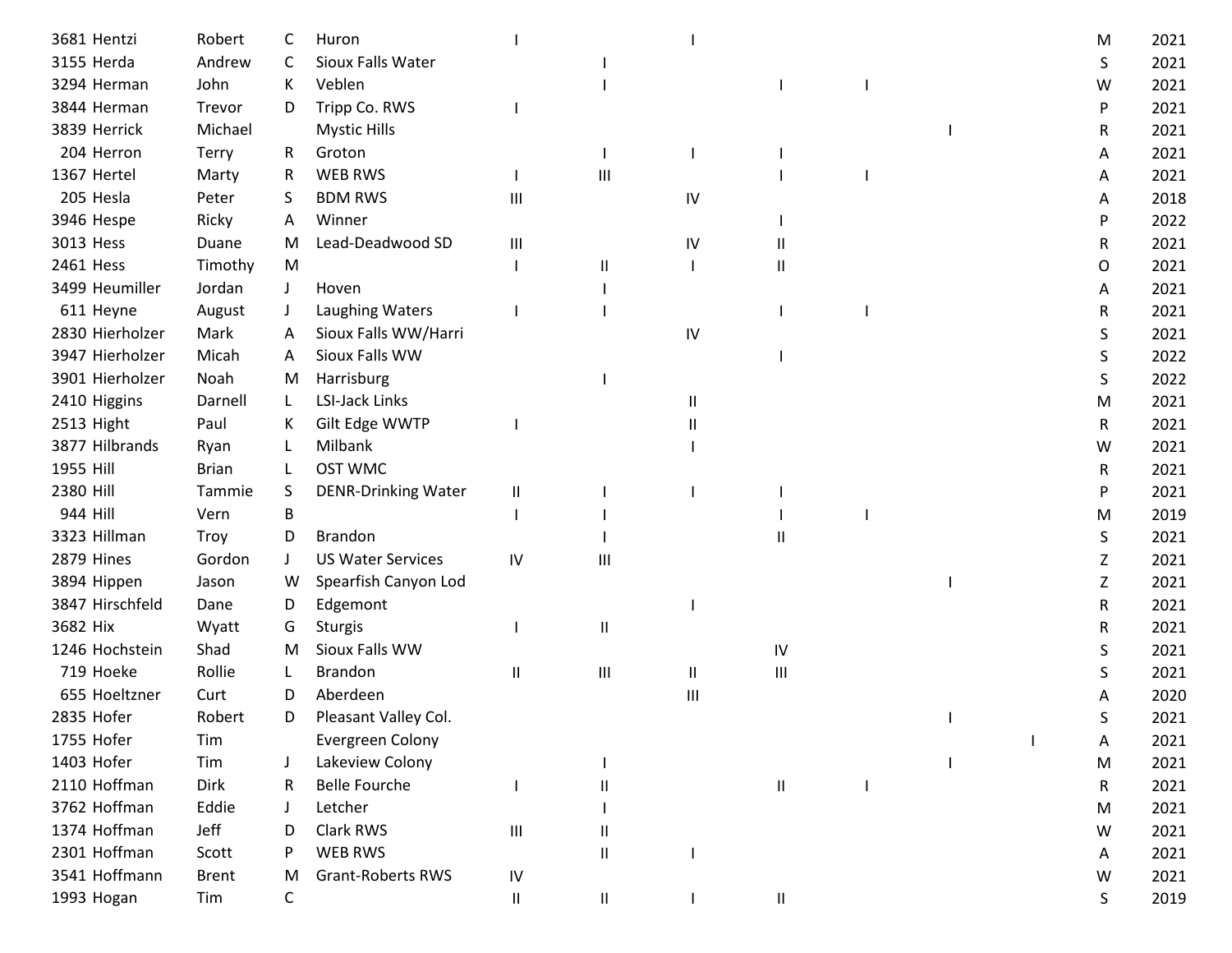| 3041 Hohn             | Trevor        | R. | <b>Brookings Muni Util</b> | $\mathbf{III}$         |               | IV       |              |  | S | 2021 |
|-----------------------|---------------|----|----------------------------|------------------------|---------------|----------|--------------|--|---|------|
| 3536 Hoilien          | Mathew        | D  | Yankton                    |                        |               | Ш        |              |  | S | 2021 |
| 3744 Hoing            | John          | w  | Sioux Falls WW             |                        |               |          |              |  | S | 2021 |
| 3537 Hoisington       | Kyle          | A  | Vermillion                 |                        |               | Ш        |              |  | S | 2021 |
| 3818 Holleman         | Thomas        | M  | Mitchell                   |                        |               |          |              |  | M | 2021 |
| 2839 Holler           | Kent          |    | Pierpont                   |                        |               |          |              |  | A | 2021 |
| 731 Hollingsworth Tom |               |    | Clay RWS                   | Ш                      | Ш             |          |              |  | S | 2021 |
| 214 Holm              | James         | E  |                            | Ш                      |               |          |              |  | W | 2019 |
| 3193 Holmberg         | Ben           | A  | Rapid City WW              |                        |               |          | Ш            |  | R | 2021 |
| 2577 Holmes           | Chris         | M  | Aberdeen                   |                        |               |          |              |  | A | 2021 |
| 3256 Holzbauer        | Leo           |    |                            |                        |               |          |              |  | M | 2019 |
| 2767 Hoon             | Ricky         | W  | Aberdeen                   |                        |               |          |              |  | A | 2021 |
| 3039 Hopkins          | <b>Brett</b>  |    | <b>OST RWS</b>             | $\mathbf{\mathsf{II}}$ | IV            |          |              |  | R | 2021 |
| 2942 Hopkins          | William       | C  | <b>OST RWS</b>             |                        |               |          |              |  | R | 2021 |
| 2052 Horn             | Dana          | A  | Tripp                      |                        |               |          |              |  | M | 2021 |
| 3481 Horn             | Justin        | Е  | Sioux Falls Water          |                        | IV            |          |              |  | S | 2021 |
| 3763 Hornseth         | Robin         | G  | Aberdeen                   |                        |               |          |              |  | A | 2021 |
| 2408 Hosie            | Wayne         | L. | Prairie Knights            |                        |               |          |              |  | 0 | 2021 |
| 3838 Hotzler          | Daniel        |    | <b>Baltic</b>              |                        |               |          |              |  | S | 2021 |
| 3590 Hovde            | Erik          | C  | Ponderosa Park             |                        |               |          |              |  | R | 2021 |
| 3830 Howard           | Jesse         | D  |                            |                        |               |          |              |  | A | 2021 |
| 1283 Howard           | Larry         | D  | Watertown                  |                        |               | Ш        | Ш            |  | W | 2021 |
| 1764 Howard           | Mark          | Α  | <b>Westberry Trails</b>    |                        |               |          |              |  | R | 2021 |
| 3927 Howell           | Nicholas      | C  | Rapid City UMG             |                        | Ш             |          |              |  | R | 2021 |
| 2487 Huber            | Dave          | D  | Lemmon                     |                        | Ш             |          |              |  | O | 2021 |
| 1664 Huber            | Victor        | L  | Sioux Falls Water          | IV                     | Ш             | IV       | Ш            |  | S | 2021 |
| 1844 Huddleston       | Rodney        | T  | <b>Barrick Mining</b>      | Ш                      | Ш             | Ш        | Ш            |  | R | 2021 |
| 3781 Huggins          | Andrew        |    | <b>Advanced Pump</b>       | $\mathbf{\mathsf{II}}$ |               |          |              |  | Z | 2021 |
| 3908 Hugo             | Paul          | F  | Sioux Falls Water          |                        |               |          |              |  | S | 2021 |
| 2690 Huizenga         | Toby          | D  | Harrisburg                 |                        | Ш             |          | Ш            |  | S | 2021 |
| 3644 Hulin            | Karl          | C  | <b>Belle Fourche</b>       |                        |               |          |              |  | R | 2021 |
| 3475 Hult             | Jeremy        | A  | Lewis & Clark RWS          |                        |               |          |              |  | S | 2021 |
| 3752 Hunt             | <b>Bradly</b> | R  | Spearfish                  |                        |               | $\sf II$ |              |  | R | 2021 |
| 3067 Hunt             | Don           | G  | <b>B-M RWS</b>             |                        | $\mathsf{II}$ |          |              |  | R | 2021 |
| 2063 Hunt             | Eric          |    | <b>Bicentennial TC</b>     |                        |               |          |              |  | R | 2021 |
| 3181 Hunt             | Keith         | W  |                            |                        |               |          |              |  | R | 2020 |
| 2567 Husby            | Dale          | R  | Vermillion                 | Ш                      |               |          |              |  | S | 2021 |
| 3431 Husman           | Jacob         |    | Rapid City WW              |                        |               |          | $\mathbf{H}$ |  | R | 2021 |
| 3898 Hutchins         | Forrest       |    | <b>Ellsworth AFB</b>       |                        | Ш             |          |              |  | R | 2021 |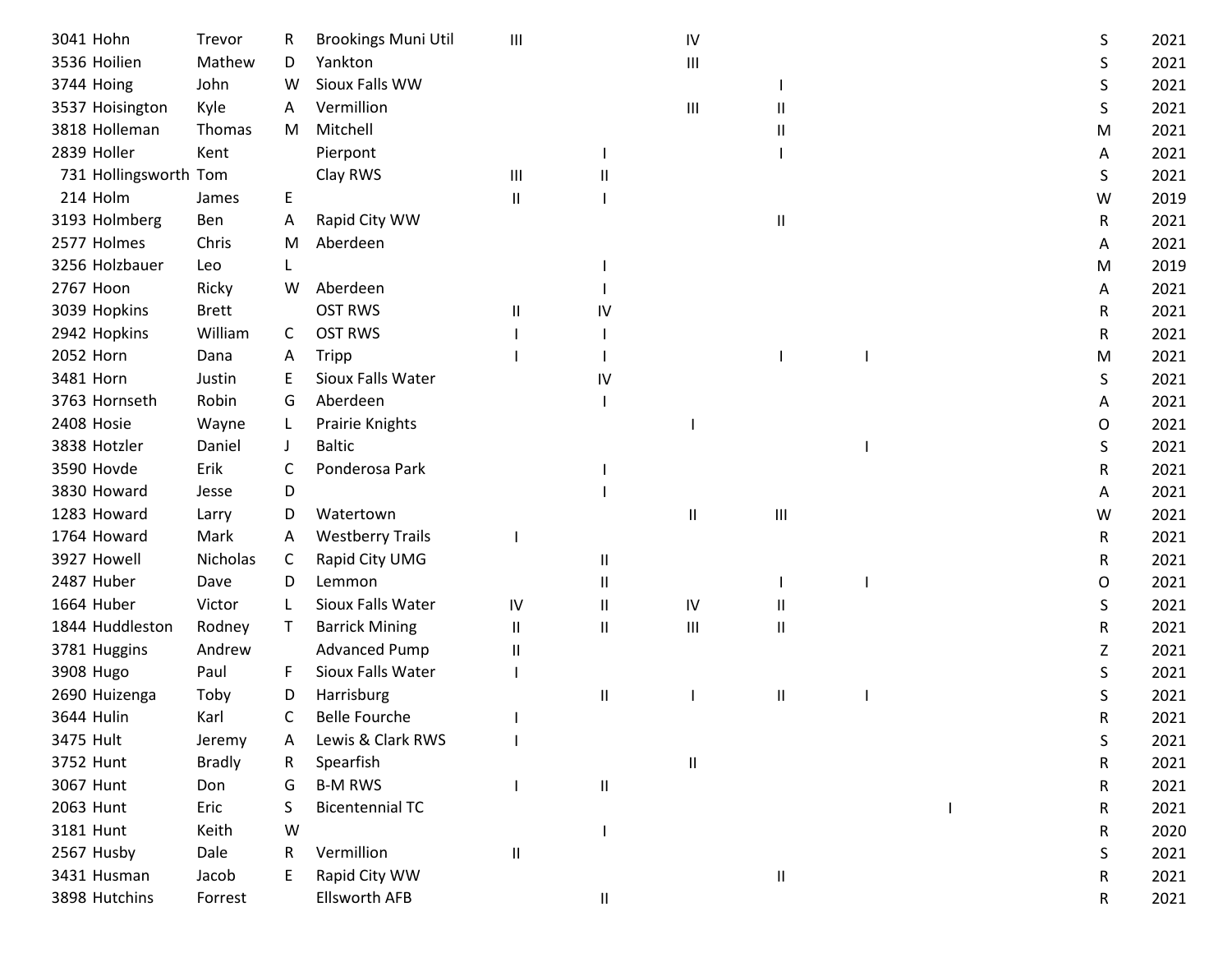| 3905 Hybertson | Patrick      | O  | Sioux Falls WW             |                            |                                    |                            |                                    |  | S | 2022 |
|----------------|--------------|----|----------------------------|----------------------------|------------------------------------|----------------------------|------------------------------------|--|---|------|
| 2675 Hylle     | Shaun        | R  | <b>Hot Springs</b>         |                            | $\mathbf{I}$                       |                            | Ш                                  |  | R | 2021 |
| 3891 Ideker    | Andrew       | M  | Sioux Falls Water          |                            |                                    |                            |                                    |  | S | 2021 |
| 3476 Imberi    | Cody         | R. | <b>WEB RWS</b>             |                            |                                    |                            |                                    |  | O | 2021 |
| 2676 Inman     | Thomas       | C  | <b>State Veterans Home</b> |                            |                                    |                            |                                    |  | R | 2021 |
| 1959 Iverson   | Phil         | B  | Clay RWS                   | Ш                          | Ш                                  |                            |                                    |  | S | 2021 |
| 3730 Jackson   | Dustin       |    |                            |                            |                                    |                            |                                    |  | S | 2021 |
| 1345 Jackson   | <b>Nick</b>  | D  | SDARWS                     | Ш                          | Ш                                  | $\mathsf{I}$               | Ш                                  |  | R | 2021 |
| 3254 Jackson   | Robert       | A  | Aberdeen                   | Ш                          |                                    |                            |                                    |  | A | 2021 |
| 2435 Jackson   | Tully        | D  | Douglas Schools            | Ш                          | $\sf II$                           |                            | Ш                                  |  | R | 2021 |
| 3101 Jacobs    | Harley       | D  | <b>Sturgis</b>             |                            |                                    | Ш                          | Ш                                  |  | R | 2021 |
| 2470 Jacobsen  | Michael      | O  | Tripp Co. RWS              | Ш                          | $\sf II$                           |                            |                                    |  | P | 2021 |
| 3165 Jacobson  | Jeremy       |    | SDARWS                     |                            | $\mathsf{I}$                       | $\sf II$                   | Ш                                  |  | S | 2021 |
| 3549 Jamerson  | Francis      | C  |                            |                            |                                    |                            |                                    |  | O | 2021 |
| 1621 James     | Matthew      | R. | Sioux Falls Water          | IV                         |                                    |                            |                                    |  | S | 2021 |
| 2219 Jandreau  | Jim          | W  | <b>GFP-Bear Butte</b>      |                            |                                    |                            |                                    |  | R | 2021 |
| 3383 Janis     | Richard      | W  | Mni Wiconi RWS             |                            |                                    |                            |                                    |  | R | 2021 |
| 3550 Janis     | Wade         |    | American Horse Sch         |                            |                                    |                            |                                    |  | R | 2021 |
| 3948 Jankord   | <b>Trey</b>  | R  | Milbank                    |                            |                                    |                            |                                    |  | W | 2021 |
| 2137 Jansen    | Mike         | R  | Wagner                     |                            | Ш                                  |                            | Ш                                  |  | M | 2021 |
| 2671 Janssen   | Hugo         | A  | Rosebud RWS                |                            |                                    |                            |                                    |  | P | 2019 |
| 3886 Jarboe    | Jonathan     | G  | Custer                     | $\sf II$                   |                                    |                            |                                    |  | R | 2021 |
| 3404 Jarvis    | <b>Brian</b> | D. | Aberdeen                   |                            |                                    |                            |                                    |  | Α | 2021 |
| 3937 Jaudon    | Larry        |    | Spearfish Forest Pro       |                            |                                    |                            |                                    |  | R | 2021 |
| 3731 Jeffs     | Helaman      | B  |                            |                            |                                    |                            |                                    |  | R | 2021 |
| 3160 Jeffs     | Seth         | S  |                            |                            |                                    |                            |                                    |  | R | 2019 |
| 3732 Jellis    | Jozie        | A  |                            |                            |                                    |                            |                                    |  | W | 2019 |
| 3630 Jelsma    | Les          | Ε  | Springfield                |                            | Ш                                  |                            |                                    |  | S | 2021 |
| 1505 Jennen    | Robert       |    | Watertown                  |                            |                                    | $\mathbf{III}$             |                                    |  | w | 2021 |
| 3283 Jensen    | Jacob        |    | <b>Brookings Muni Util</b> |                            |                                    |                            | Ш                                  |  | S | 2021 |
| 2043 Jensen    | Richard      | D  | Woonsocket                 |                            |                                    |                            |                                    |  | M | 2021 |
| 3240 Jensen    | Scott        | 0  |                            |                            |                                    |                            |                                    |  | Z | 2019 |
| 3500 Jensen    | Steven       | Α  | Elkton                     |                            |                                    |                            |                                    |  | S | 2021 |
| 3468 Jeske     | Jerry        | C  | Spearfish                  | $\ensuremath{\mathsf{II}}$ | $\ensuremath{\mathsf{III}}\xspace$ |                            | $\ensuremath{\mathsf{III}}\xspace$ |  | R | 2021 |
| 236 Job        | Stan         | C  | Renton WA                  |                            | $\sf II$                           |                            | $\ensuremath{\mathsf{III}}\xspace$ |  | Z | 2019 |
| 3919 John      | Jessy        | M  | DemKota Beef               |                            |                                    | $\ensuremath{\mathsf{II}}$ |                                    |  | Z | 2021 |
| 238 Johnson    | Cheryl       | G  | <b>HDR Engineering</b>     |                            |                                    | IV                         |                                    |  | R | 2019 |
| 2415 Johnson   | Dallas       | D  | <b>Country Village</b>     |                            |                                    |                            |                                    |  | A | 2021 |
| 3121 Johnson   | David        | Н. | SDSTA-Sanford Lab          | $\ensuremath{\mathsf{II}}$ |                                    | $\ensuremath{\mathsf{II}}$ |                                    |  | R | 2021 |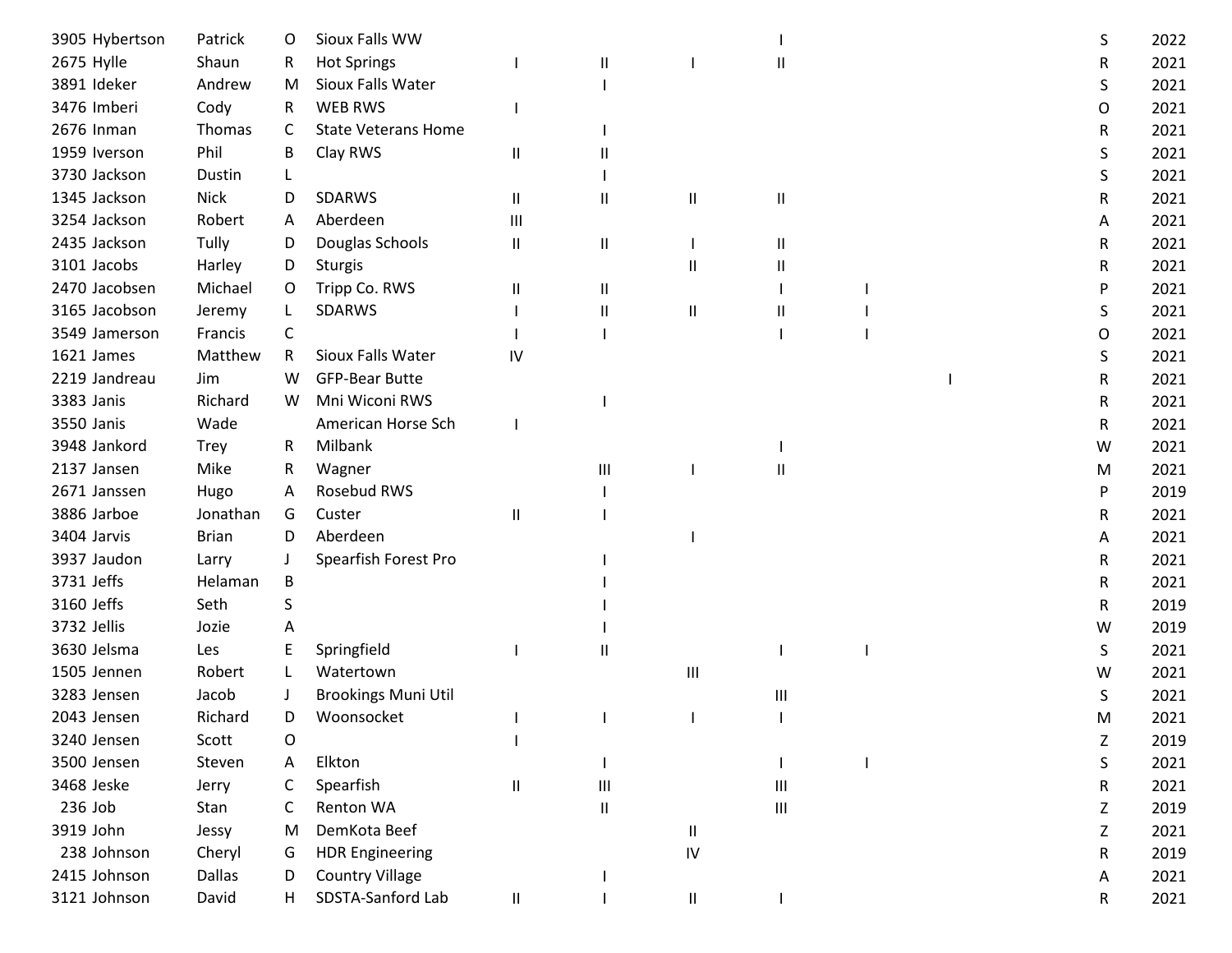| 3697 Johnson     | David         | K  | Jobee Acres            |                                    |              |              |                                    |  | A | 2021 |
|------------------|---------------|----|------------------------|------------------------------------|--------------|--------------|------------------------------------|--|---|------|
| 3069 Johnson     | Dwight        | D  | <b>Hisega Meadows</b>  |                                    |              |              |                                    |  | R | 2021 |
| 2680 Johnson     | Ken           |    |                        |                                    |              |              |                                    |  | S | 2021 |
| 3210 Johnson     | Lonnie        | R  | Alcester               |                                    |              |              |                                    |  | S | 2021 |
| 2339 Johnson     | Lorin         | R  | Mid-Dakota RWS         |                                    | IV           |              |                                    |  | м | 2021 |
| 2413 Johnson     | Michael       | P  | <b>HDR Engineering</b> |                                    |              | Ш            |                                    |  | S | 2021 |
| 3534 Johnson     | Paul          | E  | Loveland CO            |                                    |              |              |                                    |  | Z | 2019 |
| 3186 Johnson     | Phillip       | M  | AgroPur                | Ш                                  | Ш            |              | Ш                                  |  | W | 2021 |
| 2875 Johnson     | Robert        | Е  |                        |                                    |              |              |                                    |  | W | 2021 |
| 1968 Johnson     | Scott         | A  | Lake Madison San Dis   |                                    |              |              | Ш                                  |  | S | 2021 |
| 3189 Johnson     | Valerie       | R. | Prairie Berry Winery   | Ш                                  |              |              |                                    |  | R | 2021 |
| 3298 Jolitz      | Taylor        | J  | Kingbrook RWS/Ramo     |                                    | $\mathsf{I}$ |              |                                    |  | W | 2021 |
| 3923 Jones       | Chris         | S. | <b>Hydro Solutions</b> |                                    |              | $\mathbf{H}$ |                                    |  | Z | 2021 |
| 1496 Jones       | Clyde         | W  |                        |                                    |              | IV           |                                    |  | R | 2021 |
| 3211 Jones       | Cody          | E  | Gilt Edge WWTP         |                                    |              |              |                                    |  | R | 2021 |
| 3324 Jones       | Jacob         | A  | Davison & Hanson RW    |                                    | Ш            |              |                                    |  | M | 2021 |
| 3178 Jones       | Jim           |    | MAP Inc                | IV                                 |              | IV           |                                    |  | R | 2021 |
| 3520 Jones       | Richard       |    | Tyndall                |                                    |              |              |                                    |  | S | 2021 |
| 2538 Jones       | <b>Travis</b> | W  | Pierre                 | Ш                                  |              |              | Ш                                  |  | P | 2021 |
| 3135 Jons        | Jason         |    | Bonesteel              |                                    |              |              |                                    |  | M | 2021 |
| 2443 Jordan      | Mark          | A  | Watertown              |                                    |              |              |                                    |  | W | 2021 |
| 2275 Jost        | Tim           |    | Onida                  |                                    |              |              |                                    |  | P | 2021 |
| 3422 Joy         | Dennis        | J  | Aberdeen               |                                    |              |              |                                    |  | A | 2021 |
| 728 Juelfs       | Vincent       | M  |                        | $\mathop{\rm III}\nolimits$        | Ш            | Ш            | Ш                                  |  | м | 2020 |
| 3902 Jung        | Dustin        |    | Madison                |                                    |              |              |                                    |  | S | 2022 |
| 3571 Kafka       | Jason         | M  | <b>Randall RWS</b>     | Ш                                  |              |              |                                    |  | M | 2021 |
| 3706 Kafka       | Kylar         |    | <b>Randall RWS</b>     |                                    |              |              |                                    |  | M | 2021 |
| 3551 Kaiser      | Charles       | B  | Mobridge               | Ш                                  |              |              |                                    |  | 0 | 2021 |
| 3316 Kaiser      | Kyle          |    | Edgemont               |                                    |              |              |                                    |  | R | 2021 |
| 2038 Kamerzell   | Richard       | R  | <b>OST RWS</b>         | Ш                                  | Ш            |              |                                    |  | R | 2021 |
| 3225 Kampshoff   | Kyle          |    | Alexandria             |                                    |              |              |                                    |  | м | 2021 |
| 3824 Kampshoff   | <b>Travis</b> |    | Emery                  |                                    |              |              |                                    |  | M | 2021 |
| 2258 Kapfenstein | Stephanie     |    | NPS-Death Valley       |                                    | Ш            | ${\sf IV}$   | $\ensuremath{\mathsf{III}}\xspace$ |  | Z | 2021 |
| 810 Kappes       | Tom           | M  | Bartlett & West        |                                    | Ш            |              |                                    |  | A | 2021 |
| 251 Karas        | Frank         | D  | Contract Operator      | Ш                                  |              | Ш            |                                    |  | R | 2021 |
| 2674 Kari        | James         | R  | Pierre                 | Ш                                  |              | $\sf II$     | $\ensuremath{\mathsf{II}}$         |  | P | 2021 |
| 3397 Kastner     | Chris         | R  | <b>Fairmont MN</b>     | Ш                                  |              |              |                                    |  | Z | 2019 |
| 3263 Kastner     | David         |    | Ann Arbor MI           | $\ensuremath{\mathsf{III}}\xspace$ |              |              |                                    |  | Z | 2021 |
| 3255 Kastner     | Nicholas      | E  | Mni Wiconi RWS         | $\ensuremath{\mathsf{III}}\xspace$ |              |              |                                    |  | P | 2021 |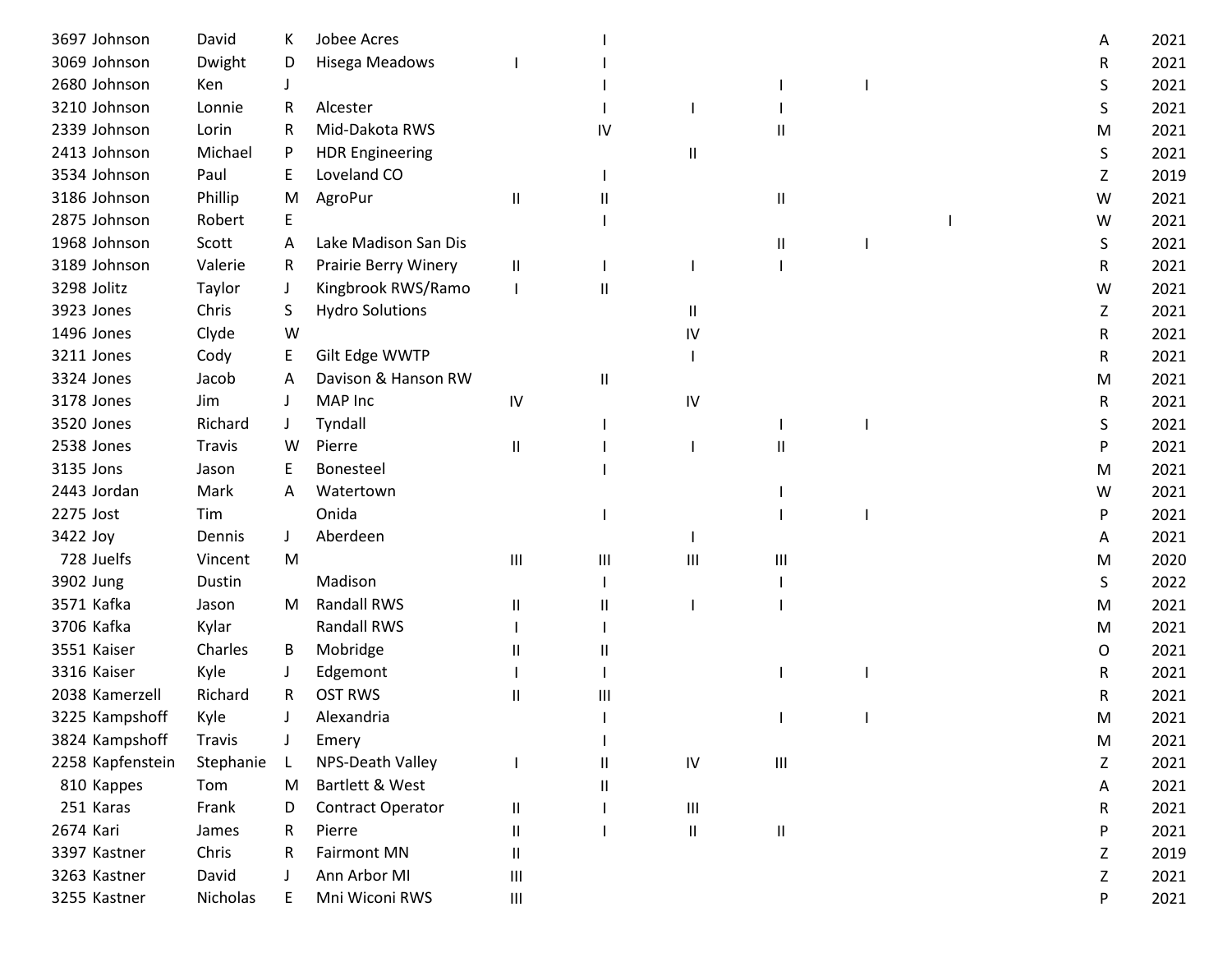| 3561 Katz                 | Eugene         | H.      | Huron                    |                             | Ш            |                        | Ш                                  |  | M | 2021 |
|---------------------------|----------------|---------|--------------------------|-----------------------------|--------------|------------------------|------------------------------------|--|---|------|
| 2723 Kaufman              | Terry          |         | Clark RWS                | Ш                           |              |                        |                                    |  | W | 2021 |
| 3931 Kautzman             | Trevor         |         | <b>Sugar Shack</b>       |                             |              |                        |                                    |  | R | 2021 |
| 3447 Kazena               | Michael        | L.      | Wagner                   |                             | $\mathbf{I}$ |                        | Ш                                  |  | M | 2021 |
| 3222 Keck                 | Matthew        | $\perp$ | Prairie Berry Winery     | $\sf II$                    |              |                        |                                    |  | R | 2020 |
| 3505 Keehn                | Kelly          | D       | Tea                      |                             | $\mathsf{I}$ |                        | Ш                                  |  | S | 2021 |
| 3237 Keller               | Chris          |         | Mobridge                 |                             |              |                        | Ш                                  |  | O | 2021 |
| 3871 Keller               | Edward         | J       | <b>Richmond Heights</b>  |                             |              |                        |                                    |  | A | 2021 |
| 2068 Kellogg              | Scott          | S       | Custer                   |                             | $\mathbf{I}$ | $\mathsf{I}\mathsf{I}$ | Ш                                  |  | R | 2021 |
| 3120 Kelly                | Dawn           | M       |                          |                             |              |                        |                                    |  | R | 2020 |
| 3663 Kenaston             | Matthew        |         | <b>Robins Roost</b>      |                             |              |                        |                                    |  | R | 2021 |
| 3508 Kendrick             | <b>Dallas</b>  |         | <b>Badlands NPS</b>      |                             |              |                        |                                    |  | R | 2021 |
| 3319 Kennedy              | Joel           |         | <b>WEB RWS</b>           | $\sf II$                    |              |                        |                                    |  | A | 2021 |
| 3599 Kenyon               | Joseph         | E       | <b>WEB RWS</b>           |                             | Ш            |                        |                                    |  | A | 2021 |
| 3257 Keough               | Joe            | W       | Langford                 |                             |              |                        |                                    |  | A | 2021 |
| 2656 Kerber               | Dale           | A       | <b>Brandon</b>           | $\mathop{\rm III}\nolimits$ | Ш            | $\mathsf{I}\mathsf{I}$ | $\ensuremath{\mathsf{III}}\xspace$ |  | S | 2021 |
| 1761 Kerney               | Dwayne         | A       | St Onge Water/Sewer      |                             |              |                        |                                    |  | R | 2021 |
| 3774 Kettner              | <b>Travis</b>  |         | <b>Hill City</b>         |                             |              |                        |                                    |  | R | 2021 |
| 3085 Kieffer              | Alan           |         | Rapid City WW            |                             |              |                        | IV                                 |  | R | 2021 |
| 3110 Kindle               | Calvin         | W       | Mid-Dakota RWS/St L      |                             |              |                        |                                    |  | M | 2021 |
| 2364 Kindt                | David          |         | Agropur                  |                             |              | $\mathbf{III}$         |                                    |  | W | 2019 |
| <b>1610 Kiner</b>         | Dennis         | R       | Davison Brd Member       | $\mathbf{II}$               | Ш            |                        |                                    |  | M | 2021 |
| 1327 King                 | Thomas         | M       | Pine Lake Hills          |                             |              |                        |                                    |  | S | 2021 |
| 2069 Kinsley              | <b>Brandon</b> | A       | WR/LJ RWS                | $\sf II$                    | Ш            |                        |                                    |  | P | 2021 |
| 2546 Kinslow              | Dennis         | E       | <b>Bear Butte RWS</b>    |                             |              |                        |                                    |  | R | 2021 |
| 2899 Kirchner             | Les            | R.      | Yankton                  |                             |              |                        | Ш                                  |  | S | 2021 |
| 3707 Kirkland             | Mart           |         | Rosebud RWS              |                             |              |                        |                                    |  | P | 2021 |
| 3906 Kirstein             | Daniel         | D       | Sioux Falls WW           |                             |              |                        |                                    |  | S | 2022 |
| 3448 Kissner              | Kevin          | D       | Aberdeen                 |                             |              |                        |                                    |  | Α | 2021 |
| 985 Kittay                | Jan            | M       |                          | IV                          |              |                        |                                    |  | P | 2021 |
| 3425 Klein                | Michael        | Y       |                          |                             |              |                        |                                    |  | R | 2019 |
| 1822 Kleinsasser          | Joe            |         | <b>Blumengard Colony</b> |                             |              |                        |                                    |  | A | 2021 |
| 3361 Kleinsasser          | Matthew        |         | Camrose Colony           |                             |              |                        |                                    |  | A | 2021 |
| 1823 Kleinsasser          | Sam            |         | <b>Glendale Colony</b>   |                             |              |                        |                                    |  | A | 2021 |
| 3341 Kleinsasser          | Shaun          | D       | Camrose Colony           |                             |              |                        |                                    |  | A | 2019 |
| 3600 Kleinsasser          | Zack           | R       | <b>Blumengard Colony</b> |                             |              |                        |                                    |  | A | 2021 |
| 3384 Kneebone             | Chad           |         | <b>Big Sioux RWS</b>     |                             |              |                        |                                    |  | S | 2021 |
| 3872 Kneip                | Collin         | M       | Aurora                   |                             |              |                        |                                    |  | S | 2021 |
| 3718 Knispel-Joseph Julie |                |         | Mni Wiconi RWS           | $\sf II$                    |              |                        |                                    |  | P | 2021 |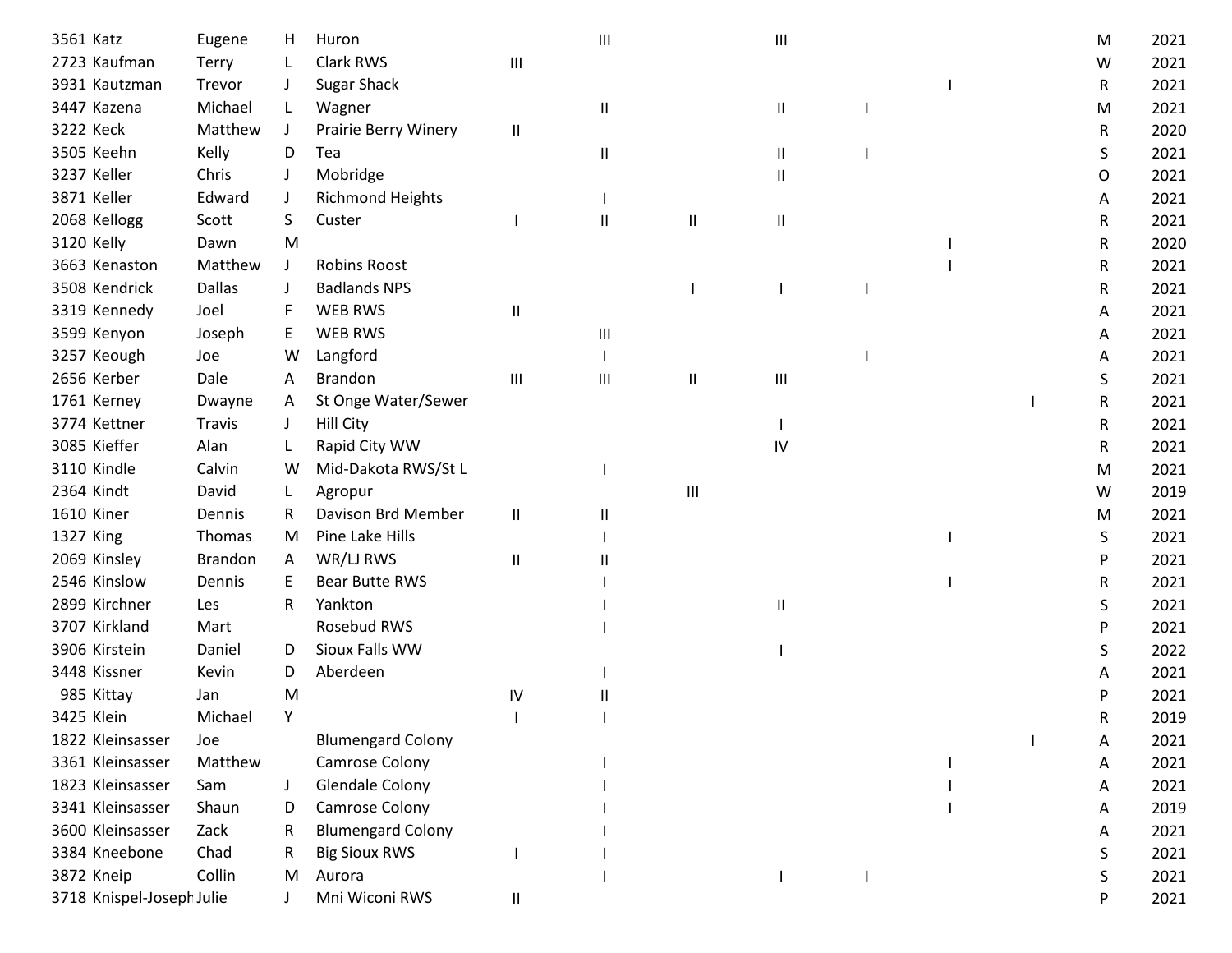| 3575 Knowlton          | Roger           | A  | SDEDA                      |          |               |                            |                                    |  | R | 2021 |
|------------------------|-----------------|----|----------------------------|----------|---------------|----------------------------|------------------------------------|--|---|------|
| 2345 Knutson           | Stacy           | Ε  |                            |          | Ш             |                            |                                    |  | W | 2021 |
| 3405 Koch              | Tyler           | A  | <b>Brookings Muni Util</b> |          |               | Ш                          |                                    |  | S | 2021 |
| 1093 Kocmich           | Allen           | D  | <b>SDARWS</b>              |          |               |                            |                                    |  | M | 2021 |
| 3572 Kocmich           | <b>Bradley</b>  | Α  |                            |          |               |                            |                                    |  | O | 2021 |
| 3645 Koehler           | <b>Russ</b>     | C  | <b>Mount Rushmore</b>      |          |               |                            |                                    |  | R | 2021 |
| 1474 Koenig            | Kelly           |    | <b>Southbrook Estates</b>  |          |               |                            |                                    |  | S | 2021 |
| 2776 Kofoed            | Lial            |    | <b>Centennial Hills</b>    |          |               |                            |                                    |  | R | 2021 |
| 1623 Kohnen            | Daniel          | L  | Aberdeen                   |          |               |                            | Ш                                  |  | A | 2021 |
| 3376 Koistinen         | Dan             |    | Lake Norden                | $\sf II$ | Ш             |                            |                                    |  | W | 2021 |
| 3521 Kolb              | John            | M  | Aberdeen                   |          |               |                            |                                    |  | A | 2021 |
| 3589 Kolund            | Lynn            |    | Camp Bob Marshall          |          |               |                            |                                    |  | R | 2021 |
| 1074 Konrad            | Thad            | S. | Tea                        |          | Ш             |                            | Ш                                  |  | S | 2021 |
| 2569 Konst             | <b>Nicholas</b> | R  | WR/LJ RWS                  | Ш        | $\mathbf{I}$  |                            |                                    |  | P | 2021 |
| 3685 Konst             | William         | L  | Pierre                     |          |               |                            |                                    |  | P | 2021 |
| 3129 Kopecky           | Kasey           |    | Faulkton                   |          |               |                            |                                    |  | A | 2021 |
| 1766 Koska             | Billy           | A  | Cresbard                   |          |               |                            |                                    |  | A | 2021 |
| 3895 Kosters           | Logan           | L. | Spearfish Canyon Lod       |          |               |                            |                                    |  | R | 2021 |
| 3646 Kothe             | Richard         | R. | Custer                     |          |               |                            |                                    |  | R | 2021 |
| 3111 Kottwitz          | Jeffery         | R  | Piedmont                   |          |               |                            |                                    |  | R | 2021 |
| 3863 Kottwitz          | Roy             |    | <b>High Meadows Water</b>  |          |               |                            |                                    |  | R | 2021 |
| 1294 Koupal            | <b>Terry</b>    |    | <b>Randall RWS</b>         | Ш        |               |                            |                                    |  | M | 2021 |
| 3764 Kowaleski         | Kurt            | D  | Fort Meade VA Center       |          |               |                            |                                    |  | R | 2021 |
| 2460 Kraemer           | Daniel          |    | Watertown Muni Util        | III      |               |                            |                                    |  | w | 2021 |
| 2313 Kramer            | John            | W  | WR/LJ RWS                  | Ш        | Ш             |                            |                                    |  | P | 2021 |
| 3912 Kramer            | Sean            |    | Langford                   |          |               |                            |                                    |  | Α | 2021 |
| 3765 Krebs             | Quinten         | D  | Lemmon                     |          |               |                            |                                    |  | O | 2021 |
| 3202 Kreeger           | Jeremy          |    |                            |          |               |                            |                                    |  | м | 2019 |
| 3684 Krege             | Andrew          | W  | <b>Lincoln County RWS</b>  |          | Ш             |                            |                                    |  | S | 2021 |
| 3700 Kriese            | <b>Cliff</b>    | A  | Watertown                  |          |               |                            |                                    |  | W | 2021 |
| 3322 Krogmann          | Chris           | N. | Canton                     |          |               |                            |                                    |  | S | 2021 |
| 1291 Kropuenske        | Keith           |    | Beresford                  |          | Ш             | Ш                          | Ш                                  |  | S | 2021 |
| 1130 Kruger            | Troy            |    | Winner                     | Ш        | $\sf II$      | $\ensuremath{\mathsf{II}}$ | Ш                                  |  | P | 2021 |
| 3449 Krumbach          | Jason           | M  | T-M RWS                    | Ш        | $\mathsf{I}$  |                            |                                    |  | S | 2021 |
| 2083 Kruse             | Jerrud          |    | Kingbrook RWS              |          | $\mathbf{I}$  |                            |                                    |  | S | 2021 |
| 2980 Kruse             | Rick            |    | Sioux Falls Water          |          |               |                            |                                    |  | S | 2021 |
| 2289 Kudrna            | Jay             |    | Watertown Muni Util        |          | IV            |                            |                                    |  | W | 2021 |
| 1965 Kuechenmeist Mark |                 | A  | <b>Brookings Muni Util</b> |          | Ш             |                            | $\ensuremath{\mathsf{III}}\xspace$ |  | S | 2021 |
| 2331 Kuefler           | Todd            | E  | <b>Grant-Roberts RWS</b>   | Ш        | $\mathbf{II}$ |                            |                                    |  | W | 2021 |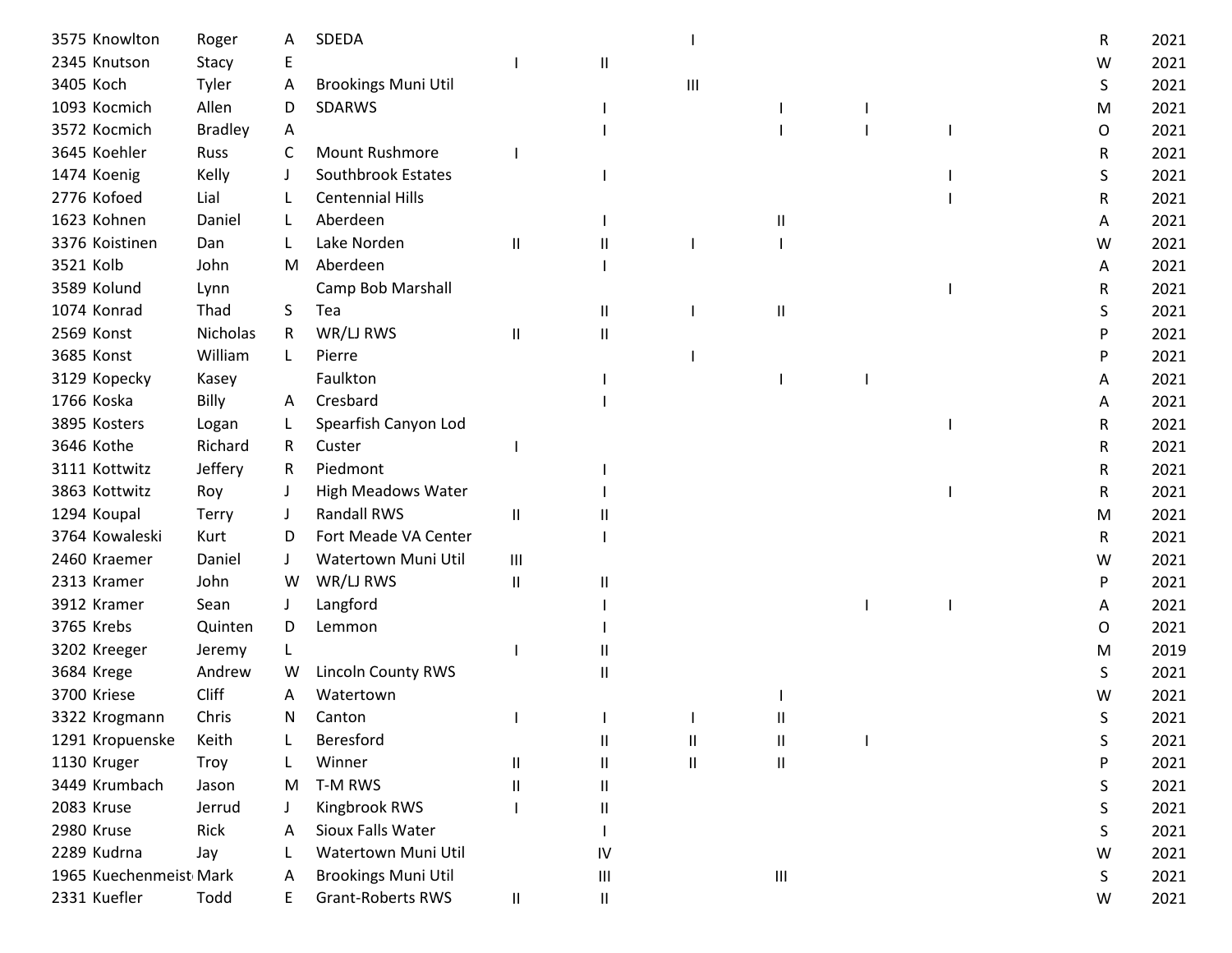| 1151 Kuehler     | Dave          | А  | Yankton                  |              | Ш            |          | Ш            |  | S | 2021 |
|------------------|---------------|----|--------------------------|--------------|--------------|----------|--------------|--|---|------|
| 754 Kuiper       | Kevin         | S  |                          |              |              |          |              |  | M | 2021 |
| 3440 Kuipers     | Jeremy        |    | Rapid City Water         | Ш            |              |          |              |  | R | 2021 |
| 3450 Kullander   | Chris         | W  | Harrisburg               |              | $\mathbf{I}$ | $\sf II$ | $\sf II$     |  | S | 2021 |
| 2724 Kunkel      | Wade          | M  |                          | Ш            | Ш            |          |              |  | S | 2021 |
| 3694 Kvarness    | Shannon       | K  | Selby                    |              |              |          |              |  | A | 2021 |
| 277 Kyte         | Michael       | J  | Contract Operator        | $\mathsf{I}$ | Ш            | $\sf II$ | Ш            |  | R | 2021 |
| 3647 LaBine      | Jesse         | M  |                          |              | Ш            |          |              |  | R | 2021 |
| 3719 LaBine      | <b>Travis</b> | J  | <b>Box Elder</b>         |              |              |          | Ш            |  | R | 2021 |
| 3306 LaCroix     | Harry         | S. |                          |              |              |          |              |  | P | 2021 |
| 3325 LaLonde     | Isaac         | W  | Onida                    |              |              |          |              |  | P | 2019 |
| 3725 LaPlante    | Lonny         | W  |                          |              |              |          |              |  | O | 2021 |
| 3501 Lacher      | Dale          | D  | Conde                    |              |              |          |              |  | A | 2021 |
| 1704 Ladwig      | Garry         | A  |                          |              |              |          |              |  | W | 2021 |
| 2003 Lage        | Jeffrey       | S. | Ranch at Black Gap       |              |              |          |              |  | R | 2021 |
| 949 Laird        | Steve         | M  | Mid-Dakota RWS           | Ш            |              |          |              |  | P | 2021 |
| 3873 Landmark    | Chad          | W  | White                    |              |              |          |              |  | W | 2022 |
| 3671 Landry      | Troy          | Α  |                          |              |              |          |              |  | R | 2021 |
| 2698 Lane        | Richard       | M  | Rapid City WW            |              | Ш            |          | IV           |  | R | 2021 |
| 1983 Langdeau    | Charles       | W  | Lower Brule RWS          |              |              |          |              |  | P | 2021 |
| 1390 Langdeau    | Steve         | A  | Lower Brule RWS          | $\sf II$     |              |          |              |  | P | 2021 |
| 3593 Langdeau Jr | Steven        | A  | Lower Brule RWS          |              |              |          |              |  | P | 2021 |
| 3522 Langland    | Jacob         | E. | Lake Preston             |              |              |          |              |  | W | 2021 |
| 1573 Langner     | Scott         |    | <b>Hydro Solutions</b>   |              |              | IV       | Ш            |  | S | 2021 |
| 3733 Lanphear    | Tod           | A  | Meade County School:     |              |              |          |              |  | R | 2021 |
| 3745 Larsen      | Josey         |    | Gregory                  |              |              |          |              |  | P | 2021 |
| 3807 Larsen      | Todd          | w  | Huron                    |              |              |          |              |  | M | 2021 |
| 925 Larson       | Arlie         | R  | Webster                  |              | $\mathbf{I}$ |          | $\mathsf{I}$ |  | W | 2021 |
| 1334 Larson      | Clayton       | C  | <b>WEB RWS</b>           | Ш            |              |          |              |  | A | 2021 |
| 3874 Larson      | Don           | M  | Henry                    |              |              |          |              |  | w | 2021 |
| 3461 Larson      | Lyle          |    | Sioux Falls Water        |              |              |          |              |  | S | 2021 |
| 2253 Larson      | Terry         |    | <b>Rolling Meadows</b>   |              |              |          |              |  | A | 2021 |
| 1625 Larson      | Tim           |    | Aberdeen                 |              |              |          |              |  | A | 2019 |
| 3230 Larson      | <b>Travis</b> | C  | Sioux Falls Engineer     |              |              |          | ${\sf IV}$   |  | S | 2021 |
| 3855 Lauderback  | Josef         |    | Sioux Falls Water        |              |              |          |              |  | S | 2021 |
| 2881 Lavender    | John          | G  | Skyline Heights          |              |              |          |              |  | S | 2021 |
| 3523 Lawrensen   | Martin        | н  |                          |              |              |          |              |  | S | 2019 |
| 2338 LeBeau      | Donald        | W  | <b>OST RWS</b>           |              |              |          |              |  | R | 2021 |
| 3734 LeBeaux     | Jesse         | W  | <b>Standing Rock MRI</b> |              |              |          |              |  | O | 2021 |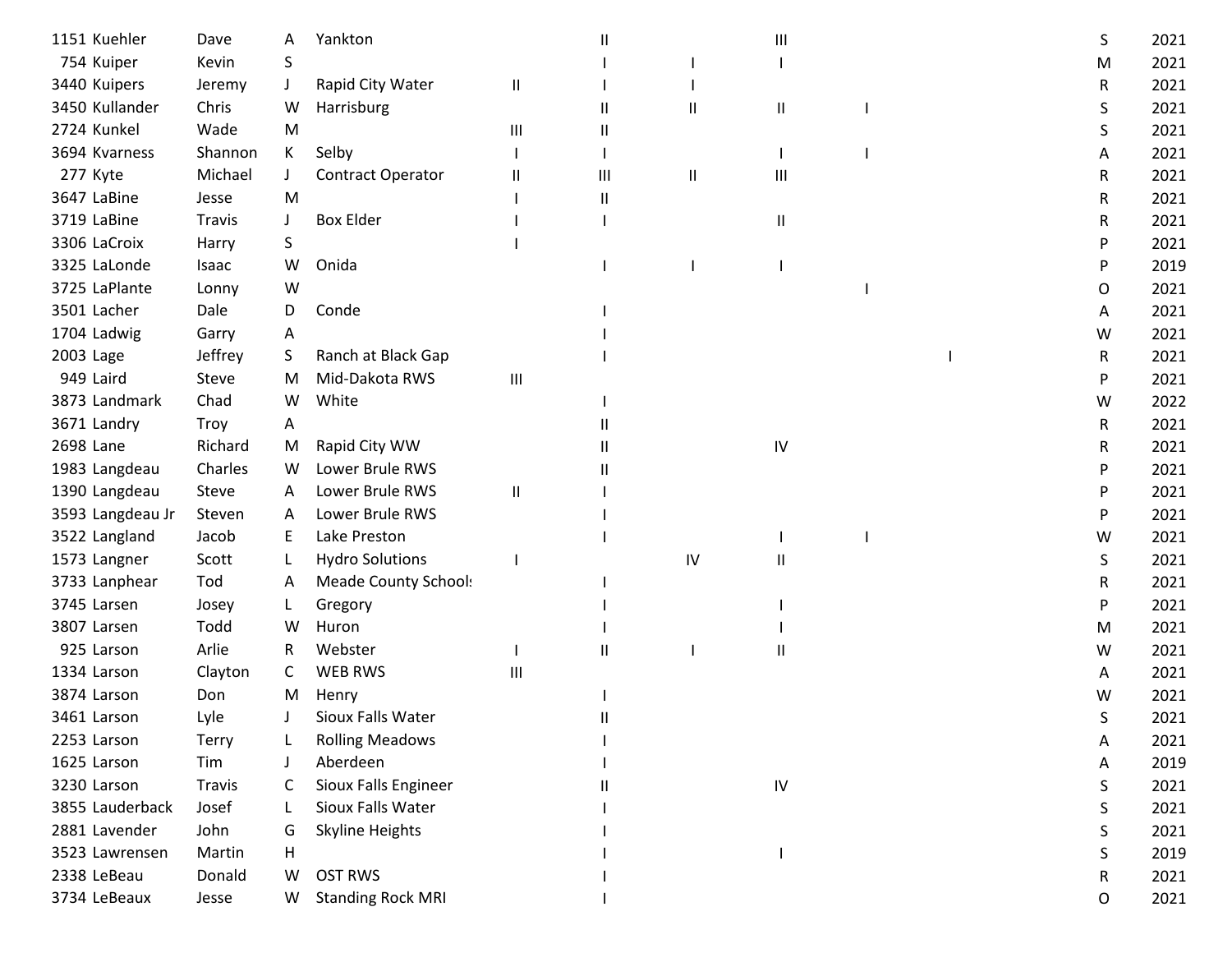| 2869 LeBon                | Kenneth        | P            | <b>Black Hawk Water</b>    |              | Ш            |                            |    | R | 2021 |
|---------------------------|----------------|--------------|----------------------------|--------------|--------------|----------------------------|----|---|------|
| 3017 Leetch               | Darrin         |              | Raymond                    |              |              |                            |    | W | 2021 |
| 2400 Lefthand             | Jarrett        | L.           | <b>OST RWS</b>             |              |              |                            |    | R | 2019 |
| 2533 Leibrich             | Mark           |              | Winner                     |              | $\mathbf{I}$ |                            | Ш  | P | 2021 |
| 3601 Leinen               | Jordan         | M            | Canton                     | $\mathbf{I}$ | $\sf II$     | $\ensuremath{\mathsf{II}}$ | Ш  | S | 2021 |
| 3411 Leising              | Courtney       | A            | <b>Mount Rushmore</b>      | Ш            | Ш            | $\ensuremath{\mathsf{II}}$ | Ш  | R | 2021 |
| 2921 Leitheiser           | Jesse          | $\mathbf{I}$ | Rapid City WW              |              |              |                            | IV | R | 2021 |
| 2638 Lekberg              | Michael        |              | Fruitdale                  |              |              |                            |    | R | 2021 |
| 2516 Lemke                | David          | W            | Huron                      | Ш            |              | $\mathsf{III}\,$           |    | M | 2021 |
| 3320 Lemley               | Michael        | D            | <b>Box Elder</b>           |              | $\sf II$     |                            |    | R | 2021 |
| 2245 Lenards              | Jeffrey        | A            | Rapid City Water           | Ш            | $\sf II$     |                            |    | R | 2021 |
| 3451 Lends His Hors Dysan |                | L            | <b>Tri-County RWS</b>      |              | $\sf II$     |                            |    | 0 | 2021 |
| 2438 Lentz                | David          | W            | Huron                      |              | Ш            |                            | Ш  | M | 2021 |
| 3831 Lerew                | Michael        | B            | <b>WEB RWS</b>             |              |              |                            |    | A | 2021 |
| 3737 Lerew                | Todd           | S            | <b>WEB RWS</b>             |              | Ш            |                            |    | A | 2021 |
| 3648 Lesmeister           | Frank          | L            | <b>Tri-County RWS</b>      |              |              |                            |    | O | 2021 |
| 287 Lesselyoung           | Thomas         | L            |                            |              | Ш            |                            | Ш  | A | 2021 |
| 2679 Letcher              | Todd           | A            | Bridgewater                |              |              |                            |    | M | 2021 |
| 1258 Letze                | George         | D            | <b>LSI-Jack Links</b>      |              |              | IV                         |    | M | 2021 |
| 3326 Lewis                | Dan            | C            | Sioux Falls Water          |              | Ш            |                            |    | S | 2021 |
| 3816 Lewis                | David          | L            | Pierre                     |              |              | $\sf II$                   |    | P | 2021 |
| 2903 Lewis                | Joshua         | $\perp$      | Sioux Falls Water          | IV           | IV           |                            |    | S | 2021 |
| 1599 Licht                | Jon            | S.           | Hisega/Siphon Hills        |              |              |                            |    | R | 2021 |
| 3720 Lind                 | Will           |              | <b>Contract Operator</b>   |              |              |                            |    | R | 2021 |
| 3915 Linden               | Todd           | T            | Watertown                  |              |              |                            |    | W | 2022 |
| 3496 Lindner              | Jess           | D            | Watertown                  |              |              |                            |    | W | 2021 |
| 3815 Lingruen             | Gregory        | S.           | Rapid City Water           | Ш            |              |                            |    | R | 2021 |
| 3300 Linke                | Ryan           | L            | Watertown                  |              |              |                            |    | W | 2021 |
| 3026 Linton               | Douglas        |              | <b>Box Elder</b>           |              |              |                            |    | R | 2020 |
| 3032 Lipp                 | Bryan          | A            | <b>Banner Associates</b>   |              |              | Ш                          |    | W | 2021 |
| 3809 Livermore            | Robert         | G            | Dakota Dunes               |              |              | IV                         |    | S | 2021 |
| 2060 Loban                | Darin          |              | <b>Brookings Muni Util</b> |              |              | Ш                          |    | S | 2021 |
| 829 Lohan                 | Gene           |              | Kingbrook RWS              | Ш            |              |                            |    | W | 2021 |
| 3277 Lone                 | Garry          |              | WEB RWS                    |              | Ш            |                            |    | W | 2021 |
| 293 Longbrake             | William        | E            | <b>Tri-County RWS</b>      | $\mathbf{I}$ | $\mathbf{I}$ |                            |    | O | 2021 |
| 3552 Lorimor              | Devin          | W            | Keystone                   |              |              |                            | Н. | R | 2021 |
| 3452 Loudenburg           | Troy           | A            | Howard/Spencer/Cand        |              |              |                            |    | M | 2021 |
| 3938 Louder               | <b>Bradley</b> | A            | <b>Black Hills Water</b>   |              |              |                            |    | Ζ | 2021 |
| 3793 Loup                 | James          | D            | <b>DOT Rest Areas</b>      |              |              |                            |    | W | 2021 |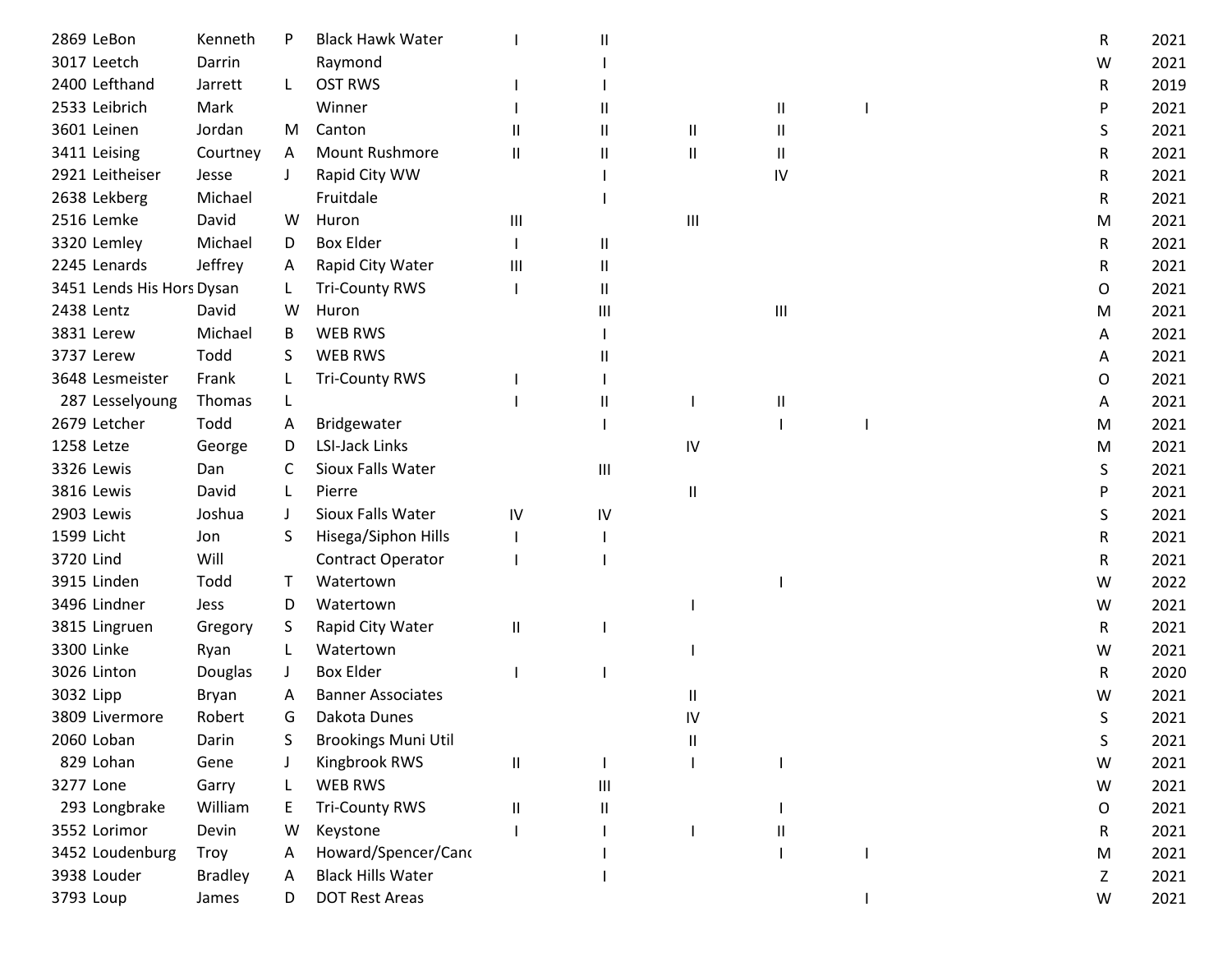| 3944 Lovelis     | Wayne        | A            | Watertown Muni Util        | IV                         |    |          |    |  | W | 2021 |
|------------------|--------------|--------------|----------------------------|----------------------------|----|----------|----|--|---|------|
| 3515 Lown        | Joshua       | R            | Sioux Falls Water          |                            |    |          |    |  | S | 2021 |
| 819 Lubbers      | Trent        |              | Sioux Falls WW             | $\ensuremath{\mathsf{II}}$ |    | Ш        |    |  | S | 2021 |
| 1307 Luckhurst   | Alan         | R            | <b>Garden City</b>         |                            |    |          |    |  | W | 2021 |
| 2669 Luckhurst   | Mark         | D            | Huron                      | Ш                          |    |          |    |  | м | 2021 |
| 3252 Lueders     | <b>Brad</b>  | H            | Watertown Muni Util        | IV                         |    |          |    |  | W | 2021 |
| 294 Lund         | Michael      | R            | Sioux Falls Water          | IV                         |    |          |    |  | S | 2021 |
| 3268 Lunde       | Craig        | A            |                            |                            | Ш  |          |    |  | M | 2021 |
| 3897 Maciejewski | Lonnie       | J            | Custer                     |                            | Ш  |          |    |  | R | 2022 |
| 2624 Mack        | Robin        | D            | Watertown Muni Util        | IV                         |    |          |    |  | W | 2021 |
| 3089 Maddox      | Tyler        | R            | Sioux Falls WW             |                            |    |          | IV |  | S | 2021 |
| 1214 Magee       | <b>Bruce</b> | A            |                            |                            |    | IV       |    |  | W | 2021 |
| 934 Maggard      | Jerry        | R.           | Rapid City WW              |                            |    | Ш        |    |  | R | 2021 |
| 2713 Mahrt       | Bryan        |              | Oacoma                     | Ш                          | Ш  | Ш        | Ш  |  | м | 2021 |
| 2504 Majerus     | David        |              | Armour                     |                            |    |          |    |  | M | 2021 |
| 3390 Manas       | Dylan        | A            |                            |                            |    |          |    |  | S | 2019 |
| 2340 Manning     | Scott        |              | Mid-Dakota RWS             |                            | IV |          | Ш  |  | M | 2021 |
| 2233 Manning     | <b>Terry</b> |              | Miller                     |                            | Ш  |          | Ш  |  | M | 2021 |
| 3416 Manolis     | Andrew       | C            | Huron                      |                            | Ш  |          | Ш  |  | м | 2021 |
| 1180 Marks       | Jerwyn       |              | <b>LTUC</b>                |                            |    |          |    |  | W | 2021 |
| 3828 Marsh       | Dylan        | A            | Sioux Falls WW             |                            |    |          |    |  | S | 2021 |
| 3012 Marshall    | Dan          |              | <b>Tri-County RWS</b>      | Ш                          | Ш  |          |    |  | O | 2021 |
| 3939 Martin      | Robert       | $\mathsf{A}$ | Isabel                     |                            |    |          |    |  | O | 2021 |
| 1433 Martin      | Roy          | T            | Rapid City Water           |                            |    |          | Ш  |  | R | 2021 |
| 3856 Martinmaas  | Alan         |              | Clear Lake                 |                            |    |          |    |  | W | 2021 |
| 3415 Marx        | Greg         | A            | Clark RWS                  |                            |    |          |    |  | W | 2021 |
| 3708 Marzolf     | Jared        |              | <b>BDM RWS</b>             |                            |    |          |    |  | A | 2021 |
| 3814 Mason       | Caleb        | А            |                            |                            |    | Ш        |    |  | Ζ | 2021 |
| 2143 Mason       | Daniel       | R            |                            |                            | Ш  |          | Ш  |  | S | 2020 |
| 3715 Mattson     | Jerrad       | D            | Lead-Deadwood SD           |                            |    |          |    |  | R | 2021 |
| 3453 Maupin      | Ted          | В            | <b>Tri-County RWS</b>      |                            |    |          |    |  | O | 2021 |
| 3796 Mayes       | Raymond      | Ε            | Rapid City WW              |                            |    |          |    |  | R | 2021 |
| 3746 McAdams     | Nicholas     |              |                            |                            |    |          |    |  | W | 2021 |
| 3331 McCauley    | Tory         | E.           | Lower Brule RWS            | $\mathbf{H}$               | Ш  |          |    |  | P | 2021 |
| 3785 McClain     | Tyson        |              | <b>Brookings Muni Util</b> |                            |    |          |    |  | S | 2021 |
| 3688 McClennen   | Ryan         |              | Yankton                    |                            |    | Ш        |    |  | S | 2021 |
| 3031 McClung     | Mark         |              |                            |                            |    |          |    |  | S | 2019 |
| 2607 McClure     | <b>Bruce</b> | D            | <b>Mount Rushmore</b>      |                            |    | $\sf II$ |    |  | R | 2021 |
| 3786 McClure     | Chris        |              | <b>State Veterans Home</b> |                            |    |          |    |  | R | 2021 |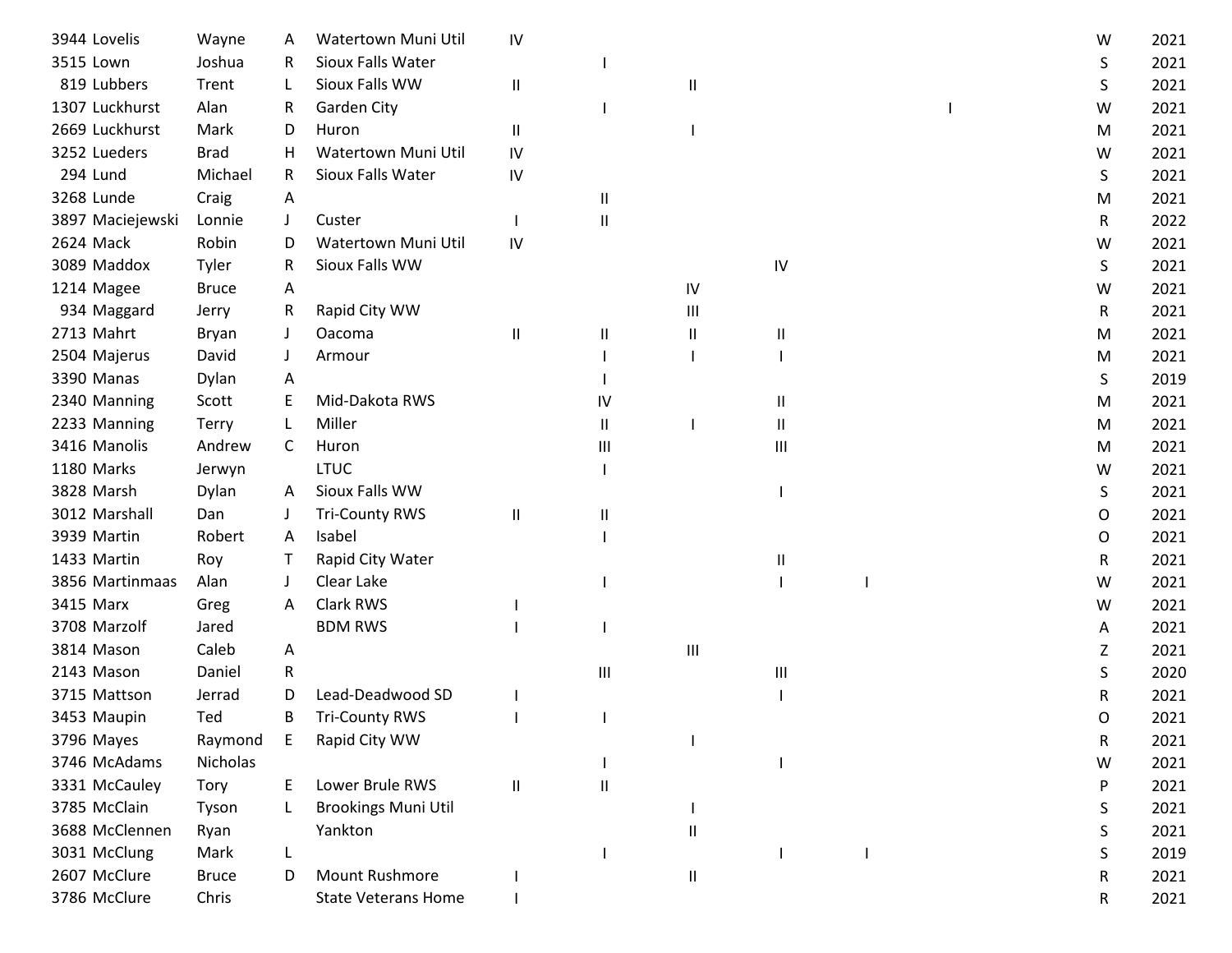| 3247 McCombs           | Nathan         | D  |                            |                                    |    | IV |               |  | Ζ | 2021 |
|------------------------|----------------|----|----------------------------|------------------------------------|----|----|---------------|--|---|------|
| 2820 McCready          | Michael        | A  | Mid-Dak RWS/Alpena         |                                    | IV |    | Ш             |  | M | 2021 |
| 3554 McDonald          | Darin          |    | <b>COE-Left Tailrace</b>   |                                    |    |    |               |  | м | 2019 |
| 3507 McDonnel          | Caden          | D  | Sioux Falls Water          |                                    |    |    |               |  | S | 2021 |
| 2934 McDonnel          | Darin          | W  | Sioux Falls Water          |                                    | IV |    |               |  | S | 2021 |
| 3393 McDonnel          | Jordan         |    | Sioux Falls WW             |                                    |    |    | Ш             |  | S | 2021 |
| 1519 McGough           | Jeff           | R  |                            | Ш                                  | Ш  |    | Ш             |  | R | 2019 |
| 3482 McGruder          | Major          | R  | Sioux Falls Water          |                                    |    |    |               |  | S | 2021 |
| 3053 McLaughlin        | Mark           | A  | Watertown Muni Util        |                                    | IV |    |               |  | W | 2021 |
| 2828 McMahan           | Adam           | D  | <b>Redfield Energy</b>     |                                    | Ш  |    | Ш             |  | A | 2021 |
| 3524 McManaman         | Heath          | M  | Chancellor                 |                                    |    |    |               |  | S | 2021 |
| 1168 McNamara          | Michael        | W  |                            |                                    | IV |    |               |  | W | 2019 |
| 3427 McPherson         | Eric           | Ε  | Vermillion                 | Ш                                  | Ш  |    |               |  | S | 2021 |
| 3810 McVeigh           | Jason          | R  | Galesburg IL               |                                    |    | Ш  |               |  | Z | 2021 |
| 3350 Means             | Tasunke        | M  | Rosebud RWS                |                                    |    |    |               |  | P | 2019 |
| 3747 Medicine Horr Tim |                | A  | Lake Andes                 |                                    |    |    |               |  | M | 2021 |
| 2287 Mellegaard        | Roy            | 0  | <b>Eastwinds Court</b>     |                                    |    |    |               |  | S | 2021 |
| 3099 Mellott           | Criston        | L  |                            |                                    |    |    |               |  | R | 2021 |
| 3309 Menholt           | Steven         |    | Sioux Falls Water          |                                    | IV |    |               |  | S | 2021 |
| 2838 Mentele           | <b>Brian</b>   |    | Salem                      | Ш                                  |    |    |               |  | S | 2021 |
| 3227 Mentele           | Joe            |    | Kingbrook RWS              |                                    |    |    |               |  | М | 2021 |
| 3677 Merbach           | Karl           | F  |                            |                                    |    | IV |               |  | R | 2019 |
| 2132 Merchen           | Daren          | A  | <b>Merchens MHP</b>        |                                    |    |    |               |  | R | 2021 |
| 3865 Mercy             | Timothy        | A  | Fort Meade VA Center       |                                    |    |    |               |  | R | 2021 |
| 3591 Merdanian         | Roy            | Е  | Oelrichs                   |                                    |    |    |               |  | R | 2021 |
| 320 Merrigan           | Gregory        | P  |                            | $\mathbf{H}$                       | Ш  |    |               |  | S | 2019 |
| 3464 Merrill           | Daniel         | D  | <b>Ellsworth AFB</b>       | $\mathbf{I}$                       | Ш  |    | Ш             |  | R | 2021 |
| 2489 Mertesdorf        | Jerry          |    | Lead                       |                                    | Ш  |    | Ш             |  | R | 2021 |
| 3610 Meseberg          | Mason          | P  | Watertown Muni Util        | $\mathbf{I}$                       |    |    |               |  | w | 2021 |
| 3825 Mesman            | Conner         | K. | Sioux Falls WW             |                                    |    |    |               |  | S | 2021 |
| 3631 Mesman            | Dale           |    |                            |                                    |    |    |               |  | м | 2019 |
| 323 Meyer              | Kelly          | S  | <b>Brookings Muni Util</b> | $\ensuremath{\mathsf{III}}\xspace$ | Ш  |    | Ш             |  | S | 2021 |
| 3798 Meyer             | Nolan          | D  | Harrisburg                 |                                    | Ш  |    | $\sf II$      |  | S | 2021 |
| 1562 Meyer             | Rodney         | P  | <b>Brookings Muni Util</b> | $\ensuremath{\mathsf{III}}\xspace$ |    | Ш  |               |  | S | 2021 |
| 3328 Michalek          | Anthony        | L  |                            |                                    |    |    |               |  | R | 2021 |
| 3611 Michalek          | Mike           |    | Lower Brule RWS            |                                    |    |    |               |  | P | 2021 |
| 1706 Michlitsch        | Daniel         | W  | Eden                       |                                    |    |    |               |  | W | 2021 |
| 3632 Mike              | Winston        | D  |                            |                                    |    |    | $\mathbf{II}$ |  | O | 2021 |
| 2570 Miles             | <b>Bradley</b> | K  | Watertown                  |                                    |    | Ш  |               |  | W | 2021 |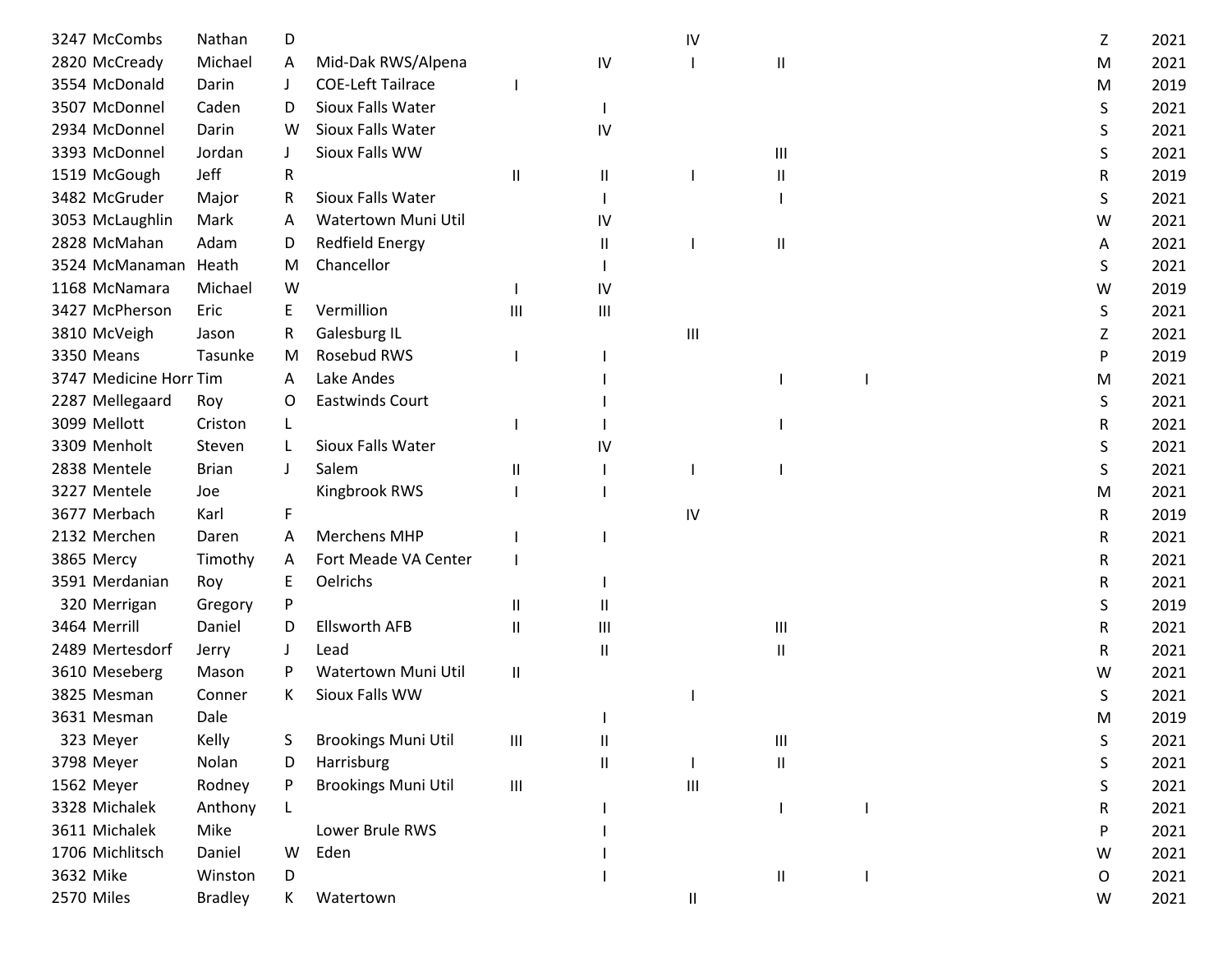| 3559 Miles     | Peter       |              | <b>Hot Springs</b>         |                            |                            |                            |                            |  | R | 2021 |
|----------------|-------------|--------------|----------------------------|----------------------------|----------------------------|----------------------------|----------------------------|--|---|------|
| 3339 Millburn  | Randy       |              | Edgemont                   |                            |                            |                            |                            |  | R | 2021 |
| 2061 Miller    | Dominic     | W            | SF Health Dept             |                            |                            | IV                         |                            |  | S | 2021 |
| 3262 Miller    | JLynn       | В            |                            |                            |                            |                            |                            |  | R | 2021 |
| 3261 Miller    | Jamie       | D            |                            |                            |                            |                            |                            |  | R | 2021 |
| 1709 Miller    | LeRoy       | M            | Dallas                     |                            |                            |                            |                            |  | P | 2021 |
| 2280 Miller    | Michael     | $\mathbf{J}$ | Fort Meade VA Center       |                            |                            |                            |                            |  | R | 2019 |
| 1114 Miller    | Mike        |              |                            | IV                         | IV                         |                            | Ш                          |  | R | 2021 |
| 3602 Miller    | Monte       | В            |                            |                            |                            |                            |                            |  | S | 2021 |
| 3454 Miller    | Randal      | M            | Viborg                     |                            |                            |                            |                            |  | S | 2021 |
| 3285 Miller    | Tamara      | L            | SDEDA                      |                            |                            | Ш                          |                            |  | R | 2021 |
| 2084 Minor     | Scott       | G            | <b>Brookings Muni Util</b> | $\ensuremath{\mathsf{II}}$ |                            | IV                         |                            |  | S | 2021 |
| 1277 Mitchell  | Craig       | W            | Watertown                  |                            |                            | IV                         | $\mathbf{III}$             |  | W | 2021 |
| 1179 Mitchell  | Donald      | G            | Rapid City WW              |                            | $\mathbf{I}$               | $\mathbf{III}$             | $\mathbf{I}$               |  | R | 2021 |
| 3721 Mitchell  | Justin      | D            | McIntosh                   |                            |                            |                            |                            |  | 0 | 2021 |
| 2122 Mix       | Marshal     | L.           | Arlington                  |                            |                            |                            |                            |  | W | 2021 |
| 338 Moeller    | David       | B            | <b>Contract Operator</b>   |                            | Ш                          |                            | Ш                          |  | A | 2021 |
| 3657 Moeller   | Justin      |              | <b>LSI-Jack Links</b>      |                            |                            |                            |                            |  | M | 2021 |
| 3280 Mohr      | Chad        | E            | Arlington                  |                            |                            |                            |                            |  | W | 2021 |
| 1589 Mohr      | Jerry       | A            | Madison                    | Ш                          | $\mathbf{I}$               | Ш                          |                            |  | S | 2021 |
| 1150 Mohror    | <b>Brad</b> | K            | Chamberlain/Pukwana        | Ш                          | $\mathsf{II}$              | Ш                          | $\mathbf{I}$               |  | M | 2021 |
| 2628 Mohror    | Scott       | A            | Jackson WY                 |                            |                            |                            |                            |  | Z | 2021 |
| 3799 Moinicken | Jay         | F            |                            |                            |                            |                            |                            |  | M | 2021 |
| 3893 Moline    | Robert      | B            | Bel Brands/Veolia          |                            |                            |                            |                            |  | S | 2021 |
| 3586 Monson    | Joshua      | $\perp$      | Yankton                    |                            |                            |                            |                            |  | S | 2021 |
| 2492 Montagne  | Rusty       | A            | North Sioux City           |                            | $\mathbf{\mathsf{I}}$      |                            | $\mathsf{I}$               |  | S | 2021 |
| 2398 Montana   | Joey        |              | Fort Pierre                |                            | Ш                          | Ш                          | Ш                          |  | P | 2021 |
| 2594 Montis    | Joseph      | L.           | Sioux Falls WW             |                            |                            |                            | IV                         |  | S | 2021 |
| 1967 Montis    | Robert      | J            | <b>Dell Rapids</b>         |                            |                            | Ш                          |                            |  | S | 2021 |
| 2673 Moore     | Chad        |              | Redfield                   |                            | Ш                          |                            |                            |  |   | 2021 |
| 2659 Moore     | Cory        | м            | Vermillion                 |                            |                            |                            |                            |  | S | 2021 |
| 3274 Morgan    | Mike        |              | Custer                     |                            | $\sf II$                   | $\ensuremath{\mathsf{II}}$ | $\ensuremath{\mathsf{II}}$ |  | R | 2021 |
| 3490 Morgan    | Robert      |              | Pringle                    |                            |                            |                            |                            |  | R | 2021 |
| 3674 Morgan    | Stephen     | R            | Bel Brands/Veolia          |                            |                            | IV                         |                            |  | Z | 2021 |
| 3777 Morris    | Richard     | G            |                            | $\sf II$                   |                            | $\ensuremath{\mathsf{II}}$ |                            |  | Z | 2021 |
| 3545 Morris    | Thomas      | W            | Kemps Kamps                |                            |                            |                            |                            |  | R | 2021 |
| 1382 Morrison  | Robert      | G            | Custer                     | Ш                          | Ш                          | $\sf II$                   | $\sf II$                   |  | R | 2021 |
| 579 Mount      | Wade        | A            | Vermillion                 |                            | $\ensuremath{\mathsf{II}}$ |                            |                            |  | S | 2021 |
| 2885 Moxley    | Cody        | A            | Sioux Falls Water          |                            | IV                         |                            |                            |  | S | 2021 |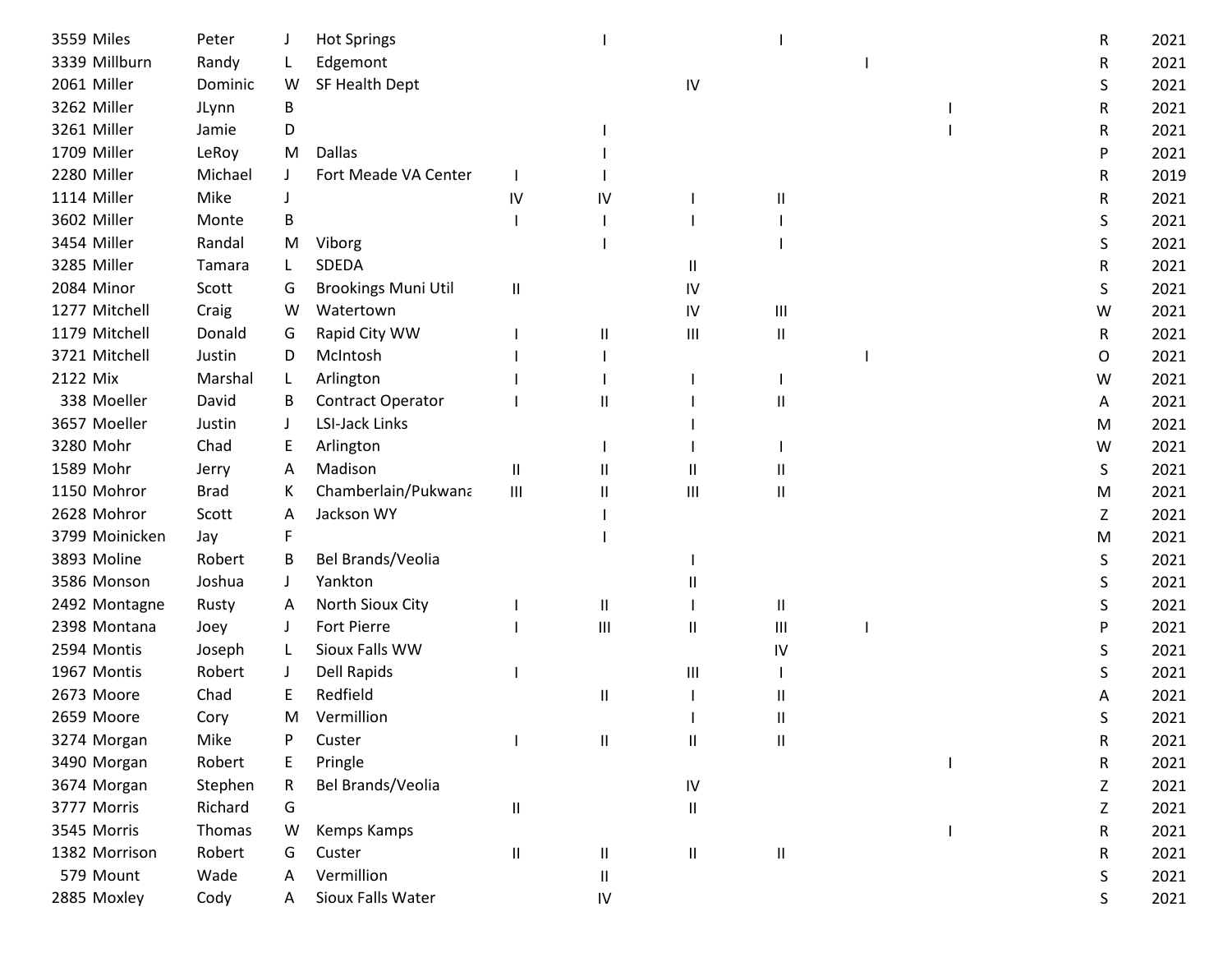| 2288 Muilenburg | Steven       |              | Clay RWS                   |                | IV                                 | Ш  |   |  | S | 2021 |
|-----------------|--------------|--------------|----------------------------|----------------|------------------------------------|----|---|--|---|------|
| 3281 Muller     | John         | A            |                            |                |                                    |    |   |  | S | 2021 |
| 3832 Munger     | Cole         | S            | Kingbrook RWS              |                |                                    |    |   |  | W | 2021 |
| 758 Munger      | Norman       |              |                            |                |                                    |    |   |  | M | 2020 |
| 347 Munson      | Sidney       | J            | SDARWS                     | Ш              | $\mathsf{I}$                       |    |   |  | S | 2021 |
| 3239 Murray     | James        | C            | <b>Custer Mt Rushmore</b>  |                |                                    |    |   |  | R | 2021 |
| 1005 Murray     | Neil         | A            | <b>Sturgis</b>             |                | Ш                                  | Ш  | Ш |  | R | 2021 |
| 1579 Mutchler   | Larry        |              | <b>Brookings Muni Util</b> | $\mathbf{III}$ |                                    | IV |   |  | S | 2019 |
| 3259 Myers      | Chris        | S            | Sioux Falls Water          | IV             | IV                                 |    |   |  | S | 2021 |
| 2307 Myhre      | Derek        | N.           | Pierre                     | Ш              | $\mathbf{III}$                     |    | Ш |  | P | 2021 |
| 2786 Naatjes    | Tony         |              | Smithfield Foods           |                |                                    | IV |   |  | S | 2021 |
| 1103 Nafus      | Steve        |              | <b>Belle Fourche</b>       | $\mathbf{I}$   | Ш                                  |    |   |  | R | 2021 |
| 1711 Namken     | Corwin       | L            | Hayti                      |                |                                    |    |   |  | W | 2021 |
| 3603 Namken     | Tristan      |              | Watertown Muni Util        |                |                                    |    |   |  | W | 2021 |
| 2957 Neilan     | Curtis       | A            | Waubay                     |                |                                    |    |   |  | W | 2021 |
| 2977 Nelsen     | Jody         |              | Viborg                     |                |                                    |    |   |  | S | 2021 |
| 3469 Nelsen     | Lance        | M            | Centerville                |                |                                    |    |   |  | S | 2021 |
| 3679 Nelson     | <b>Brent</b> | A            | <b>Medicine Mtn Scout</b>  |                |                                    |    |   |  | R | 2021 |
| 3200 Nelson     | Jay          | A            | Lewis & Clark RWS          |                |                                    |    |   |  | S | 2021 |
| 3179 Nelson     | Jon          | W            | Sioux Falls Water          |                |                                    |    |   |  | S | 2021 |
| 1923 Nelson     | Richard      | B            | Jobee Acres                |                |                                    |    |   |  | A | 2021 |
| 3321 Nelson     | Rodney       | R            | Lead                       |                |                                    |    |   |  | R | 2021 |
| 2534 Nelson     | Stewart      | L            | Warner                     |                |                                    |    |   |  | A | 2021 |
| 2880 Nelson     | Thomas       | J            | Hurley                     |                |                                    |    |   |  | S | 2021 |
| 2568 Neu        | David        | A            | Madison                    | Ш              |                                    | Ш  |   |  | S | 2019 |
| 2858 Neugebauer | Keith        | W            | <b>Fall River RWS</b>      |                |                                    |    |   |  | R | 2021 |
| 1845 Newman     | Eric         |              | Perkins RWS                |                | Ш                                  |    | Ш |  | 0 | 2021 |
| 3117 Neyens     | Jesse        | L            | Sioux Falls WW             |                |                                    | Ш  |   |  | S | 2021 |
| 3712 Nicholas   | Nicolle      | M            | Spearfish                  | $\mathbf{I}$   | $\sf II$                           |    | Ш |  | R | 2021 |
| 3287 Nicholson  | Derrick      | R.           | Valley Queen Cheese        |                |                                    | Ш  |   |  | w | 2021 |
| 3766 Nicholson  | Michael      | D            | Mid-Dakota RWS             |                |                                    |    |   |  | M | 2021 |
| 3525 Nickel     | Tyler        | D            |                            |                |                                    |    |   |  | S | 2021 |
| 1257 Nighbert   | Richard      |              | Madison                    | Ш              |                                    | Ш  |   |  | S | 2021 |
| 3833 Nilson     | Nickolas     |              | Aberdeen                   |                |                                    |    |   |  | A | 2021 |
| 3926 Nimick     | Thomas       | M            | Hill City                  |                |                                    |    |   |  | R | 2021 |
| 3455 Nissen     | Chris        | A            |                            | $\sf II$       | $\ensuremath{\mathsf{III}}\xspace$ |    |   |  | S | 2021 |
| 3756 Nixon      | Danyel       |              | <b>Belle Fourche</b>       |                |                                    |    |   |  | R | 2021 |
| 2169 Noel       | Paul         |              | Martin                     |                | $\mathsf{II}$                      |    |   |  | P | 2021 |
| 3091 Nolting    | Donald       | $\mathsf{C}$ | Camp Rimrock               |                |                                    |    |   |  | R | 2021 |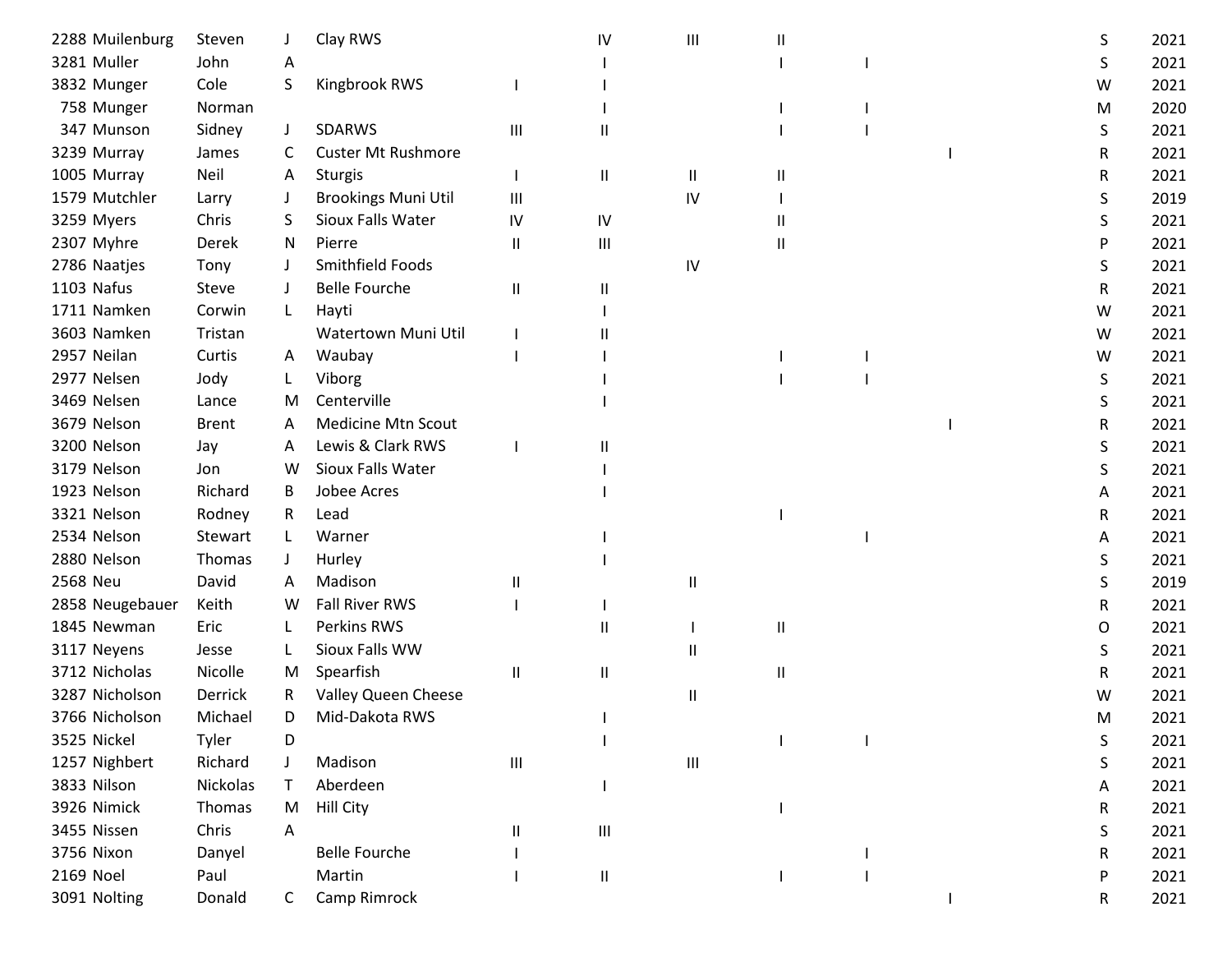| 2262 Noren      | Kenneth       | M            |                            | $\mathsf{I}$ | Ш             | Ш            | Ш |  | R | 2021 |
|-----------------|---------------|--------------|----------------------------|--------------|---------------|--------------|---|--|---|------|
| 966 Norgaard    | Steven        | D            | Badger                     | $\mathsf{I}$ | $\mathsf{II}$ |              |   |  | W | 2021 |
| 2242 Noriega    | Adrian        |              | Fallon NV                  | Ш            | Ш             |              |   |  | Ζ | 2021 |
| 797 Nosbush     | Mike          | A            | Gary                       |              |               |              |   |  | W | 2021 |
| 2274 Nugteren   | Darin         |              | Canistota                  |              |               |              |   |  | S | 2021 |
| 1354 Nussbaum   | Craig         |              |                            | $\mathbf{H}$ | Ш             | Ш            |   |  | S | 2021 |
| 2255 Nussbaum   | Ryan          |              | Garretson                  | Ш            | Ш             | Ш            |   |  | S | 2021 |
| 2409 O'Kane     | Jesse         |              | Hartford                   |              | Ш             | Ш            |   |  | S | 2021 |
| 2811 Oberle     | Steve         | C            | Tea                        |              |               |              | Ш |  | S | 2021 |
| 3086 Odens      | Darren        | $\mathbf{L}$ | Chamberlain                | Ш            | Ш             | Ш            | Ш |  | м | 2021 |
| 3794 Ohlmann    | Jeff          |              | Colome                     |              |               |              |   |  | P | 2021 |
| 3866 Ojers      | Taner         |              | <b>Box Elder</b>           |              |               |              |   |  | R | 2022 |
| 919 Oldson      | Leslie        | W            | OST Water & Sewer          |              |               |              |   |  | R | 2020 |
| 3613 Olene      | Glen          | C            | Eureka                     |              |               |              |   |  | А | 2021 |
| 3653 Olene      | Larry         |              |                            |              |               |              |   |  | Ζ | 2019 |
| 2554 Olinger    | <b>Brett</b>  | M            |                            | $\mathbf{H}$ |               | Ш            |   |  | S | 2021 |
| 3198 Olson      | Aric          | W            | <b>Big Sioux RWS</b>       | Ш            | Ш             |              |   |  | S | 2021 |
| 1000 Olson      | Dale          | 0            |                            |              | Ш             |              |   |  | R | 2019 |
| 3526 Olson      | Jeramie       | <sub>S</sub> | Brandon                    | Ш            | н             |              | Ш |  | S | 2021 |
| 3713 Olson      | Jordan        |              | Contract Operator          |              |               |              |   |  | R | 2021 |
| 3413 Olson      | Kurt          |              |                            |              |               |              |   |  | R | 2021 |
| 1101 Olson      | Robert        | J            | <b>Weston Heights</b>      |              |               |              |   |  | R | 2021 |
| 3417 Olson      | Zachary       | M            | Huron                      |              | Ш             |              | Ш |  | M | 2021 |
| 2348 Orel       | Jason         |              | Tripp Co. RWS              |              | Ш             |              |   |  | P | 2021 |
| 1329 Orr        | Nolan         |              |                            | Ш            |               |              |   |  | P | 2020 |
| 1541 Oster      | Doug          | B            |                            |              | Ш             |              |   |  | M | 2021 |
| 3378 Osterberg  | William       | Τ            | Kingbrook RWS              |              |               |              |   |  | S | 2021 |
| 3337 Ostransky  | Martin        |              | MAP Inc                    |              |               |              |   |  | Z | 2021 |
| 3562 Oxandaburu | <b>Travis</b> |              | Huron                      |              | Ш             |              | Ш |  | м | 2021 |
| 3775 Padden     | Mike          | A            | Lead-Deadwood SD           | Ш            |               | Ш            | Ш |  | R | 2021 |
| 2475 Page       | Michael       | R            | <b>Brookings Muni Util</b> |              |               | $\mathbf{H}$ |   |  | S | 2021 |
| 742 Pahl        | Jackson       |              | SDSTA-Sanford Lab          |              |               | Ш            | Ш |  | R | 2021 |
| 3068 Pahl       | Tyler         |              | WEB RWS                    | Ш            |               |              |   |  | O | 2021 |
| 2551 Painter    | Colette       | Е            |                            |              |               |              |   |  | S | 2021 |
| 3797 Painter    | Joseph        | S            |                            |              |               |              |   |  | S | 2021 |
| 2974 Painter    | Steven        |              |                            |              |               |              |   |  | S | 2018 |
| 3176 Palmer     | Scott         |              | Agropur                    |              |               | Ш            |   |  | W | 2019 |
| 3924 Palmer     | Woodrow       |              | Spearfish                  |              |               |              |   |  | R | 2022 |
| 3823 Pals       | Sawyer        |              | Minnehaha RWS              |              |               |              |   |  | S | 2021 |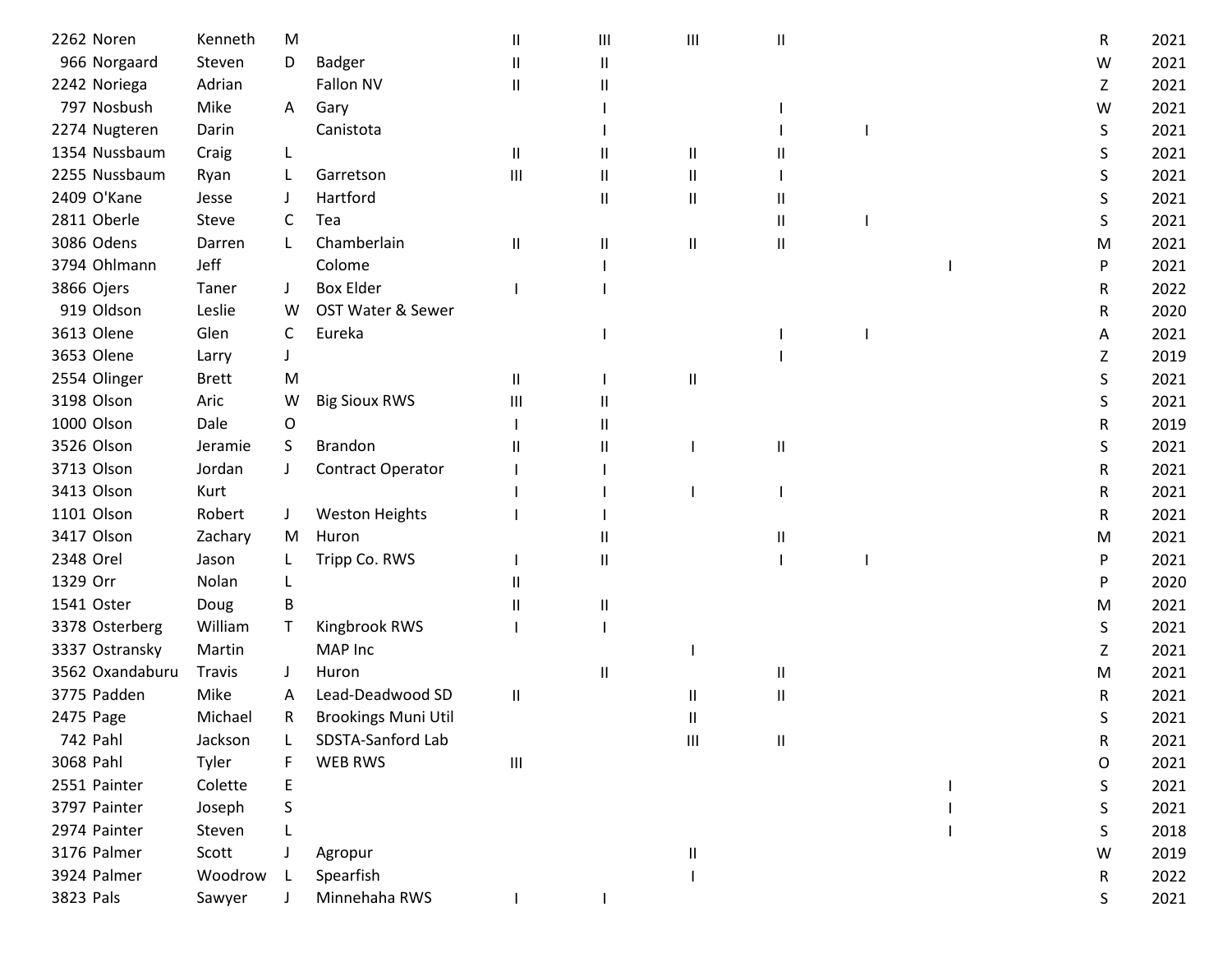| 2801 Parker    | Lawrence     |              | Newell                  |               |    |               |    |  | R | 2021 |
|----------------|--------------|--------------|-------------------------|---------------|----|---------------|----|--|---|------|
| 2748 Parmley   | Mike         | н            | <b>Hot Springs</b>      |               | Ш  | $\mathbf{H}$  |    |  | R | 2021 |
| 1154 Parsons   | Daniel       |              | Boxelder Job Corps      | Ш             | Ш  | Ш             |    |  | R | 2021 |
| 3514 Parsons   | Darwin       | L            |                         |               |    |               |    |  | P | 2021 |
| 2334 Patton    | Robert       | W            | <b>OST RWS</b>          | $\mathsf{I}$  | Ш  |               |    |  | R | 2021 |
| 3859 Paulsen   | Joe          | C            | Avon                    |               |    |               |    |  | M | 2021 |
| 2457 Pavek     | Timothy      | J            | <b>Whispering Pines</b> |               |    |               |    |  | R | 2021 |
| 1847 Pearson   | <b>Brian</b> | S            | Philip                  | Ш             | Ш  |               |    |  | P | 2021 |
| 1966 Pearson   | Dale         | G            | Alcester                |               |    | Ш             |    |  | S | 2021 |
| 3649 Pearson   | Shane        | $\mathbf{L}$ | <b>Fort Pierre</b>      |               | Ш  | Ш             | Ш  |  | P | 2021 |
| 2792 Pedersen  | Jerritt      |              | Colton                  |               |    |               |    |  | S | 2021 |
| 3726 Pederson  | John         | R            | Sioux Falls Water       |               |    |               |    |  | S | 2021 |
| 3837 Penning   | Jason        | G            | Crooks                  |               |    |               |    |  | S | 2021 |
| 3292 Penny     | David        | J            | Fort Irwin CA           | IV            |    |               |    |  | Ζ | 2021 |
| 1213 Penrod    | Jay          | D            | Pierre                  |               |    | Ш             |    |  | P | 2021 |
| 1226 Percy     | Cory         | G            | Deadwood                |               | Ш  | Ш             | Ш  |  | R | 2021 |
| 3205 Perea     | John         | E            | <b>Ellsworth AFB</b>    |               | Ш  |               | Ш  |  | R | 2020 |
| 3724 Perez     | Michael      |              | Rapid City WW           |               |    | Ш             |    |  | R | 2021 |
| 3695 Perman    | Xavier       | A            |                         |               |    |               |    |  | A | 2019 |
| 638 Perry      | Dean         | W            |                         |               | IV |               |    |  | Ζ | 2019 |
| 2938 Perry     | Scott        | R.           | Mid-Dakota RWS          |               | Ш  |               | П. |  | M | 2021 |
| 761 Peterson   | Alan         |              | Yankton                 | Ш             |    |               |    |  | S | 2021 |
| 3858 Peterson  | Cody         |              | Watertown               |               |    |               |    |  | W | 2021 |
| 765 Peterson   | Don          |              | SBH RWS/Paramount I     | Ш             | Ш  |               |    |  | R | 2021 |
| 3900 Peterson  | <b>Myles</b> | L            | <b>Baltic</b>           |               |    |               |    |  | S | 2022 |
| 3289 Peterson  | Nathan       | A            | Phoenix AZ              | $\mathsf{II}$ |    |               |    |  | Ζ | 2021 |
| 2018 Peterson  | Tylor        | Α            | Mitchell                |               | IV |               |    |  | M | 2021 |
| 751 Petrik     | Stanley      | W            |                         |               | IV |               | IV |  | R | 2021 |
| 1123 Pettigrew | Donald       | L            | White River             |               |    |               |    |  | Z | 2021 |
| 1846 Pfarr     | Randy        |              | Deadwood                |               | Ш  |               |    |  | R | 2021 |
| 3054 Phillips  | Justin       | M            | <b>Britton</b>          |               |    |               |    |  | А | 2021 |
| 3495 Phillips  | Shane        |              | <b>WEB RWS</b>          |               | Ш  |               |    |  | Α | 2021 |
| 2936 Pickens   | Robert       |              | Vermillion              |               |    | $\mathsf{II}$ | Ш  |  | S | 2021 |
| 3047 Pieper    | Robert       | G            | Summerset               |               |    |               |    |  | R | 2019 |
| 3351 Pierce    | Gary         | R            | Pukwana                 |               |    |               |    |  | M | 2021 |
| 3512 Piersol   | Trevor       | D            | Pierre                  |               |    | ${\sf IV}$    |    |  | P | 2021 |
| 3622 Pille     | Robert       | D            | OST Water & Sewer       |               |    |               |    |  | R | 2021 |
| 3385 Pinkman   | Todd         |              | WEB RWS                 |               |    |               |    |  | Α | 2021 |
| 3668 Pladson   | Daniel       | E            |                         |               |    |               |    |  | R | 2021 |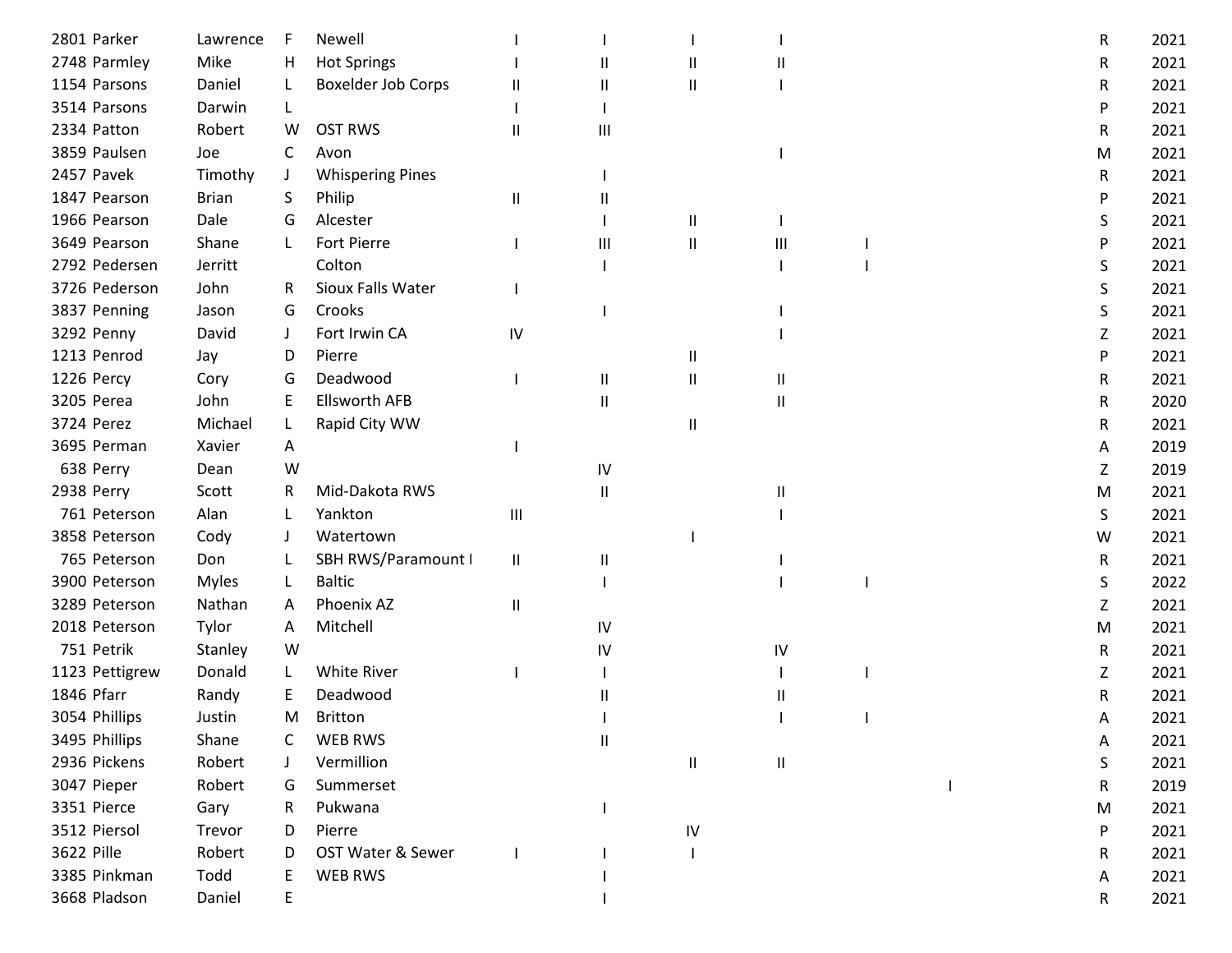| 2040 Plaggemeyer          | Mike           | W            | Sturgis                    |                                    |                                    | $\mathsf{I}$                       | Ш          |  | R | 2021 |
|---------------------------|----------------|--------------|----------------------------|------------------------------------|------------------------------------|------------------------------------|------------|--|---|------|
| 946 Plooster              | Kerry          | W            | Mitchell                   |                                    | $\mathbf{III}$                     |                                    | Ш          |  | M | 2021 |
| 3456 Podhradsky           | Chad           | M            |                            |                                    |                                    |                                    |            |  | M | 2019 |
| 3834 Podzimek             | Jeff           |              | <b>Randall RWS</b>         |                                    |                                    |                                    |            |  | M | 2021 |
| 3352 Podzimek             | Joshua         | L            | White Lake                 |                                    |                                    |                                    |            |  | м | 2021 |
| <b>3218 Polak</b>         | Mike           |              | Mid-Dakota RWS             | Ш                                  |                                    |                                    |            |  | P | 2021 |
| 3096 Pollock              | William        | C            | Mobridge                   | Ш                                  | Ш                                  |                                    |            |  | 0 | 2021 |
| 764 Poppen                | Richard        | P            | Milbank                    | $\mathbf{I}$                       | Ш                                  | Ш                                  | Ш          |  | W | 2021 |
| 3266 Porth                | Kevin          | C            | Davison & Hanson RW        |                                    | Ш                                  |                                    |            |  | M | 2021 |
| 1810 Powell               | Michael        | E            | Ponderosa Ridge            |                                    |                                    |                                    |            |  | R | 2021 |
| 2891 Powles               | <b>Brandon</b> | W            | Contract Operator          |                                    |                                    |                                    |            |  | R | 2021 |
| 391 Powles                | Robert         | W            | <b>Contract Operator</b>   |                                    |                                    |                                    |            |  | R | 2021 |
| 3633 Praska               | Adam           |              | Parkston                   |                                    |                                    |                                    |            |  | M | 2021 |
| 3267 Preheim              | Dustin         | H            | Harrisburg                 |                                    |                                    | $\mathsf{II}$                      | Ш          |  | S | 2021 |
| 2444 Price                | Craig          | L            | Pine Hills Park            |                                    |                                    |                                    |            |  | R | 2021 |
| 3650 Priebe               | Joe            |              | Aurora-Brule RWS           |                                    |                                    |                                    |            |  | M | 2021 |
| 3860 Pringle              | Timothy        | A            | Aurora-Brule RWS           |                                    |                                    |                                    |            |  | м | 2021 |
| 3563 Prins                | Colby          | B            | Sioux Falls Water          |                                    |                                    |                                    |            |  | S | 2021 |
| 2727 Pruss-Shelham Joseph |                | A            | Springfield                | Ш                                  | н                                  |                                    | Ш          |  | S | 2021 |
| 3007 Prussman             | Myron          | R            | <b>Brookings Muni Util</b> |                                    |                                    |                                    | Ш          |  | S | 2021 |
| 2867 Przybylski           | Jerome         | A            | Keystone                   |                                    |                                    | $\mathsf{II}$                      | Ш          |  | R | 2021 |
| 1839 Przybys              | Leonard        | $\mathbf{J}$ | Tea                        |                                    |                                    |                                    | Ш          |  | S | 2021 |
| 2167 Purchase             | Jeff           |              | Coca Cola                  |                                    |                                    |                                    |            |  | R | 2021 |
| 3052 Quam                 | Shaylin        | A            | Wolsey                     |                                    |                                    |                                    |            |  | м | 2021 |
| 3251 Quaschnick           | <b>Bryce</b>   | D            | Gilt Edge WWTP             |                                    |                                    |                                    |            |  | R | 2021 |
| 3171 Quinn                | Ryan           | Е            | Rapid City Water           |                                    | IV                                 |                                    | Ш          |  | R | 2021 |
| 2437 Raber                | <b>Brian</b>   | K.           | Custer                     |                                    | $\mathbf{H}$                       |                                    |            |  | R | 2021 |
| 3307 Rabern               | Justin         | L            | Oacoma                     | $\mathsf{I}$                       |                                    |                                    |            |  | M | 2021 |
| 2584 Raethz               | Jerod          | D            | Faulkton                   |                                    |                                    |                                    |            |  | Α | 2021 |
| 2818 Ralston              | Richard        |              | Horse Thief Campgrd        |                                    |                                    |                                    |            |  | R | 2021 |
| 3636 Ramsey               | John           | R            | Pierre                     |                                    |                                    |                                    |            |  | P | 2021 |
| 862 Ramsey                | Ron            | D            | Mid-Dakota RWS             | ${\sf IV}$                         | IV                                 |                                    | Ш          |  | P | 2021 |
| 3808 Ramynke              | Kyle           | Α            | Lennox                     |                                    | Ш                                  | $\ensuremath{\mathsf{III}}\xspace$ | $\sf H$    |  | S | 2021 |
| 3018 Rangel               | Shawn          | C            | WEB RWS                    |                                    | $\mathbf{III}$                     |                                    |            |  | A | 2021 |
| 2257 Rantapaa             | Rory           | D            | Lead-Deadwood SD           | $\ensuremath{\mathsf{III}}\xspace$ |                                    | $\ensuremath{\mathsf{III}}\xspace$ | Ш          |  | R | 2021 |
| 3639 Rapp                 | Zach           | F            |                            |                                    |                                    |                                    |            |  | R | 2021 |
| 3477 Rath                 | Michael        | R            | Lewis & Clark RWS          |                                    |                                    |                                    |            |  | S | 2021 |
| 2500 Reber                | Lany           |              | Rapid City WW              |                                    | Ш                                  |                                    | ${\sf IV}$ |  | R | 2021 |
| 398 Red Cloud             | Reno           |              | OST Water                  | Ш                                  | $\ensuremath{\mathsf{III}}\xspace$ |                                    |            |  | R | 2021 |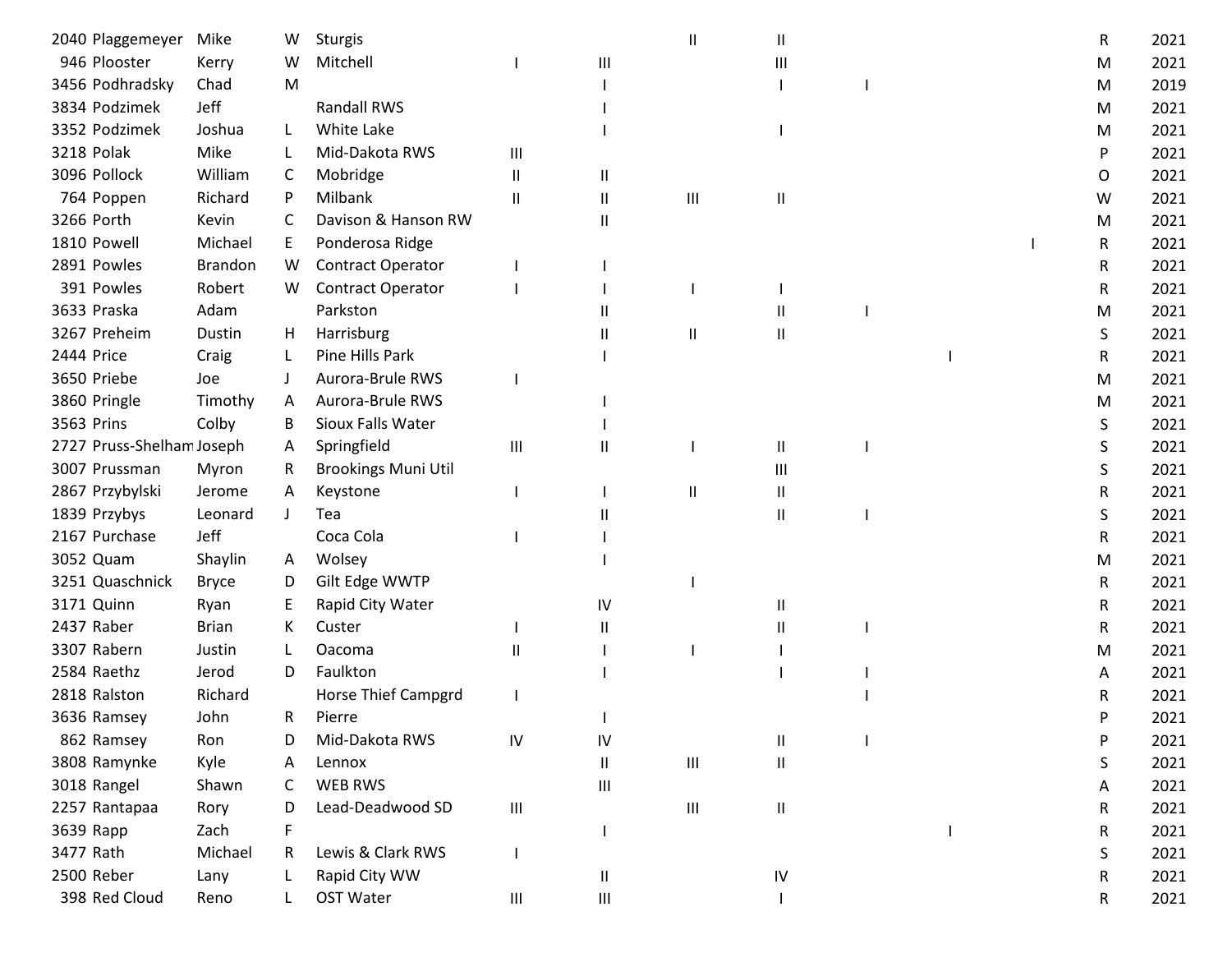| 2751 Redden       | Patrick   |    | GFP-West Bend              |                            |                |               |   |  | P | 2021 |
|-------------------|-----------|----|----------------------------|----------------------------|----------------|---------------|---|--|---|------|
| 3288 Redenbaugh   | Mark      | н  | Storm Lake IA              | $\mathsf{I}$               | Ш              |               |   |  | Z | 2019 |
| 2799 Reeves       | Ryan      | C  | <b>Belle Fourche</b>       |                            | Ш              |               | Ш |  | R | 2021 |
| 3615 Rehfeldt     | Jonathan  | L  | Mitchell                   |                            |                |               | Ш |  | M | 2021 |
| 2743 Reif         | Scott     | D  | Deadwood                   |                            | Ш              |               |   |  | R | 2021 |
| 3916 Rencountre   | Jason     | R. | Waubay                     |                            |                |               |   |  | W | 2021 |
| 2599 Renken       | Tim       |    |                            |                            |                |               |   |  | Z | 2021 |
| 3949 Rennich      | David     |    | Harrisburg                 |                            |                |               |   |  | S | 2021 |
| 1270 Reyelts      | Tim       |    | Wilmot                     |                            |                |               |   |  | W | 2021 |
| 3457 Rezac        | Chad      | N  | Crooks                     |                            |                |               |   |  | S | 2021 |
| 2256 Richards     | Cole      | M  |                            | Ш                          |                | $\mathsf{IV}$ | Ш |  | R | 2021 |
| 3709 Richey       | Darin     |    | Mitchell                   |                            |                |               |   |  | M | 2021 |
| 1985 Ridley       | Thomas    |    | <b>Standing Rock MRI</b>   |                            | Ш              |               |   |  | 0 | 2021 |
| <b>3458 Rieck</b> | Megan     | N. | <b>WEB RWS</b>             |                            | $\mathbf{III}$ |               |   |  | A | 2021 |
| 2515 Rieger       | Robert    | L  | Huron                      | Ш                          | Ш              | Ш             | Ш |  | M | 2021 |
| 2157 Ries         | Richard   | C  |                            |                            |                |               |   |  | W | 2021 |
| 2417 Riggins      | Nathan    |    | Kadoka                     |                            |                |               |   |  | P | 2021 |
| 3803 Riggs        | Robert    | R  | Davison & Hanson RW        |                            |                |               |   |  | M | 2021 |
| 1900 Riker        | Michael   | S. | Contract Operator          | $\mathbf{III}$             | Ш              | Ш             | Ш |  | R | 2021 |
| 402 Ripley        | Douglas   |    |                            | $\mathbf{I}$               | Ш              | Ш             |   |  | P | 2021 |
| 2775 Robinson     | Donnie    | E  | Yankton                    |                            | Ш              |               | Ш |  | S | 2021 |
| 2613 Robinson     | Justin    | R  |                            |                            |                |               |   |  | P | 2019 |
| 3888 Rodeghier    | Glenn     | M  |                            |                            |                |               |   |  | Ζ | 2021 |
| 1341 Roehr        | Darin     | R  | BDM RWS/5 Other PV         | Ш                          |                |               |   |  | A | 2021 |
| 3940 Roesch       | Mitchell  | D  | Rapid City UMG             |                            |                |               |   |  | R | 2021 |
| 3582 Roethler     | Doug      | A  | Aberdeen                   |                            |                |               |   |  | A | 2021 |
| 3546 Roettger     | David     |    | <b>Custer Mtn Campgrd</b>  |                            |                |               |   |  | R | 2021 |
| 3478 Rogers       | Aaron     | C  | Huron                      | $\sf II$                   | Ш              | Ш             | Ш |  | M | 2021 |
| 2654 Rogness      | Josh      | R  | <b>Brookings-Deuel RWS</b> | $\sf II$                   | Ш              |               |   |  | W | 2021 |
| 2874 Rohde        | Janel     | C  | <b>DOT-Glacial Lakes</b>   |                            |                |               |   |  | w | 2021 |
| 3414 Roseland     | Randall   | L  | Devil's Tower              |                            |                |               |   |  | R | 2021 |
| 2000 Rossknecht   | Ron       |    | <b>Blue Wing Rec Area</b>  |                            |                |               |   |  | R | 2021 |
| 409 Roth          | Mark      | G  | Northern Improvemer        | $\ensuremath{\mathsf{II}}$ | $\mathbf{III}$ |               |   |  | Z | 2021 |
| 3738 Rothermel    | Jonah     | M  | Yankton                    | $\mathbf{III}$             |                |               |   |  | M | 2021 |
| 1584 Roubideaux   | Cleveland | V  | Red Cloud Indian Sch       | $\ensuremath{\mathsf{II}}$ | $\sf II$       |               |   |  | R | 2021 |
| 3491 Rouillard    | Richard   | K. | DOT-Spearfish Rest         |                            |                |               |   |  | R | 2021 |
| 3772 Rovere       | Tayler    | A  | Spearfish                  |                            |                | Ш             |   |  | R | 2021 |
| 3180 Royalty      | Slade     | W  | Rapid City Water           | ${\sf IV}$                 | $\mathsf{II}$  |               |   |  | R | 2021 |
| 3851 Roybal       | Fil       | D  | Rapid City UMG             |                            |                |               | Ш |  | R | 2021 |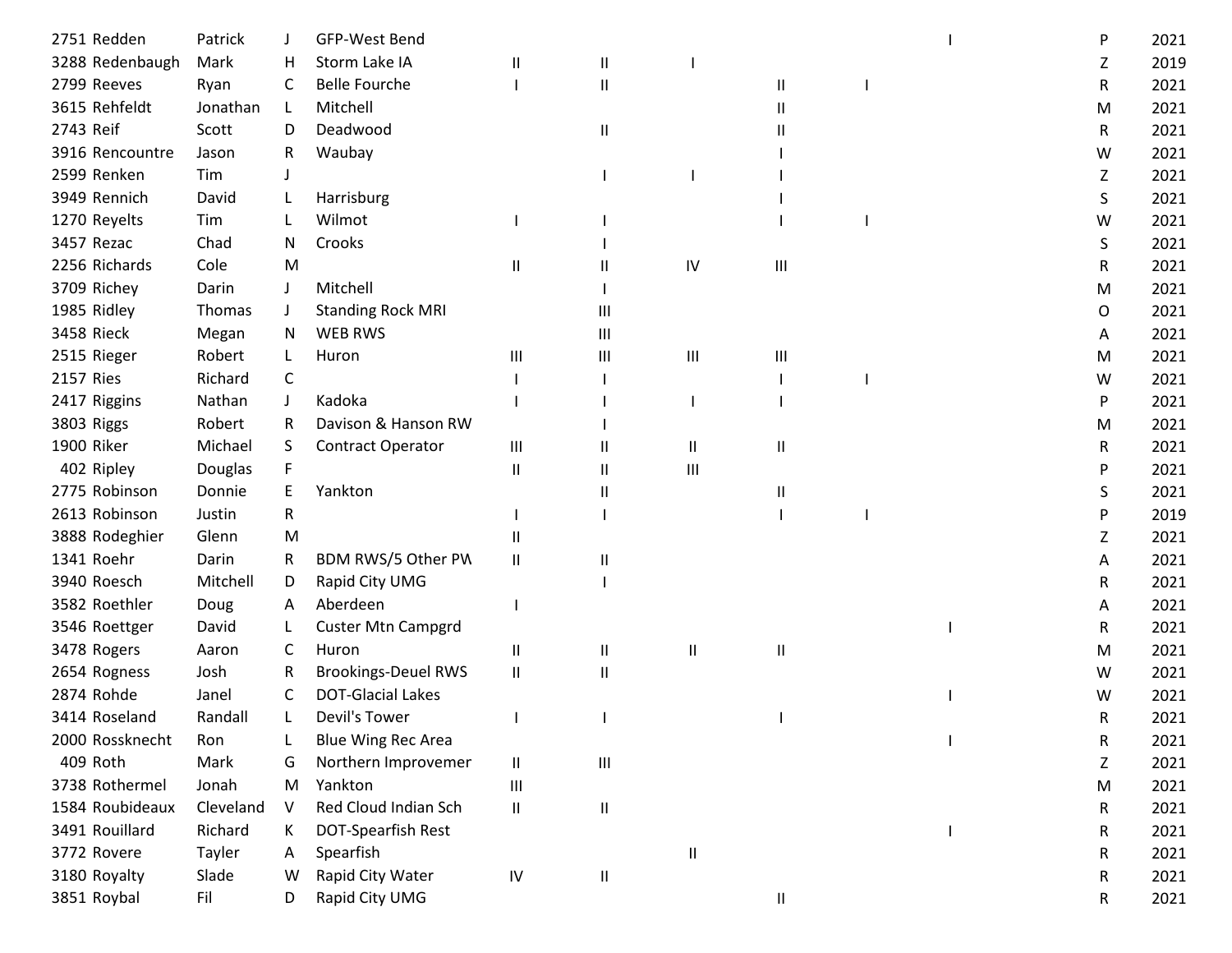| 3197 Rubida             | Logan        |         | Dakota Dunes              | Ш            | Ш              |   |                |  | S  | 2021 |
|-------------------------|--------------|---------|---------------------------|--------------|----------------|---|----------------|--|----|------|
| 1335 Rubida             | Mark         | A       |                           |              |                |   |                |  | S  | 2020 |
| 2136 Ruda               | <b>Brian</b> | $\perp$ | Seatac WA                 |              | Ш              | Ш |                |  | Z  | 2021 |
| 2374 Rude               | Lee          |         | Fort Meade VA Center      |              |                |   |                |  | R  | 2021 |
| 1521 Ruhnke             | Wayne        | A       | Mid-Dakota RWS            |              | Ш              |   |                |  | M  | 2021 |
| 2913 Runge              | Bryan        | A       | Sioux Falls WW            |              |                |   | Ш              |  | S. | 2021 |
| 3795 Ryan               | Josh         |         | Lead                      |              | Ш              |   | Ш              |  | R  | 2021 |
| 2530 Ryan               | Steven       | D       | Deer Mtn/Para/Gilded      |              | Ш              |   |                |  | R  | 2021 |
| 3354 Rye                | Perry        | R       |                           |              |                |   |                |  | A  | 2021 |
| 3617 Sadler             | Joshua       | $\perp$ | <b>Box Elder</b>          |              | $\mathbf{III}$ |   | $\mathbf{III}$ |  | R  | 2021 |
| 1644 Sage               | Allan        |         | Contract Operator         | Ш            |                |   |                |  | R  | 2021 |
| 3040 Saint              | Stephen      | D       | Fort Welikit              |              |                |   |                |  | R  | 2021 |
| 3788 Sampson            | Jacob        | H       | Java                      |              |                |   |                |  | A  | 2021 |
| 3516 Samson             | James        | T       | DOT-Whetstone             |              |                |   |                |  | W  | 2021 |
| 3436 Sandidge           | Lance        | L       | Deadwood                  |              |                |   | Ш              |  | R  | 2021 |
| 825 Santjer             | Elroy        | P       | Hart Ranch/Strat-O-R      |              |                |   |                |  | R  | 2021 |
| 828 Sarringar           | Bill         |         | Mid-Dakota RWS/Blun       | IV           |                |   |                |  | P  | 2021 |
| 2633 Sazue              | Arnold       |         | Lower Brule RWS           |              |                |   |                |  | P  | 2020 |
| 2725 Schantz            | Dwayne       | K       | Yankton                   | IV           |                |   |                |  | z  | 2021 |
| 2448 Scherschligt       | Paul         |         | Lesterville               |              |                |   |                |  | S  | 2021 |
| 3767 Schick             | Wesley       |         | Selby                     |              |                |   |                |  | A  | 2021 |
| 428 Schilling           | Dean         | D       | Mobridge                  |              |                | Ш |                |  | 0  | 2021 |
| 2998 Schlecht           | Rodney       | R       | Bowdle                    |              |                |   |                |  | A  | 2021 |
| 2850 Schlechter         | Kevin        | R       |                           |              |                |   |                |  | Z  | 2021 |
| 2953 Schlosser          | <b>Brian</b> | D       |                           |              |                |   |                |  | A  | 2021 |
| 1626 Schlotte           | Pat          | A       | Aberdeen                  |              |                |   | Ш              |  | Α  | 2021 |
| 937 Schlotterback Terry |              | D       | Sioux Falls Water         | Ш            |                |   |                |  | S  | 2021 |
| 2878 Schmaltz           | Kurt         | G       | Mobridge                  | $\mathsf{I}$ | н              |   | Ш              |  | 0  | 2021 |
| 3437 Schmeichel         | Jeffery      | C       | <b>Standing Rock MRI</b>  |              |                |   |                |  | 0  | 2021 |
| 2726 Schmidt            | Greg         |         | Minnehaha RWS             | $\mathsf{I}$ |                |   |                |  |    | 2021 |
| 1849 Schmidt            | Rusty        | S       | Rapid Valley RWS          | Ш            | Ш              |   | $\mathbf{H}$   |  | R  | 2021 |
| 2351 Schmierer          | Dustin       |         | Aberdeen                  |              |                |   |                |  | A  | 2021 |
| 3861 Schmit             | Nicholas     |         | Pierre                    |              |                |   |                |  | P  | 2021 |
| 3754 Schnetter          | Tony         | M       | Sioux Falls WW            |              |                |   | IV             |  | S  | 2021 |
| 2085 Schoenherr         | Adam         |         | <b>Ulteig Engineering</b> |              |                | Ш |                |  | S  | 2021 |
| 753 Schoon              | Donavon      | W       | Gila Bend AZ              | ${\sf IV}$   | IV             |   |                |  | Ζ  | 2021 |
| 3848 Schouten           | Jacob        | N.      | Rapid City WW             |              |                |   |                |  | R  | 2021 |
| 3242 Schrier            | Dennis       |         | Rafter J                  |              |                |   |                |  | R  | 2021 |
| 1330 Schroeder          | Daniel       | K       | Davison & Hanson RW       | Ш            | Ш              |   |                |  | M  | 2021 |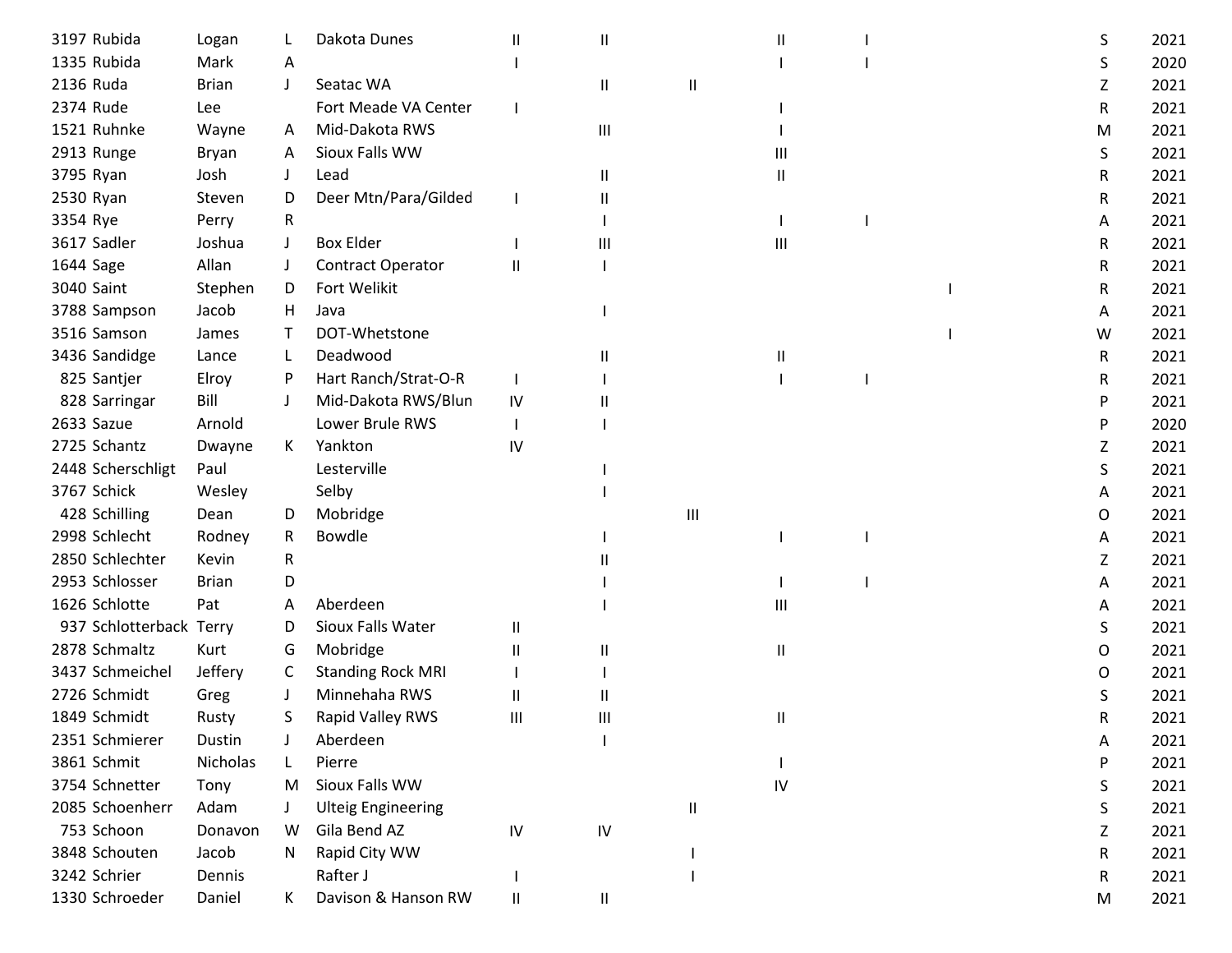| 3849 Schroeder  | Matthew      |    | Winner                      |               |          |            |   |  | P | 2021 |
|-----------------|--------------|----|-----------------------------|---------------|----------|------------|---|--|---|------|
| 3170 Schroeder  | Rick         | E. | Peaceful Pines II           |               |          |            |   |  | R | 2021 |
| 1024 Schuler    | Gregory      | A  | Sioux Falls Water           | IV            | Ш        |            |   |  | S | 2021 |
| 3484 Schultz    | Cody         | J  | Lewis & Clark RWS           |               |          |            |   |  | S | 2021 |
| 2216 Schultz    | Daniel       | S. | Rapid City WW               |               |          | Ш          |   |  | R | 2021 |
| 3664 Schultz    | Stephen      | K  | Cosmos                      |               |          |            |   |  | Ζ | 2021 |
| 3488 Schultz    | Tell         | M  |                             |               |          |            |   |  | P | 2019 |
| 805 Schumack    | Lyle         |    | Bartlett & West             |               | Ш        |            |   |  | A | 2021 |
| 2965 Schuman    | Thomas       |    | Mitchell                    |               | Ш        |            |   |  | M | 2021 |
| 3604 Schwab     | Zachary      | A  | Aberdeen                    |               |          |            |   |  | A | 2021 |
| 3399 Schwalick  | Sam          |    |                             |               |          |            |   |  | R | 2021 |
| 3539 Schwartz   | Kevin        | M  | Sioux Falls WW              |               |          |            |   |  | S | 2021 |
| 3817 Schwartz   | Zachary      | T  | Rapid City Water            |               |          |            |   |  | R | 2021 |
| 1835 Schwarz    | Dan          | F  | <b>Lincoln County RWS</b>   |               | $\sf II$ |            |   |  | S | 2021 |
| 2548 Scott      | <b>Brett</b> | A  | <b>Brookings Muni Util</b>  | $\mathbf{H}$  | Ш        | Ш          | Ш |  | М | 2021 |
| 2329 Scott      | Karla        | R  | <b>Boot Jack Contract</b>   | Ш             | Ш        |            |   |  | P | 2019 |
| 1558 Scott      | Kerry        | D  | Agropur                     |               |          | $\sf II$   |   |  | W | 2021 |
| 2005 Scott      | Randy        | C  |                             |               |          |            |   |  | R | 2021 |
| 950 Scott       | <b>Terry</b> | D  | Stickney                    |               |          |            |   |  | M | 2021 |
| 3623 Scull      | Ricky        |    | Rapid City WW               |               |          |            |   |  | R | 2021 |
| 2790 Sees       | Jake         |    | Sioux Falls Water           |               | IV       |            |   |  | S | 2021 |
| 444 Selland     | William      | 0  |                             | Ш             |          |            |   |  | S | 2021 |
| 2625 Seriva     | Richard      | E. | Forest Rec Mgnt             |               |          |            |   |  | R | 2021 |
| 1542 Settje     | Donald       | S  | Milbank/Corona              |               | Ш        |            |   |  | W | 2021 |
| 3801 Settje     | Joseph       | A  | Watertown Muni Util         |               | Ш        |            |   |  | W | 2021 |
| 3753 Setzler    | Rachel       | E. | Rapid City WW               |               |          |            |   |  | R | 2021 |
| 3372 Shagla     | Gabriel      |    | Sheps Canyon Cove           |               |          |            |   |  | R | 2021 |
| 3373 Shagla     | Jerry        |    |                             |               |          |            |   |  | R | 2021 |
| 3850 Sheeder    | Charles      | B  | <b>Wharf Resources</b>      |               |          |            |   |  | R | 2021 |
| 1662 Shelton    | Dennis       | P  | Hecla                       |               |          |            |   |  | A | 2021 |
| 3206 Shepherd   | Timothy      | S. | <b>Carollo Engineering</b>  |               |          | IV         |   |  | Z | 2019 |
| 3804 Sherman    | Douglas      | A  | <b>DOT Rest Areas</b>       |               |          |            |   |  | P | 2021 |
| 3442 Shipp      | Robert       | T  | Philip                      |               |          |            |   |  | P | 2021 |
| 2498 Shouldis   | Charles      | E. | Ponderosa Park              |               |          |            |   |  | R | 2021 |
| 3573 Shultz     | Quinten      | M  | <b>Brownstone Acres</b>     |               |          |            |   |  | R | 2021 |
| 3228 Sibson     | Kevin        |    | Mitchell                    |               | Ш        |            |   |  | M | 2021 |
| 3386 Siefken    | Earl         |    | <b>Bison</b>                |               |          |            |   |  |   | 2021 |
| 448 Sieveke     | Rollin       | W  | <b>Black Hills Water Co</b> |               |          | ${\sf IV}$ |   |  | 0 | 2021 |
|                 |              |    |                             | $\mathbf{II}$ |          |            | Ш |  | R |      |
| 2813 Sieverding | Daryl        |    | Montrose                    |               |          |            |   |  | S | 2021 |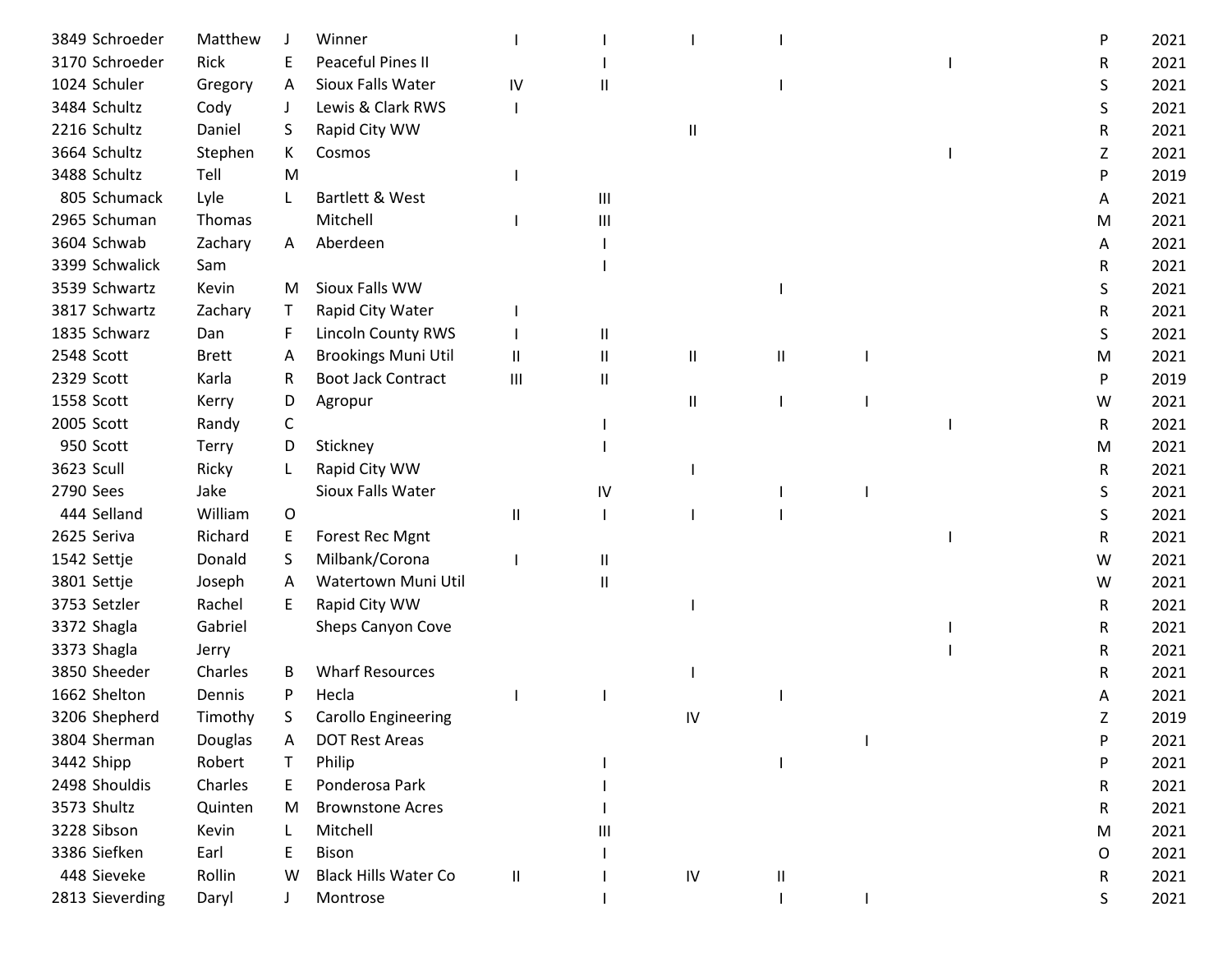| 3367 Sievers     | Joseph        | н            |                            |              |                |               |                                    |  | M | 2021 |
|------------------|---------------|--------------|----------------------------|--------------|----------------|---------------|------------------------------------|--|---|------|
| 3470 Sikkink     | Cody          |              | Centerville                |              |                |               |                                    |  | S | 2021 |
| 3913 Sikkink     | Ryan          |              | Bryant                     |              |                |               |                                    |  | W | 2022 |
| 2898 Silvernagel | James         | R.           | Rapid City WW              |              |                | Ш             |                                    |  | R | 2021 |
| 3903 Simantel    | Chris         | L            | Scotland                   |              |                |               |                                    |  | S | 2021 |
| 2806 Simmermon   | Gregory       | J            | T-M RWS                    | Ш            |                |               |                                    |  | S | 2021 |
| 2511 Simmons     | Jeffrey       | A            | Wind Cave                  |              |                |               |                                    |  | R | 2021 |
| 2495 Simon       | Steve         | O            | Pine Lake Hills            |              |                |               |                                    |  | S | 2021 |
| 1567 Simpson     | Larry         | R            |                            |              |                |               |                                    |  | O | 2019 |
| 2311 Sinclair    | <b>Kraig</b>  | R            | Aurora-Brule RWS           |              | Ш              |               |                                    |  | M | 2021 |
| 2973 Sisson      | Justin        | D            | Sioux Falls Engineer       |              | Ш              |               |                                    |  | S | 2021 |
| 799 Skinner      | Loren         | L            | Mitchell                   |              | $\mathbf{III}$ | Ш             | $\ensuremath{\mathsf{III}}\xspace$ |  | M | 2021 |
| 2686 Skorseth    | Lyle          | W            | <b>Brookings-Deuel RWS</b> | $\sf II$     | Ш              |               |                                    |  | Z | 2021 |
| 3177 Slaby       | Samuel        | B            | Sioux Falls WW             |              |                | ${\sf IV}$    |                                    |  | S | 2021 |
| 1163 Sleep       | Jeff          | E            | Iron Creek Lk Store        |              |                |               |                                    |  | R | 2021 |
| 1528 Slentz      | Kurt          | R            | Pine Grove                 |              |                |               |                                    |  | R | 2021 |
| 3605 Smith       | Brandon       | L            | Aberdeen                   |              |                |               |                                    |  | A | 2021 |
| 3698 Smith       | Chris         | D            | Pierre                     |              |                | $\mathsf{II}$ |                                    |  | P | 2021 |
| 3174 Smith       | Harold        | M            | Rapid City WW              |              |                |               | IV                                 |  | R | 2021 |
| 980 Smith        | Leigh         | A            | Huron                      |              | Ш              |               | Ш                                  |  | M | 2021 |
| 3596 Smith       | Ryan          | D            | <b>Buffalo</b>             |              |                |               |                                    |  | R | 2021 |
| 2585 Smoot       | Kim           | E            | <b>Belle Fourche</b>       |              |                |               | Ш                                  |  | R | 2021 |
| 3317 Snider      | Thomas        | J            | <b>Standing Rock MRI</b>   | Ш            |                |               |                                    |  | Z | 2021 |
| 3661 Snyder      | James         | M            |                            |              |                |               |                                    |  | W | 2021 |
| 1945 Sohl        | <b>Brian</b>  | T            | Hudson                     |              |                |               |                                    |  | S | 2021 |
| 3432 Solano      | Jason         | A            | Rapid City WW              |              |                |               | Ш                                  |  | R | 2021 |
| 3875 Sonder      | Jeff          | O            | Murdo                      |              |                |               |                                    |  | P | 2021 |
| 2127 Spencer     | Gary          |              | Sisseton                   | Ш            |                |               | Ш                                  |  | W | 2021 |
| 3148 Spencer     | Matthew       | C            | Aberdeen                   |              |                |               |                                    |  | A | 2021 |
| 3880 Springer    | Jason         | A            | DeSmet                     |              |                |               |                                    |  | w | 2021 |
| 3540 Spurgin     | Kevin         | C            |                            |              |                |               |                                    |  | S | 2021 |
| 459 Stack        | Gregory       | v            | Dickinson ND               | $\mathbf{I}$ |                | $\mathsf{IV}$ | IV                                 |  | Z | 2020 |
| 2681 Stahl       | Benny         |              | Deerfield Colony           |              |                |               |                                    |  | A | 2021 |
| 2175 Stahl       | Jonathan      | $\mathbf{J}$ | <b>Brentwood Colony</b>    |              |                |               |                                    |  | A | 2021 |
| 3387 Stahl       | Josh          |              | <b>Westwood Colony</b>     |              |                |               |                                    |  | A | 2021 |
| 3669 Stahlecker  | Dennis        | R            | Delmont                    |              |                |               |                                    |  | M | 2021 |
| 3867 Stambach    | Austin        |              | <b>Tri-County RWS</b>      |              |                |               |                                    |  | 0 | 2021 |
| 3941 Stambach    | Boyd          |              | Faith                      |              |                |               |                                    |  | O | 2021 |
| 3813 Stanford    | <b>Brodee</b> |              | Madison                    |              |                |               |                                    |  | S | 2021 |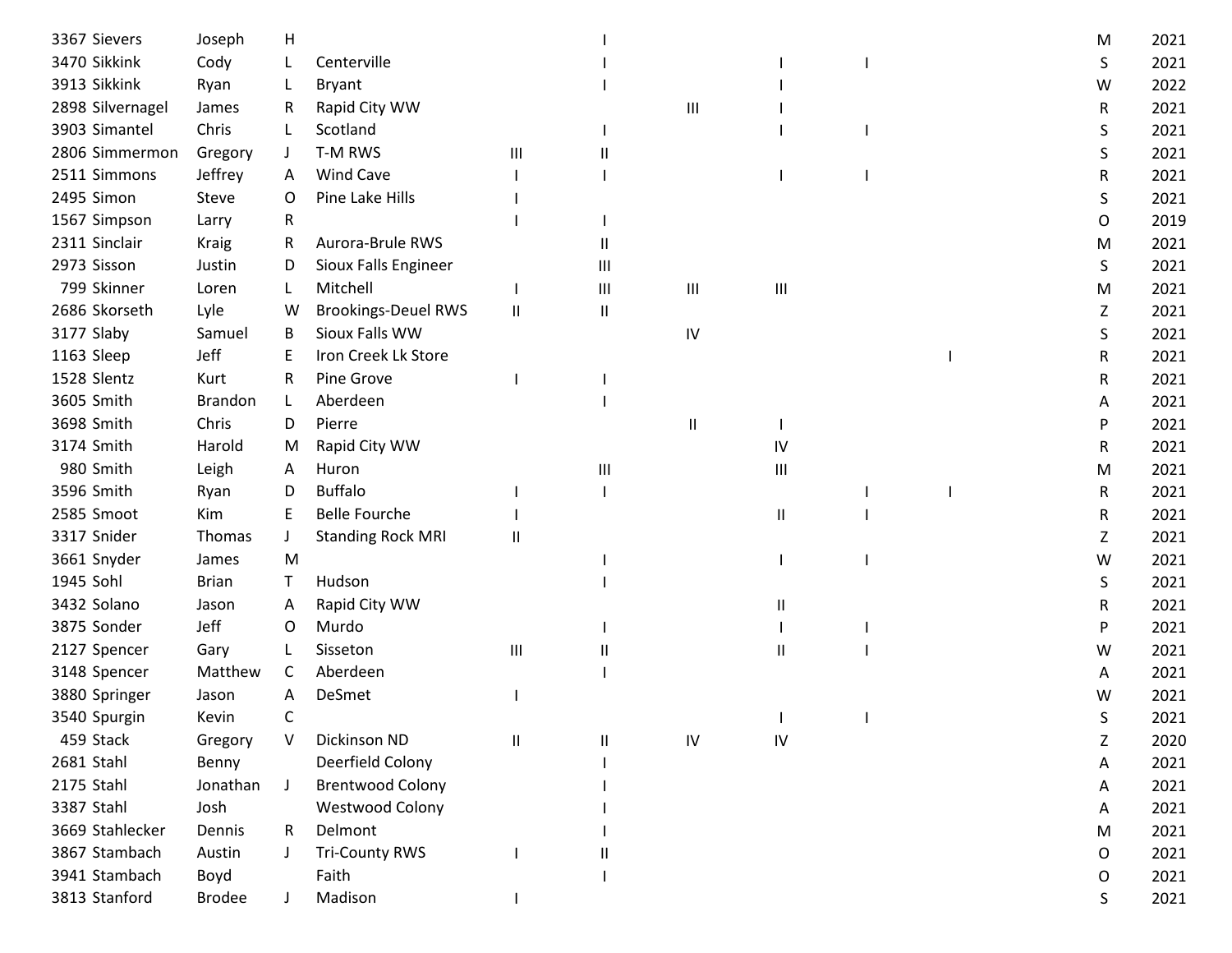| 3665 Stansberry | Mark     | O            | <b>Horse Thief Campgrd</b> |                   |            |   |    |  | R | 2021 |
|-----------------|----------|--------------|----------------------------|-------------------|------------|---|----|--|---|------|
| 1563 Stansbury  | Lance    |              | Custer                     |                   |            |   | Ш  |  | R | 2021 |
| 3264 Starr      | Tanner   | E            | Watertown Muni Util        | IV                |            |   |    |  | W | 2021 |
| 2426 Stedillie  | Ryan     | G            | <b>Belle Fourche</b>       |                   | Ш          |   | Ш  |  | R | 2021 |
| 2852 Steen      | Kevin    | O            | Volga                      |                   |            |   | Ш  |  | S | 2021 |
| 1251 Steever    | Kerry    |              | Placerville Camp           |                   |            |   |    |  | R | 2021 |
| 3660 Stefanich  | Daniel   | C            | Sioux Falls WW             |                   |            |   | Ш  |  | S | 2021 |
| 3884 Stefanich  | Miranda  | L            | Sioux Falls WW             |                   |            |   |    |  | S | 2021 |
| 696 Stefanich   | Timothy  | D            |                            |                   |            | Ш |    |  | S | 2021 |
| 3722 Steffen    | Vince    |              | Mni Wiconi RWS             |                   |            |   |    |  | P | 2021 |
| 975 Steffensen  | Travis   | D            | Sioux RWS                  | $\mathsf{I}$      | Ш          |   |    |  | W | 2021 |
| 3342 Steiger    | Justin   | D            | Aberdeen                   | Ш                 |            |   |    |  | A | 2021 |
| 3527 Sternberg  | Richard  | D            | Platte                     |                   |            |   |    |  | M | 2021 |
| 608 Sternhagen  | Robert   |              | <b>B-Y RWS</b>             | ${\sf IV}$        | Ш          |   |    |  | S | 2021 |
| 3388 Stiklestad | Michael  | D            | <b>WEB RWS</b>             |                   | Ш          |   |    |  | A | 2021 |
| 1524 Stocklin   | Tucker   | R            | <b>Tri-County RWS</b>      | $\mathbf{I}$      |            |   |    |  | 0 | 2021 |
| 3670 Stoddard   | Aaron    |              | Rosebud RWS                |                   |            |   |    |  | P | 2021 |
| 3509 Stoddard   | Richard  | $\mathsf T$  | DeSmet                     |                   |            |   |    |  | W | 2021 |
| 3594 Stolsmark  | Allan    | R            | <b>Bristol</b>             |                   |            |   |    |  | W | 2021 |
| 2115 Stone      | Scott    | w            | Rio Tinto Energy           |                   |            |   |    |  | Z | 2021 |
| 2862 Stonesifer | Joseph   | R            | <b>Banner Associates</b>   |                   |            | Ш | IV |  | S | 2021 |
| 987 Storm       | Wendy    |              |                            |                   | Ш          |   |    |  | W | 2018 |
| 3366 Stotesbery | Darren   | E.           | Sioux Falls WW             |                   |            | Ш |    |  | S | 2021 |
| 3503 Stotz      | Carson   | P            | Tolstoy                    |                   |            |   |    |  | A | 2020 |
| 2452 Stover     | David    | D            | Lakeside Water Users       |                   |            |   |    |  | R | 2021 |
| 3676 Stover     | Ted      | R            | <b>Stover Group</b>        |                   |            | Ш |    |  | Z | 2019 |
| 2376 Strang     | James    | M            | <b>Mount Rushmore</b>      | Ш                 | Ш          | Ш | Ш  |  | R | 2021 |
| 3689 Streckfuss | Dylan    | D            | <b>WEB RWS</b>             |                   |            |   |    |  | A | 2021 |
| 3768 Stricker   | Ridge    |              | <b>Standing Rock MRI</b>   |                   |            |   |    |  | O | 2021 |
| 3037 Striebel   | Dylan    |              | Contract Operator          |                   |            |   |    |  | R | 2021 |
| 2182 Striebel   | Edmund   |              | <b>Contract Operator</b>   |                   |            |   |    |  | R | 2021 |
| 3471 Strong     | Travis   | Ε            |                            |                   |            |   |    |  | S | 2019 |
| 2907 Stroppel   | Lawrence | S            | Midland                    |                   |            |   |    |  | P | 2021 |
| 3584 Sturges    | Joshua   | W            | Sioux Falls Water          |                   |            |   |    |  | S | 2021 |
| 3389 Stuwe      | William  | $\mathbf{J}$ | <b>PILC</b>                |                   |            |   |    |  | P | 2021 |
| 2588 Sulzle     | Dustin   | D            | Marion                     |                   |            |   |    |  | S | 2021 |
| 3215 Sutton     | Ben      |              | Cedar Canyon Camp          |                   |            |   |    |  | R | 2021 |
| 1144 Sutton     | Leland   | R.           | Watertown Muni Util        | $\, \, \parallel$ | ${\sf IV}$ |   |    |  | W | 2021 |
| 2876 Sutton     | Michael  |              | Sisseton                   | $\mathsf{I}$      | Ш          |   | Ш  |  | W | 2021 |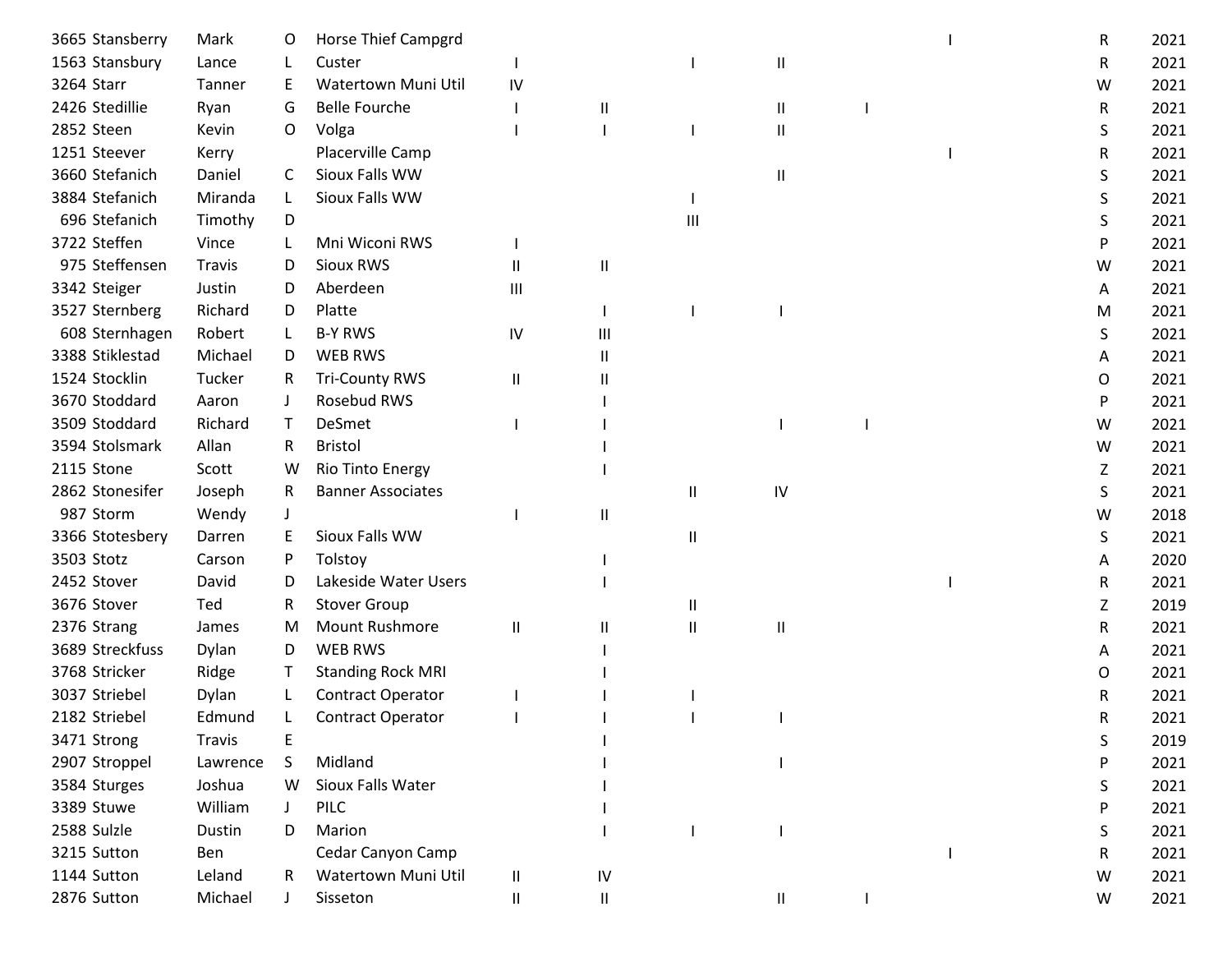| 1478 Swalley     | Keith   |         | <b>Standing Rock MRI</b> |                             |              |                                    |    |  | Z | 2021 |
|------------------|---------|---------|--------------------------|-----------------------------|--------------|------------------------------------|----|--|---|------|
| 2405 Swallow     | Loren   |         | Mni Wiconi RWS           |                             | Ш            |                                    |    |  | P | 2021 |
| 2337 Swallow     | Marty   | W       | Mni Wiconi RWS           | IV                          | $\mathbf{I}$ |                                    |    |  | P | 2021 |
| 1236 Swanson     | Cindy   | B       |                          |                             | $\mathbf{I}$ |                                    |    |  | R | 2019 |
| 2518 Swanson     | Josh    | D       | South Lincoln RWS        |                             | $\sf II$     |                                    |    |  | S | 2021 |
| 3005 Szuggar     | Scott   |         | Mid-Dakota RWS/TMT       | Ш                           | Ш            |                                    | Ш  |  | P | 2021 |
| 2049 Talley      | Dustin  |         | <b>Standing Rock MRI</b> | Ш                           |              |                                    |    |  | O | 2021 |
| 2857 Tashner     | David   | B       | Jewel Cave               |                             |              |                                    |    |  | R | 2021 |
| 3835 Thayer      | Landon  | S.      | Ipswich                  |                             |              |                                    |    |  | A | 2021 |
| 2510 Thesing     | Michael | A       | Fort Meade VA Center     |                             |              |                                    |    |  | R | 2021 |
| 3466 Thiel       | Kyle    |         |                          |                             |              |                                    |    |  | Ζ | 2019 |
| 2238 Thiele      | Darin   | L       | Milbank                  |                             | $\sf II$     | $\ensuremath{\mathsf{III}}\xspace$ | 11 |  | W | 2021 |
| 3805 Thielen     | Micheal | L       | <b>DOT Rest Areas</b>    |                             |              |                                    |    |  | S | 2021 |
| 3699 Thiem       | Wendy   | J       | Pierre                   |                             |              |                                    |    |  | P | 2021 |
| 2120 Thomas      | Alan    | S       |                          | Ш                           | IV           |                                    |    |  | P | 2021 |
| 3332 Thomas      | John    | R       | Sioux Falls WW           |                             |              |                                    |    |  | S | 2021 |
| 2760 Thompson    | Becki   |         | Coca Cola                |                             |              |                                    |    |  | R | 2021 |
| 1169 Thompson    | Heath   | A       | Sioux RWS/Hazel          | $\mathop{\rm III}\nolimits$ | Ш            |                                    |    |  | W | 2021 |
| 2271 Thompson    | LouAnn  | M       | Watertown                |                             |              |                                    |    |  | W | 2021 |
| 2065 Thompson    | Mark    |         | Outlaw Ranch             |                             |              |                                    |    |  | R | 2021 |
| 3950 Thompson    | Matthew | $\circ$ | Centerville              |                             |              |                                    |    |  | S | 2022 |
| 3127 Thorp       | Justin  | D       | <b>Wharf Resources</b>   |                             |              |                                    |    |  | R | 2021 |
| 688 Thorson      | Vernon  | S.      | <b>Fort Pierre</b>       |                             | Ш            |                                    | Ш  |  | P | 2021 |
| 1438 Thorson     | William | L       | <b>SDARWS</b>            | Ш                           | Ш            | $\mathsf{I}$                       | Ш  |  | S | 2021 |
| 1544 Thorstenson | Jeromy  | D       | Aberdeen                 |                             | Ш            |                                    | Ш  |  | A | 2021 |
| 3304 Thurston    | Jason   | W       | Harrisburg               |                             |              |                                    |    |  | S | 2021 |
| 1477 Tieman      | Jan     |         | Madison                  |                             |              |                                    | Ш  |  | S | 2021 |
| 3887 Tieszen     | Ben     | F       | <b>Encampment WY</b>     |                             |              |                                    |    |  | Z | 2021 |
| 3555 Tifft       | Verl    |         | Newell                   |                             |              |                                    |    |  | R | 2021 |
| 2933 Tiggelaar   | Rollin  |         | Sioux Falls Water        |                             | IV           |                                    |    |  |   | 2021 |
| 3278 Tilton      | Lynn    | C       |                          |                             |              |                                    |    |  |   | 2021 |
| 2742 Timm        | Max     | A       | Vale Sanitary Dist       |                             |              |                                    |    |  | R | 2021 |
| 3751 Timmer      | Chad    | Τ       | Rockerville Motel/GN     |                             |              |                                    |    |  | R | 2021 |
| 678 Tobin        | Gary    | D       | Mid-Dakota RWS           | $\mathsf{I}$                | IV           |                                    | Ш  |  | A | 2021 |
| 3051 Tople       | Dustin  |         | <b>WEB RWS</b>           |                             |              |                                    |    |  | A | 2021 |
| 3418 Townley     | Robert  | H       | Pierre                   | Ш                           | $\mathbf{I}$ |                                    | Ш  |  | P | 2021 |
| 2755 Tramp       | Jason   |         | Yankton                  | Ш                           |              |                                    |    |  | S | 2021 |
| 2357 Trujillo    | John    |         |                          |                             |              | $\ensuremath{\mathsf{III}}\xspace$ |    |  | R | 2019 |
| 2825 Tschappat   | Jeff    | E       | Leola                    |                             |              |                                    |    |  | А | 2021 |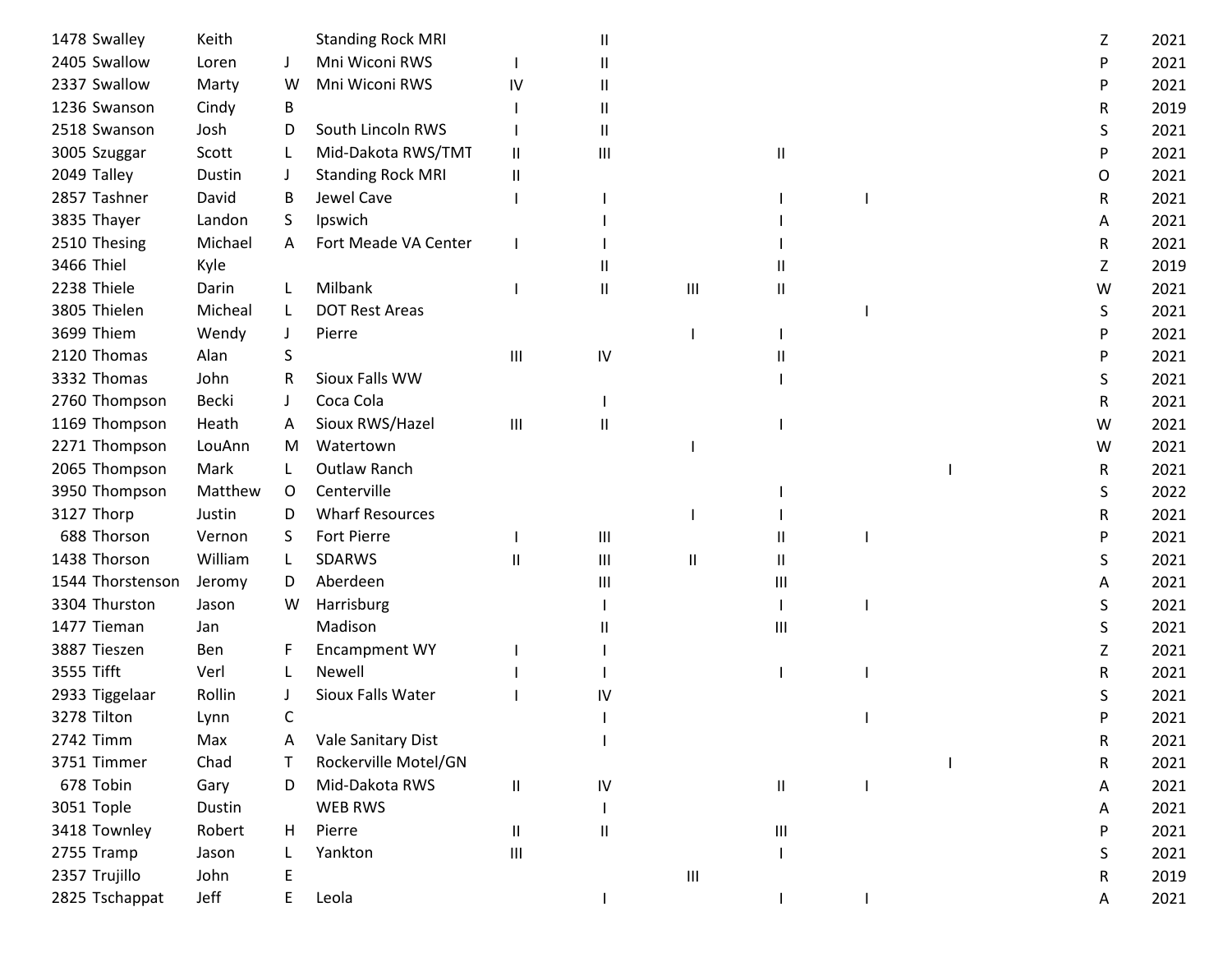| 1824 Tschetter            | Mark     | A  | Pleasant Valley Col.       |              |               |    |                |  | S | 2021 |
|---------------------------|----------|----|----------------------------|--------------|---------------|----|----------------|--|---|------|
| 2445 Twiss                | Gary     | W  | <b>OST RWS</b>             |              |               |    |                |  | R | 2021 |
| 1313 Twiss                | Melvin   |    | <b>OST RWS</b>             | $\mathbf{I}$ |               |    |                |  | R | 2021 |
| 3480 Two Crow             | Francis  | D  | <b>OST RWS</b>             |              |               |    |                |  | R | 2021 |
| 2291 Ueke                 | Chad     | A  | Sioux Falls WW             |              |               |    | IV             |  | S | 2021 |
| 2484 Uhrig                | Gary     | C  | Morristown                 |              |               |    |                |  | O | 2021 |
| 2605 Uhrig                | Lorraine | L  | Morristown                 |              |               |    |                |  | O | 2021 |
| 3878 Ullom                | Anthony  | K. | Flandreau                  |              |               |    |                |  | S | 2021 |
| 1943 Ullrich              | Thomas   | W  | <b>Green Acres Assoc</b>   |              |               |    |                |  | A | 2021 |
| 1525 Uthe                 | John     | B  | Presho                     |              |               |    |                |  | P | 2021 |
| 2749 Valsvig              | Danny    | L  | Webster                    |              |               |    | Ш              |  | W | 2021 |
| 2741 Van Beek             | John     | Α  | Webster                    |              |               |    |                |  | W | 2021 |
| 732 Van Cleave            | David    | D  | Rapid City WW              |              |               | IV | IV             |  | R | 2021 |
| 3279 Van Elsacker         | David    |    | Summit                     |              |               |    |                |  | W | 2021 |
| 2657 Van Hoorn            | Ronald   | R  | Milbank                    |              |               | Ш  | Ш              |  | W | 2021 |
| 2395 Van Overschel Mark   |          | E  | Sanborn Central Sch        |              |               |    |                |  | M | 2021 |
| 2447 Van Roekel           | Troy     | W  | <b>Elk Point</b>           | Ш            |               |    |                |  | S | 2021 |
| 3769 Van Sickle           | Jay      | W  | <b>B-Y RWS</b>             |              |               |    |                |  | S | 2021 |
| 2353 Van Steenwyk Andrew  |          | M  | <b>Contract Operator</b>   |              |               |    |                |  | A | 2021 |
| 2632 Van Steenwyk Thomas  |          | E  | Contract Operator          |              |               |    |                |  | A | 2019 |
| 3108 Van Well             | Tom      | M  | Minnehaha RWS              | Ш            | Ш             |    |                |  | S | 2021 |
| 2736 Van Wyhe             | Nicholas | J  | <b>HDR Engineering</b>     |              |               |    |                |  | S | 2021 |
| 3030 VanDeRostyne Zachary |          | P  | Sioux Falls WW             |              |               |    |                |  | S | 2021 |
| 3710 VanDenHemel Chad     |          |    | Madison                    |              | $\mathsf{I}$  |    | Ш              |  | S | 2021 |
| 2960 Vandarwarka Kevin    |          |    | Aberdeen                   |              |               | Ш  |                |  | A | 2021 |
| 1437 Vandemore            | Ryan     | E  | Canton                     | Ш            | $\mathsf{II}$ |    | Ш              |  | S | 2021 |
| 2810 Vandersnick          | Nathan   | L  | <b>Brookings Muni Util</b> |              | Ш             |    | $\mathbf{III}$ |  | S | 2021 |
| 498 Vansco                | George   |    |                            | Ш            |               |    |                |  | R | 2016 |
| 936 Varns                 | Verlyn   | S. | Sioux Falls Water          |              |               |    |                |  | S | 2021 |
| 2622 Vaughn               | Pat      | A  | <b>Burke</b>               |              |               |    |                |  | P | 2021 |
| 3097 Vavra                | James    | G  | <b>Wessington Springs</b>  | Ш            |               |    |                |  | M | 2021 |
| 2146 Vavruska             | Joe      |    | Tabor                      |              |               |    |                |  | S | 2021 |
| 3330 Veen                 | Cory     | M  | <b>Grant-Roberts RWS</b>   |              |               |    |                |  | W | 2021 |
| 666 Veit                  | Jim      | D  |                            |              |               |    |                |  | O | 2020 |
| 2037 Venard               | Ed       | W  | WR/LJ RWS                  | $\sf II$     | $\sf II$      |    |                |  | P | 2021 |
| 1218 Vermeulen            | Jon      |    | Mitchell                   |              |               | Ш  | Ш              |  | M | 2021 |
| 3063 Vetsch               | Travis   | D  | Pollock                    |              |               |    |                |  | O | 2021 |
| 1976 Vetter               | Michael  | D  | WR/LJ RWS                  | Ш            | Ш             |    |                |  | P | 2021 |
| 2247 Viet                 | David    |    | T-M RWS                    | Ш            | Ш             |    |                |  | S | 2021 |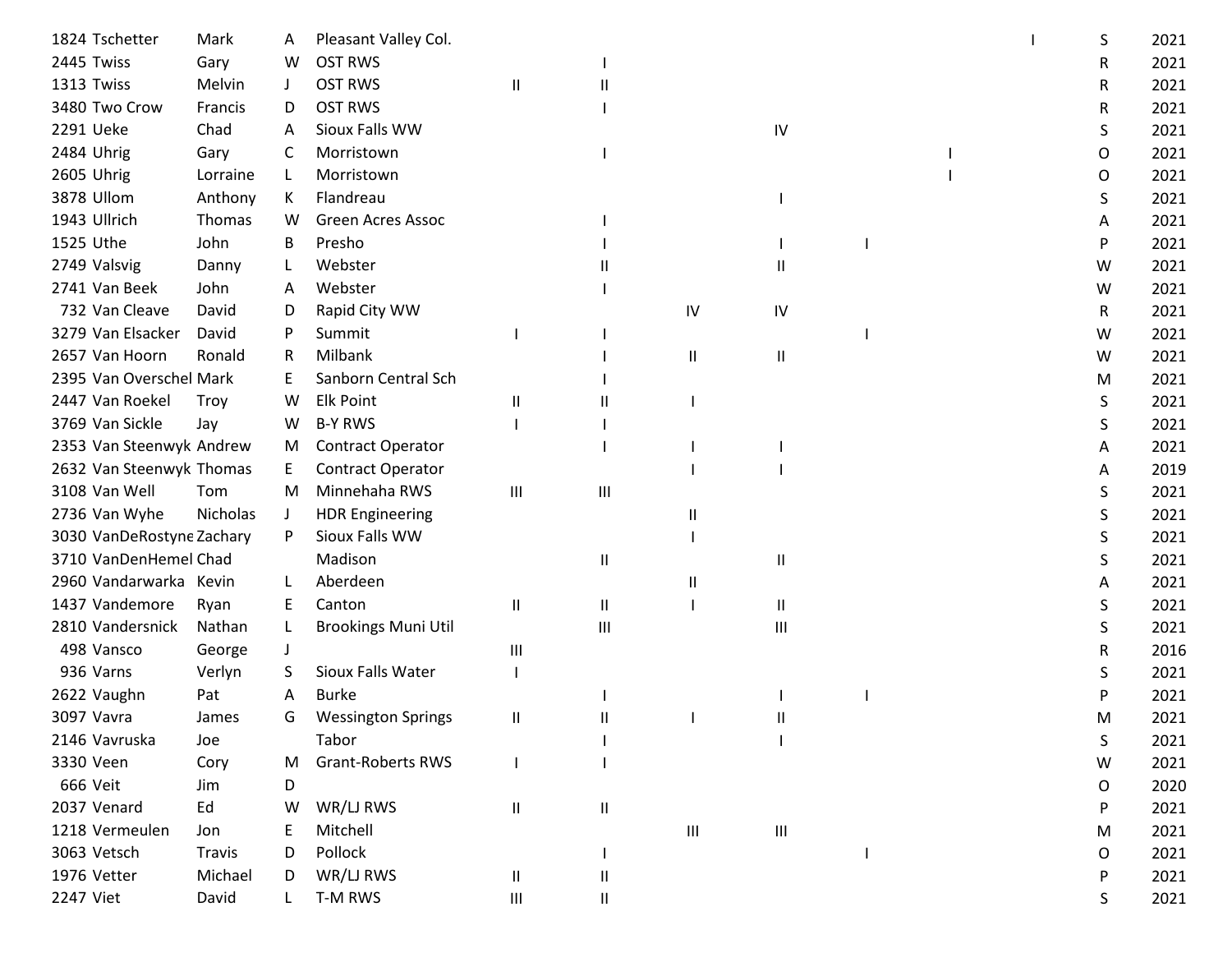| 3365 Vinger  | Quinn   | O            | <b>WEB RWS</b>             |               |              |    |                                    |  | A | 2021 |
|--------------|---------|--------------|----------------------------|---------------|--------------|----|------------------------------------|--|---|------|
| 2298 Voegele | Jason   | W            | TC&G RWS/Timber Lal        | $\mathbf{I}$  |              |    |                                    |  | O | 2021 |
| 2522 Voegeli | Cameron | L            | Beresford                  |               | Ш            |    | Ш                                  |  | S | 2021 |
| 3146 Voeltz  | William | L            | <b>DOT Rest Areas</b>      |               |              |    |                                    |  | W | 2021 |
| 2796 Vogel   | David   | R            | <b>WEB RWS</b>             | Ш             |              |    |                                    |  | 0 | 2021 |
| 1393 Vohlken | Lyle    | S            | Estelline                  |               |              |    |                                    |  | W | 2021 |
| 3585 Voigt   | Alex    | К            | Sioux Falls Water          |               |              |    |                                    |  | S | 2021 |
| 3776 Volk    | Tyler   |              | Rapid Valley RWS           | $\mathbf{  }$ |              |    | Ш                                  |  | R | 2021 |
| 2914 Volkers | Matt    | B            | <b>Brookings Muni Util</b> |               | Ш            |    | $\ensuremath{\mathsf{III}}\xspace$ |  | S | 2021 |
| 2604 Vollmer | Gary    | A            | Rapid City Water           |               | Ш            |    |                                    |  | R | 2021 |
| 3608 Voris   | Vincent | J            | Smithfield Foods           |               |              | Ш  |                                    |  | S | 2021 |
| 3400 Vrchota | Nathan  | S.           | Minnehaha RWS              | Ш             | Ш            |    |                                    |  | S | 2021 |
| 3535 Vrchota | Ryan    |              | <b>BDM RWS</b>             | Ш             |              |    |                                    |  | A | 2021 |
| 1239 Wade    | David   | C            | <b>Britton</b>             | Ш             | Ш            |    |                                    |  | A | 2021 |
| 1297 Wagaman | Eugene  | H            | Mitchell                   |               | Ш            | Ш  | Ш                                  |  | M | 2021 |
| 1194 Wagner  | Craig   | C            | Hartford                   |               | $\mathsf{I}$ | Ш  | Ш                                  |  | S | 2021 |
| 3749 Wagner  | Dustin  | W            | <b>Brandon</b>             |               |              |    | Ш                                  |  | S | 2021 |
| 508 Wagner   | John    | F            |                            | IV            | IV           |    |                                    |  | R | 2018 |
| 3881 Wagner  | Wilson  | M            | <b>COE-Left Tailrace</b>   |               |              |    |                                    |  | M | 2021 |
| 3368 Wagoner | Jacob   | B            | Pierre                     |               |              | IV |                                    |  | S | 2021 |
| 2894 Wahl    | Torrey  | $\mathsf{J}$ | <b>WEB RWS</b>             | Ш             |              |    |                                    |  | A | 2021 |
| 1476 Wahlen  | Rick    | B            | <b>Eden Prairie MN</b>     | IV            |              |    |                                    |  | Z | 2021 |
| 2252 Waldner | Bill    | P            | Pearl Creek Colony         |               |              |    |                                    |  | M | 2021 |
| 1826 Waldner | Elie    | M            | White Rock Colony          |               |              |    |                                    |  | W | 2021 |
| 1787 Waldner | Jack    | $\perp$      | <b>Sunset Colony</b>       |               |              |    |                                    |  | A | 2021 |
| 1272 Waldner | Jerry   |              | Newdale Colony             |               |              |    |                                    |  | S | 2021 |
| 1789 Waldner | Joe     |              | Evergreen Colony           |               |              |    |                                    |  | A | 2021 |
| 1790 Waldner | Joe     |              | Spink Colony               |               |              |    |                                    |  | A | 2021 |
| 2249 Waldner | John    | G            | <b>Hutterville Colony</b>  |               |              |    |                                    |  | A | 2021 |
| 2347 Waldner | John    |              | Long Lake Colony           |               |              |    |                                    |  | A | 2021 |
| 1860 Waldner | Michael | R            | <b>Hillcrest Colony</b>    |               |              |    |                                    |  | W | 2019 |
| 3735 Waldner | Nathan  |              |                            |               |              |    |                                    |  | A | 2021 |
| 3374 Waldner | Riley   | M            | Red Willow Colony          |               |              |    |                                    |  | W | 2021 |
| 1791 Waldner | Ron     |              | <b>Grassland Colony</b>    |               |              |    |                                    |  | A | 2021 |
| 3056 Waldner | Thomas  |              | <b>Shamrock Colony</b>     |               |              |    |                                    |  | M | 2021 |
| 3002 Waldner | Timothy | S.           | <b>Sunset Colony</b>       |               |              |    |                                    |  | A | 2021 |
| 3790 Waldner | Tyler   |              | Dakota Provisions          |               |              |    |                                    |  | M | 2021 |
| 3356 Waldner | William |              | Westwood Colony            |               |              |    |                                    |  | A | 2021 |
| 3634 Waldner | William | S.           | <b>Hutterville Colony</b>  |               |              |    |                                    |  | A | 2021 |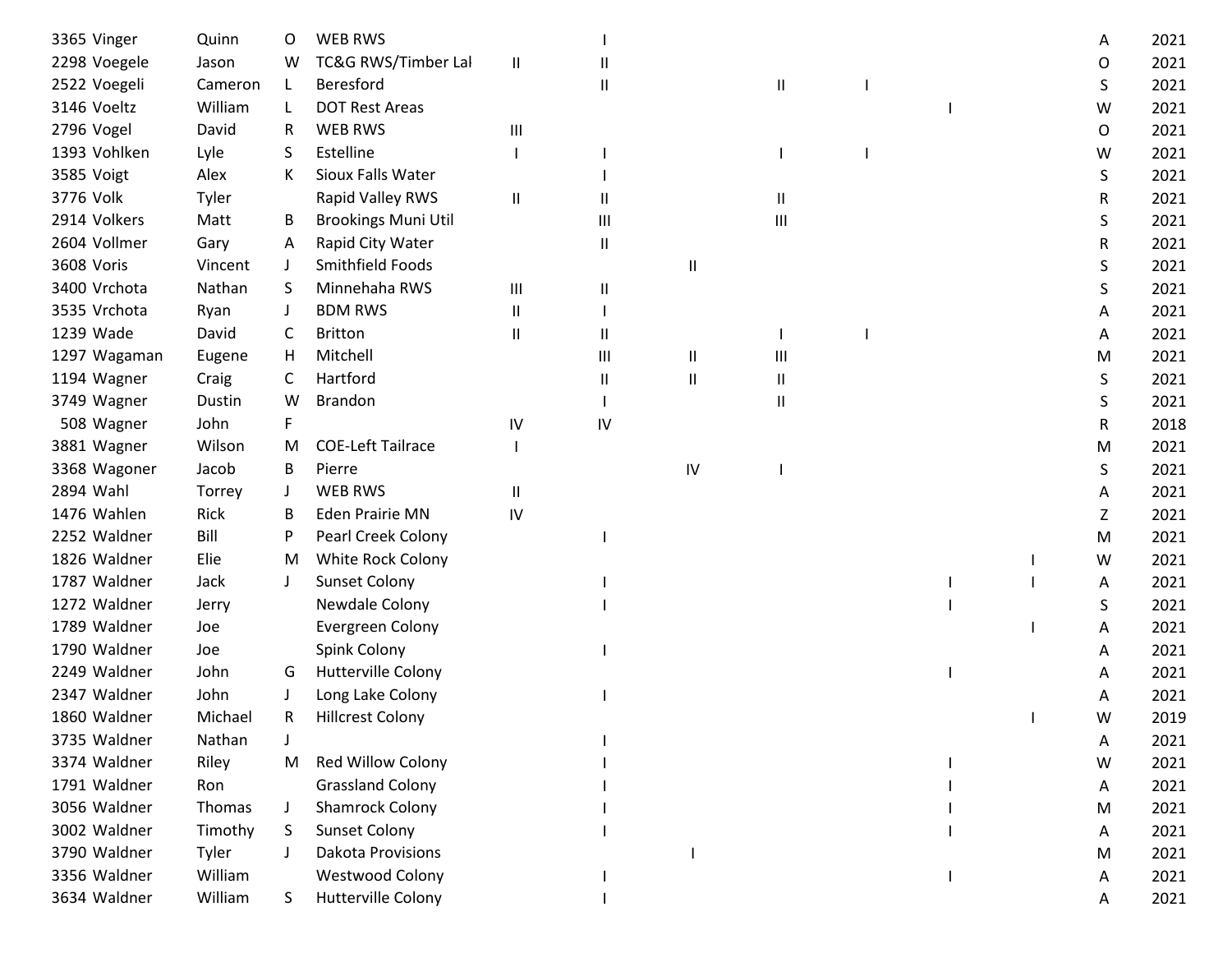| 3530 Waldron     | Austin        |              | Sioux Falls WW             |              |    |              | IV             |  | S | 2021 |
|------------------|---------------|--------------|----------------------------|--------------|----|--------------|----------------|--|---|------|
| 3675 Waldroup    | James         |              | Bel Brands/Veolia          |              |    | $\mathbf{I}$ |                |  | Ζ | 2021 |
| 3513 Walk        | John          | A            |                            |              |    |              |                |  | R | 2019 |
| 3812 Walker      | Sean          | P            | <b>Advanced Pump</b>       |              |    |              |                |  | Z | 2021 |
| 3773 Walkinshaw  | Vickie        | A            | Three Flags RV Park        |              |    |              |                |  | R | 2021 |
| 2930 Walsh       | Justin        | A            | Lewis & Clark RWS          |              | Ш  |              |                |  | S | 2021 |
| 680 Walter       | Rollin        | D            | Iroquois                   |              |    |              |                |  | M | 2021 |
| 515 Walters      | Duane         | E            | Freeman                    | Ш            |    | $\mathsf{I}$ |                |  | S | 2021 |
| 3821 Walters     | Kyle          | E            |                            |              |    |              |                |  | 0 | 2021 |
| 3917 Wannebo     | Anthony       |              | Mni Wiconi RWS             |              |    |              |                |  | P | 2022 |
| 3920 Ward        | Mark          | A            | Watertown Muni Util        | IV           | IV | IV           |                |  | W | 2021 |
| 2986 Warkenthien | Jerad         | M            | Sioux Falls WW             |              |    |              | $\mathbf{III}$ |  | S | 2021 |
| 2171 Warne       | Edward        | D            |                            |              |    |              |                |  | R | 2021 |
| 3295 Warner      | Mike          | D            | Kingbrook RWS              |              |    |              |                |  | W | 2021 |
| 2385 Waters      | Lonnie        | H            | <b>OST RWS</b>             | Ш            | Ш  |              |                |  | R | 2021 |
| 3212 Watson      | Eric          |              | Sioux Falls WW             |              |    | Ш            |                |  | S | 2021 |
| 3928 Watterson   | Michael       | A            | Vermillion                 |              |    |              |                |  | S | 2021 |
| 3504 Waugh       | Clayton       |              | Chamberlain                | Ш            | Ш  |              | Ш              |  | M | 2021 |
| 3619 Weaver      | Taran         |              |                            |              |    |              |                |  | R | 2019 |
| 3246 Webb        | Hyrum         |              |                            |              |    | Ш            | Ш              |  | Ζ | 2021 |
| 3357 Weber       | Dustin        | W            | Salem                      | $\mathbf{H}$ |    |              |                |  | S | 2021 |
| 877 Weber        | Timothy       | Е            | <b>Contract Operator</b>   | IV           | IV |              |                |  | R | 2021 |
| 3951 Weekes      | Dylan         | Т            | <b>Brookings Muni Util</b> |              |    |              | Ш              |  | S | 2021 |
| 2935 Wegehaupt   | Jason         | E            | Sioux Falls Water          |              | IV |              |                |  | S | 2021 |
| 1792 Weglin      | Mark          | D            | Westfield                  |              |    |              |                |  | R | 2021 |
| 2165 Weisbeck    | Richard       | D            | <b>Golden Meadows</b>      |              |    |              |                |  | R | 2021 |
| 2246 Weiss       | Fritz         |              | Happy Holiday              |              |    |              |                |  | R | 2021 |
| 3459 Weiszhaar   | <b>Travis</b> | $\mathsf{A}$ | Aberdeen                   |              |    |              |                |  | A | 2021 |
| 3852 Welch       | Garrett       | R            | Huron                      |              |    |              |                |  | м | 2021 |
| 3696 Wellman     | Austin        | R            |                            |              |    |              |                |  | Α | 2019 |
| 3424 Wells       | Travis        |              | <b>BE High Country</b>     |              |    |              |                |  | R | 2021 |
| 2994 Wempen      | Gordon        | T            |                            |              | Ш  |              | Ш              |  | R | 2021 |
| 2714 Wendland    | Rodney        | M            | <b>Brookings Muni Util</b> | Ш            |    | Ш            |                |  | S | 2021 |
| 2446 Wenger      | Jack          | А            | Gregory                    |              |    |              |                |  | P | 2021 |
| 3918 Wenzel      | Robert        | A            | <b>Wessington Springs</b>  |              |    |              |                |  | M | 2022 |
| 2747 Werlinger   | David         |              | Whitewood                  |              |    |              |                |  | R | 2021 |
| 2665 Werner      | Charles       | R            | South Shore/Marvin         |              |    |              |                |  | W | 2021 |
| 3841 Wessels     | Dillan        |              | Rapid City Water           | Ш            |    |              |                |  | R | 2021 |
| 3301 West        | Andrew        |              | SDEDA                      |              |    | Ш            |                |  | R | 2021 |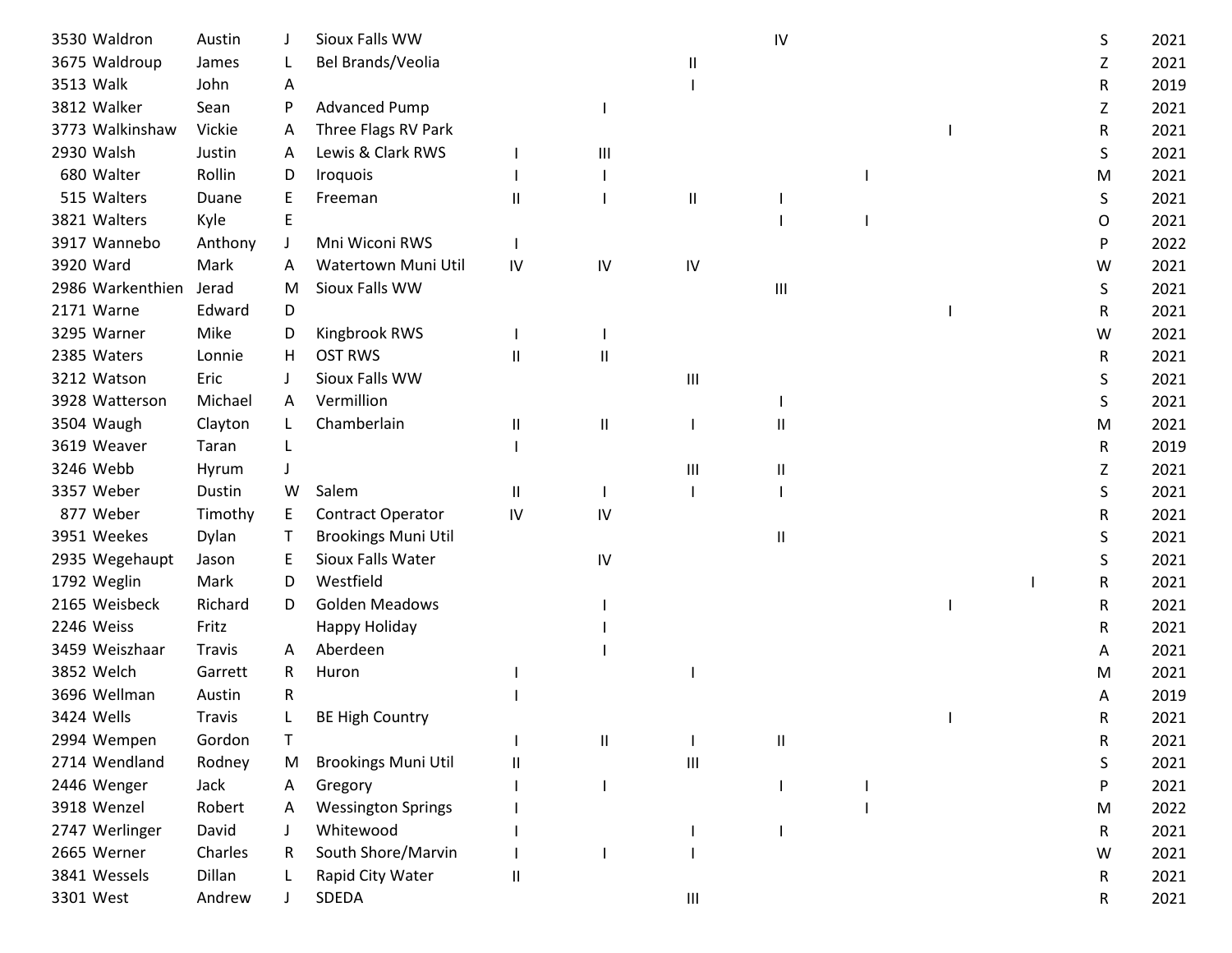| 3119 West       | Harley       | G            | <b>Whispering Pines Cmp</b> |               |          |    |                                    |  | R | 2021 |
|-----------------|--------------|--------------|-----------------------------|---------------|----------|----|------------------------------------|--|---|------|
| 522 Westall     | Robert       | Α            | Lake Poinsett SD            |               |          |    |                                    |  | W | 2021 |
| 2929 Weston     | Morgan       | J            | <b>OST RWS</b>              |               |          |    |                                    |  | R | 2021 |
| 3485 Weston     | Naaman       | C            | <b>Stover Group</b>         |               |          |    |                                    |  | Z | 2021 |
| 3770 Weyrich    | Keith        | W            | Fort Meade VA Center        |               |          |    |                                    |  | R | 2021 |
| 3098 Whipple    | Garett       | D            | Rapid Valley RWS            | Ш             |          |    |                                    |  | R | 2021 |
| 3358 White      | Derek        | $\mathbf{J}$ | WEB RWS                     |               |          |    |                                    |  | A | 2021 |
| 3556 Wickre     | Andrew       | S            | Vermillion                  |               |          |    |                                    |  | S | 2021 |
| 3528 Wientjes   | Kenneth      | S            |                             |               |          |    |                                    |  | O | 2021 |
| 3083 Wilczynski | Chad         | M            | Rapid City Water            |               | IV       |    | Ш                                  |  | R | 2021 |
| 1372 Wilkins    | Kelly        | K            | Rapid City Water            |               | $\sf II$ |    |                                    |  | R | 2021 |
| 2710 Willard    | Steven       | R            | <b>Standing Rock MRI</b>    | Ш             |          |    |                                    |  | Z | 2021 |
| 2958 Williams   | Colin        | M            | <b>Brentford</b>            |               |          |    |                                    |  | Α | 2021 |
| 1602 Williams   | Mark         |              | Spearfish                   |               |          | IV |                                    |  | R | 2021 |
| 3771 Williams   | Scott        | G            | Spearfish                   |               |          |    |                                    |  | R | 2021 |
| 2325 Williamson | Todd         | A            | <b>B-M RWS</b>              |               |          |    |                                    |  | R | 2021 |
| 3377 Willman    | Randy        | G            | <b>Wessington Springs</b>   | Ш             |          |    |                                    |  | M | 2021 |
| 3896 Wilson     | <b>Drake</b> | D            | Spearfish Canyon Lod        |               |          |    |                                    |  | R | 2022 |
| 1455 Wilson     | John         | $\perp$      | <b>Badlands Enterprises</b> | $\mathbf{II}$ | Ш        |    |                                    |  | R | 2019 |
| 3153 Wilson     | Jordan       |              | Sioux Falls Water           |               |          |    |                                    |  | S | 2021 |
| 3800 Wilson     | Mark         | S.           | Watertown Muni Util         |               |          |    |                                    |  | W | 2021 |
| 831 Wilts       | Gene         | P            | <b>Brookings-Deuel RWS</b>  | $\mathbf{II}$ |          |    |                                    |  | W | 2021 |
| 2601 Winterton  | Alan         | O            |                             |               |          |    |                                    |  | S | 2019 |
| 3579 Wipf       | Arlan        | H            | Rapid City UMG              |               |          |    | Ш                                  |  | R | 2021 |
| 3560 Wipf       | Daniel       | P            | <b>Collins Colony</b>       |               |          |    |                                    |  | M | 2021 |
| 1813 Wipf       | Darrell      | J            | <b>Rolland Colony</b>       |               |          |    |                                    |  | W | 2021 |
| 2997 Wipf       | Herb         | C            | Maxwell Colony              |               |          |    |                                    |  | S | 2021 |
| 2983 Wipf       | Kenny        | C            | Maxwell Colony              |               |          |    |                                    |  | S | 2021 |
| 3362 Wipf       | Paul         |              | Spink Colony                |               |          |    |                                    |  | А | 2021 |
| 3566 Wise       | Shawn        | P            | Madison                     |               | Ш        |    | $\mathsf{I}$                       |  | S | 2021 |
| 2847 Witt       | Dave         |              |                             |               |          |    |                                    |  | P | 2019 |
| 3338 Witte      | Darnell      |              | <b>Wharf Resources</b>      |               |          |    |                                    |  | R | 2021 |
| 2493 Witte      | Tracey       | D            | Watertown                   |               |          |    |                                    |  | W | 2021 |
| 3429 Wold       | Jason        |              | Fort Meade VA Center        |               |          |    |                                    |  | R | 2021 |
| 3163 Wolf       | Philip       |              |                             |               | Ш        |    | Ш                                  |  | Z | 2019 |
| 3169 Wolff      | Gabrielle    |              | Redmond WA                  | Ш             | Ш        |    | $\ensuremath{\mathsf{III}}\xspace$ |  | Z | 2021 |
| 2571 Wolff      | Les          |              | <b>Wickiup Village</b>      |               |          |    |                                    |  | R | 2021 |
| 915 Wolff       | Mike         | D            | <b>B-M RWS</b>              | Ш             |          |    |                                    |  | R | 2021 |
| 2682 Wollman    | Lloyd        |              | <b>Huron Colony</b>         |               |          |    |                                    |  | M | 2021 |